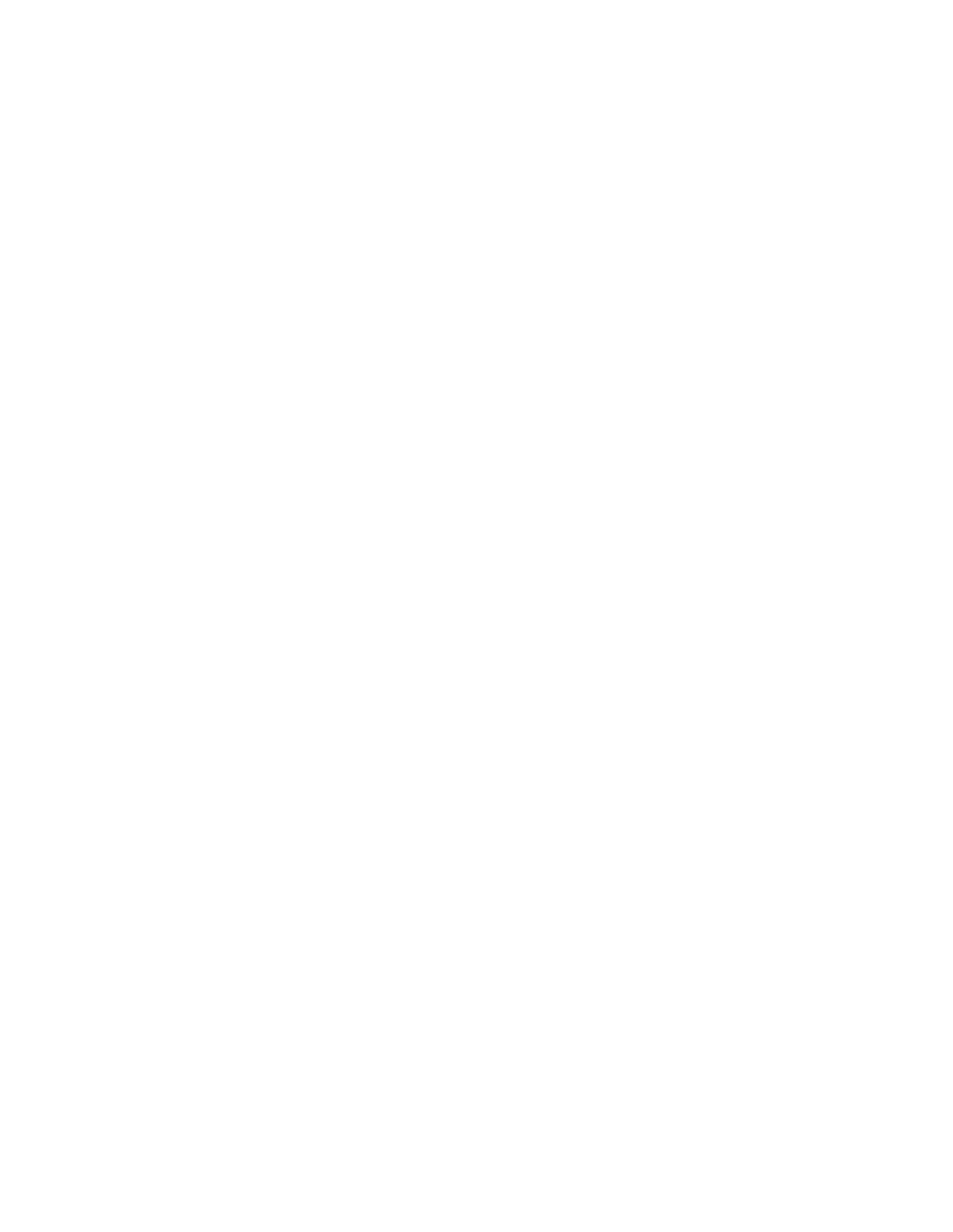## <span id="page-2-0"></span>**Preface**

The U.S. Department of Agriculture (USDA) Animal and Plant Health Inspection Service (APHIS) Veterinary Services (VS) leads the way in helping our nation prepare for potential animal health emergencies that can threaten the U.S. economy and/or animal agriculture industries. USDA, as the lead federal agency for responding to animal disease outbreaks, works in partnership with state, tribal, and territorial animal health officials and animal agriculture industries, to provide leadership and support for national, regional, and state-specific responses. VS is the branch of USDA charged with providing the technical lead for the federal response to animal agriculture health emergencies. VS and the other branches of USDA can also provide support in emergencies or disasters where USDA is not the lead federal agency. To meet its missions and roles of providing technical leadership and guidance, VS relies on a robust program of training and exercises to achieve and maintain its levels of preparedness and capacity to provide support.

VS follows the principles of the U.S. Department of Homeland Security (DHS) National Incident Management System (NIMS) and the Homeland Security Exercise and Evaluation Program (HSEEP). All VS units are engaged and collaborate with external stakeholder emergency responders throughout the training and exercise planning process. This process began in FY 2014 and is conducted annually to refine the VS training and exercise strategy and plan.

VS will continue to enhance its capabilities to prepare for and respond to animal health emergencies. A well-conceived training and exercise strategy and a methodical multi-year plan provide the roadmap that guides VS through the preparedness cycle to achieve its preparedness and response mission and goals.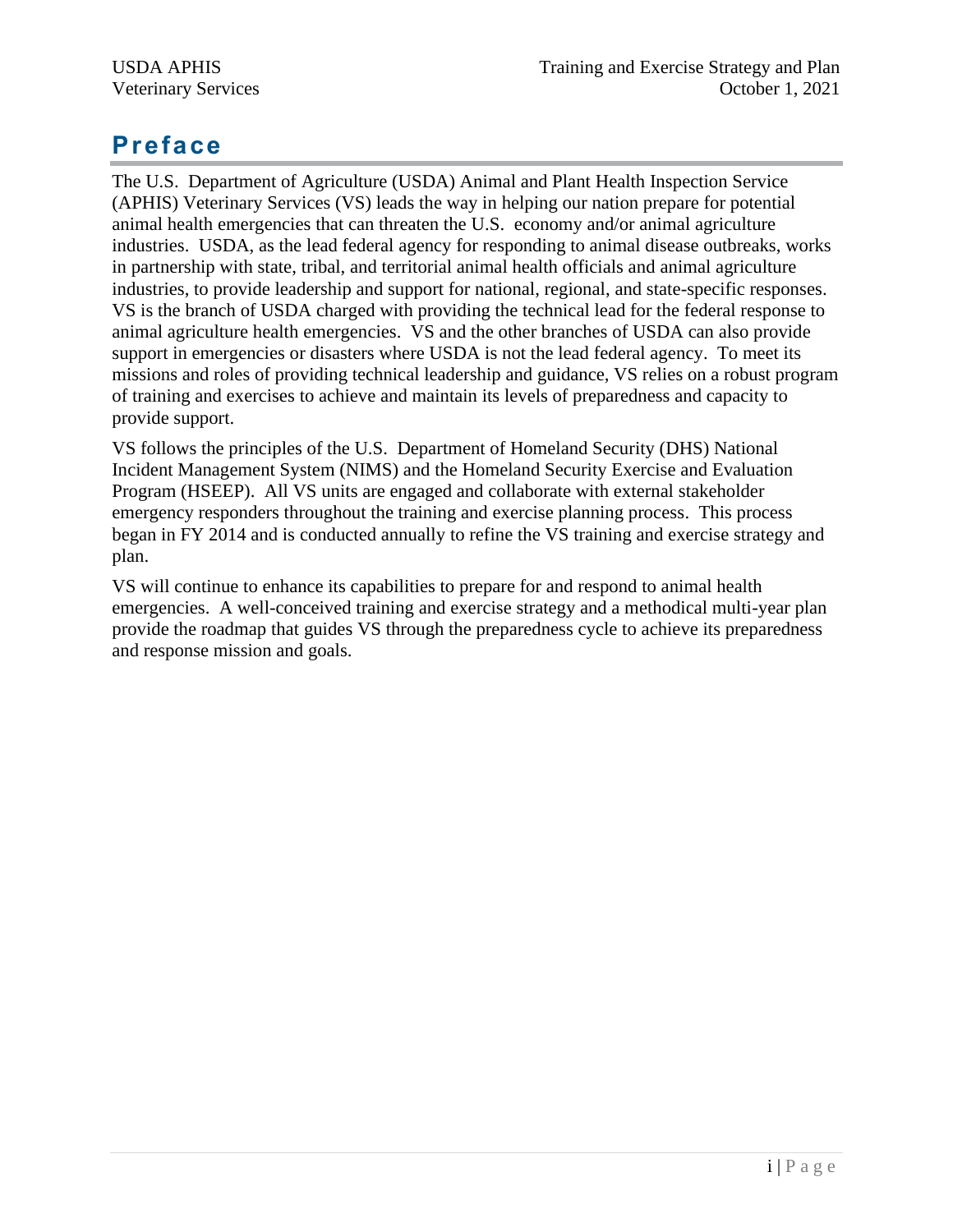Blank Page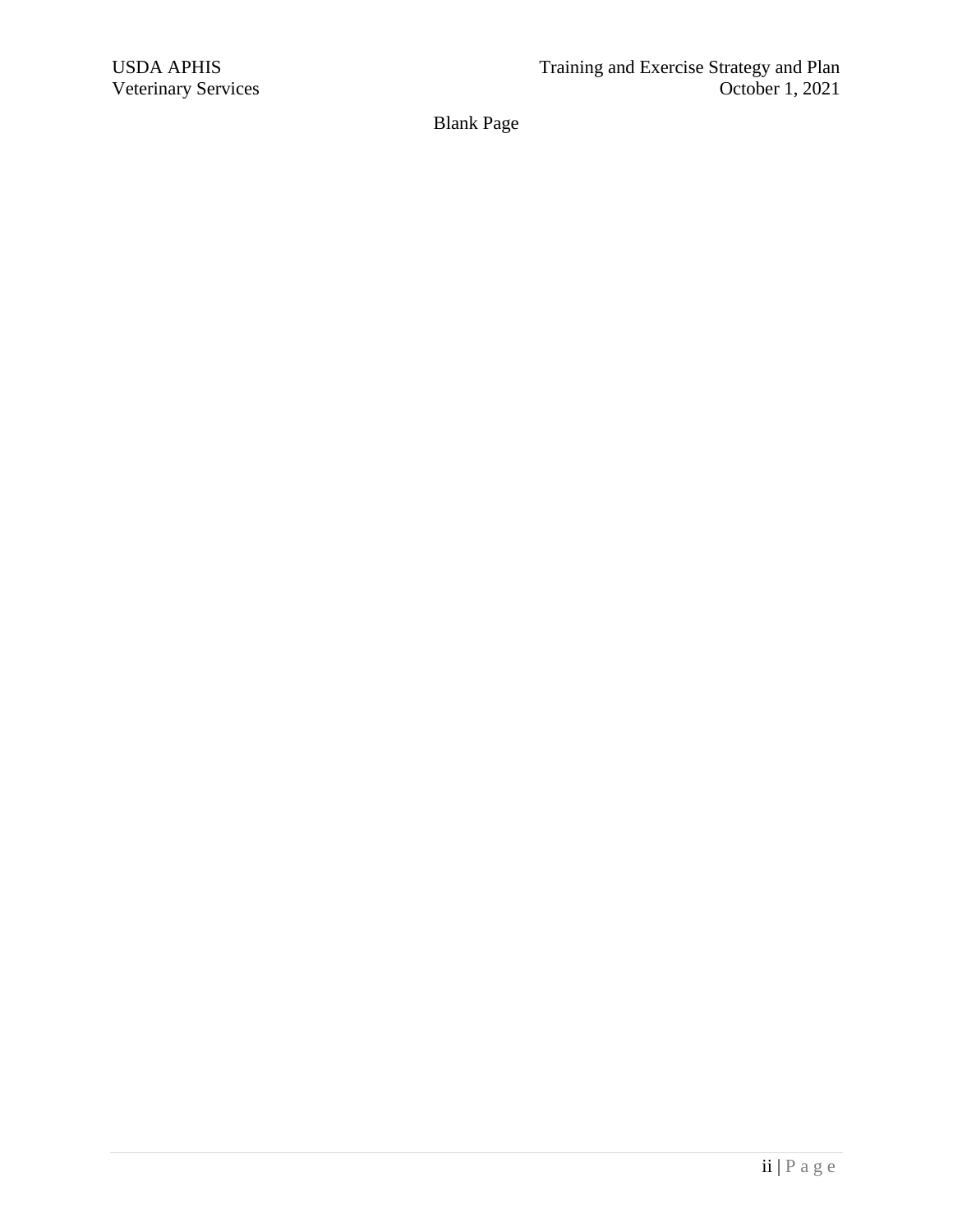## <span id="page-4-0"></span>**Points of Contact**

### <span id="page-4-1"></span>*Professional People Training (PPT)*

Ms. Liz D. Fernandez Laboratory Training Specialist USDA, APHIS, VS, PSS, MSD, Professional People Training [Elizabeth.D.Fernandez@usda.gov](mailto:Elizabeth.D.Fernandez@usda.gov)

## <span id="page-4-2"></span>*Field Operations*

Dr. Tom McKenna Acting Associate Deputy Administrator, Field Operations USDA, APHIS, VS, Field Operations [Thomas.S.McKenna@usda.gov](mailto:Thomas.S.McKenna@usda.gov)

### <span id="page-4-3"></span>*Strategy and Policy*

Dr. Jon Zack Director, National Preparedness and Incident Coordination (NPIC) Center USDA, APHIS, VS, Strategy and Policy, NPIC [Jonathan.T.Zack@usda.gov](mailto:Jonathan.T.Zack@usda.gov)

Dr. Barbara Porter-Spalding Senior Staff Officer, NPIC USDA, APHIS, VS, Strategy and Policy, NPIC [Barbara.A.Porter-Spalding@usda.gov](mailto:Barbara.A.Porter-Spalding@usda.gov)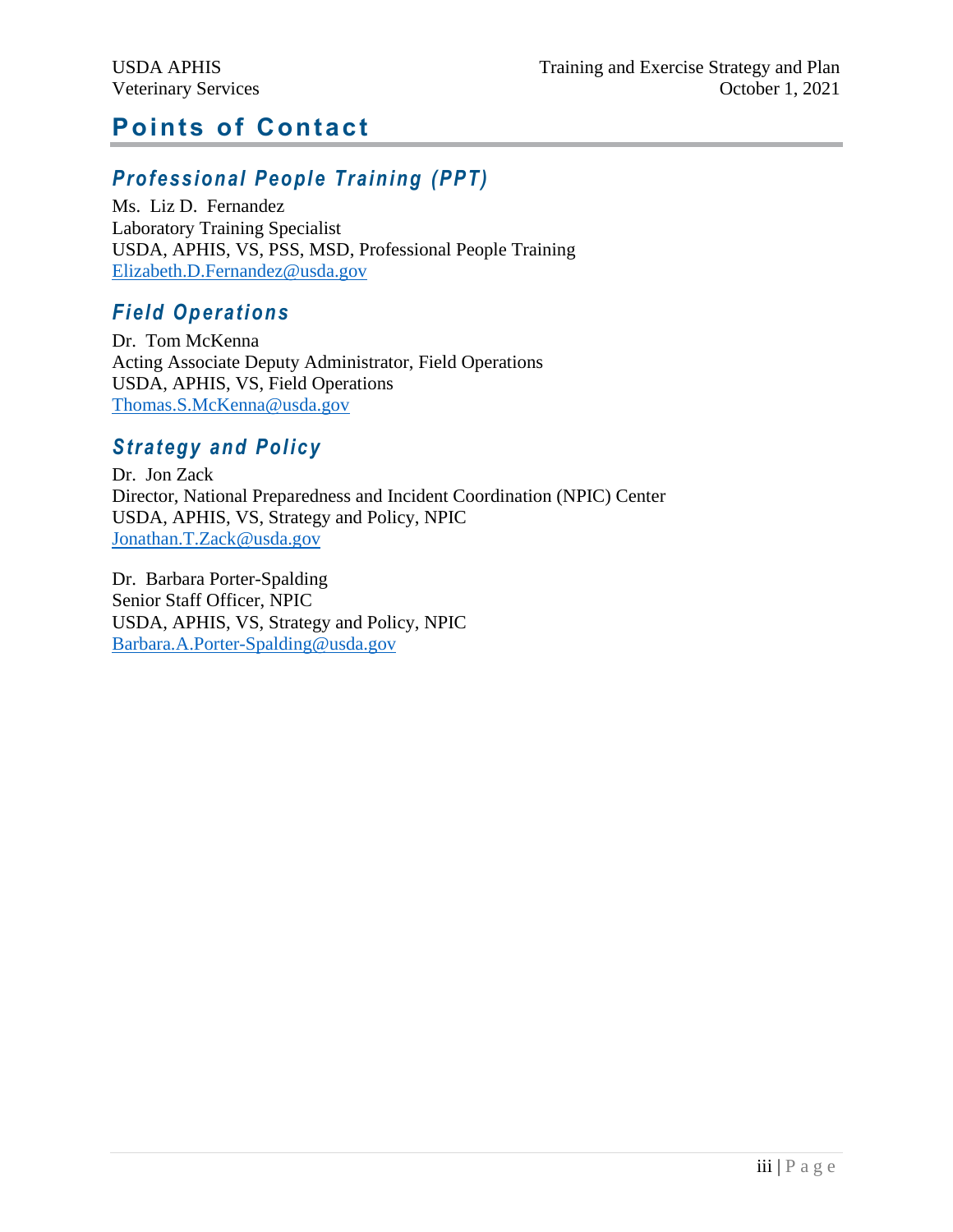Blank Page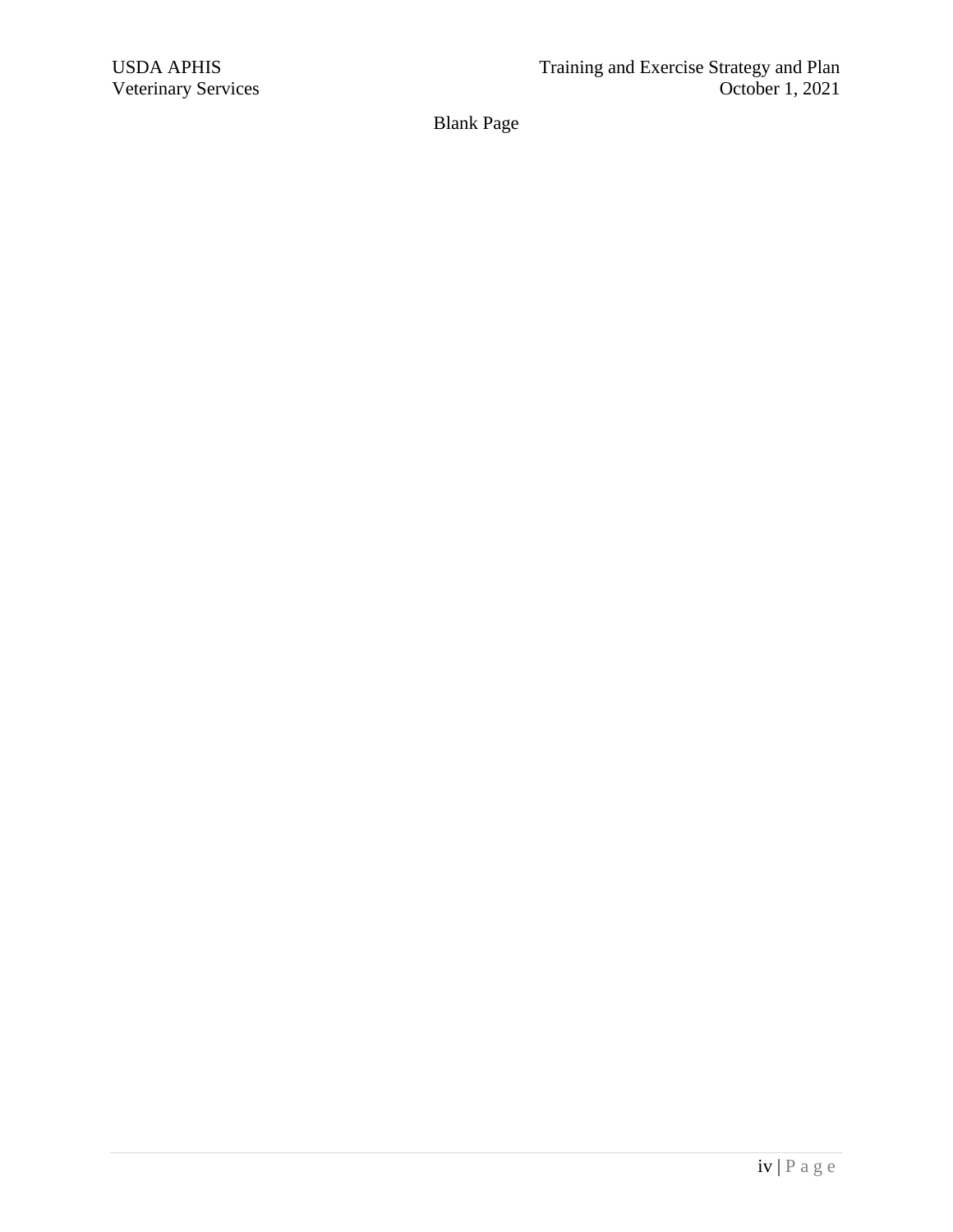# <span id="page-6-0"></span>**Table of Contents**

| Priority 2: Train VS and External Stakeholder Emergency Responders  15                |  |
|---------------------------------------------------------------------------------------|--|
| Priority 3: Exercise VS and External Stakeholder Emergency Responder Capabilities  20 |  |
|                                                                                       |  |
|                                                                                       |  |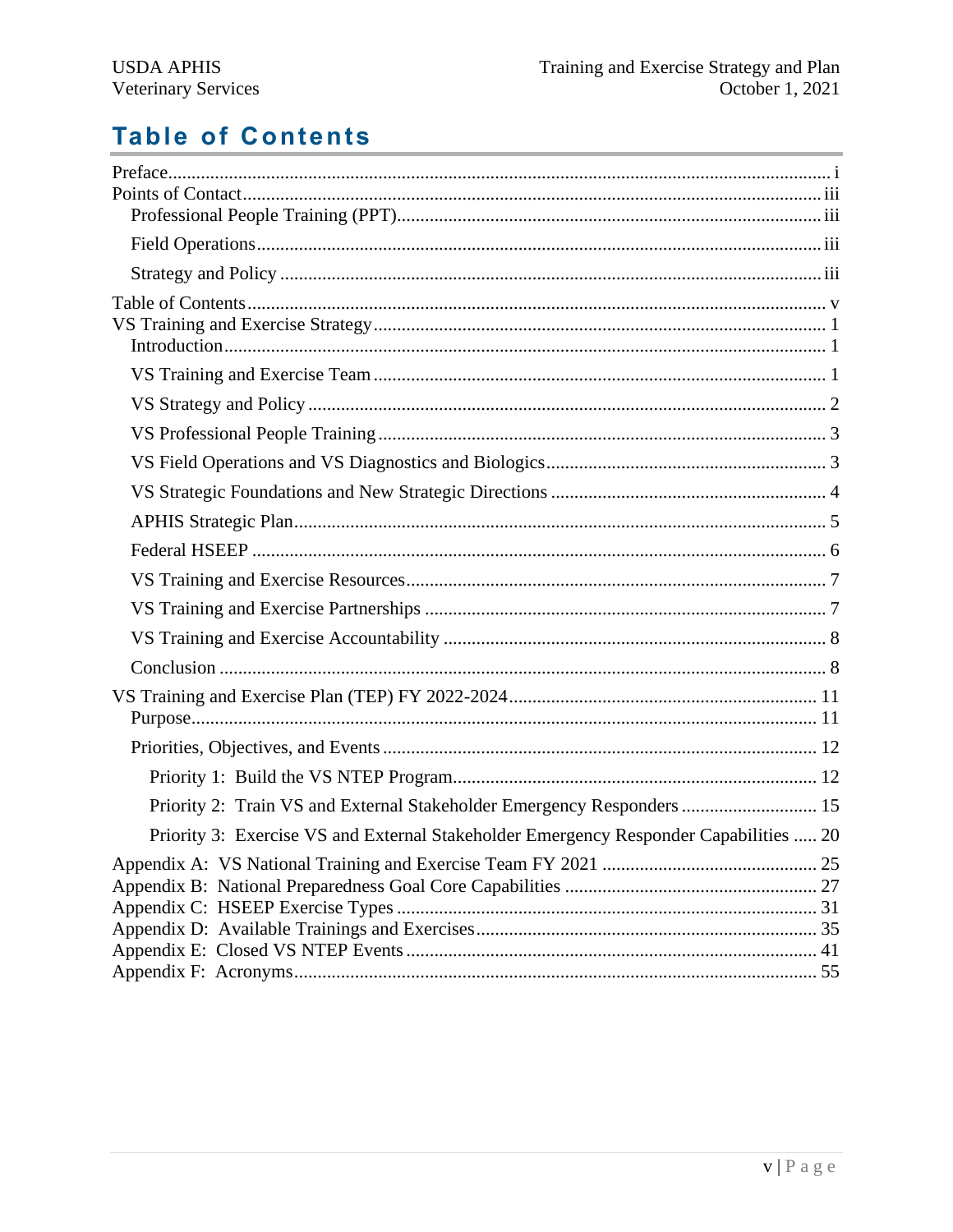<span id="page-7-0"></span>Blank Page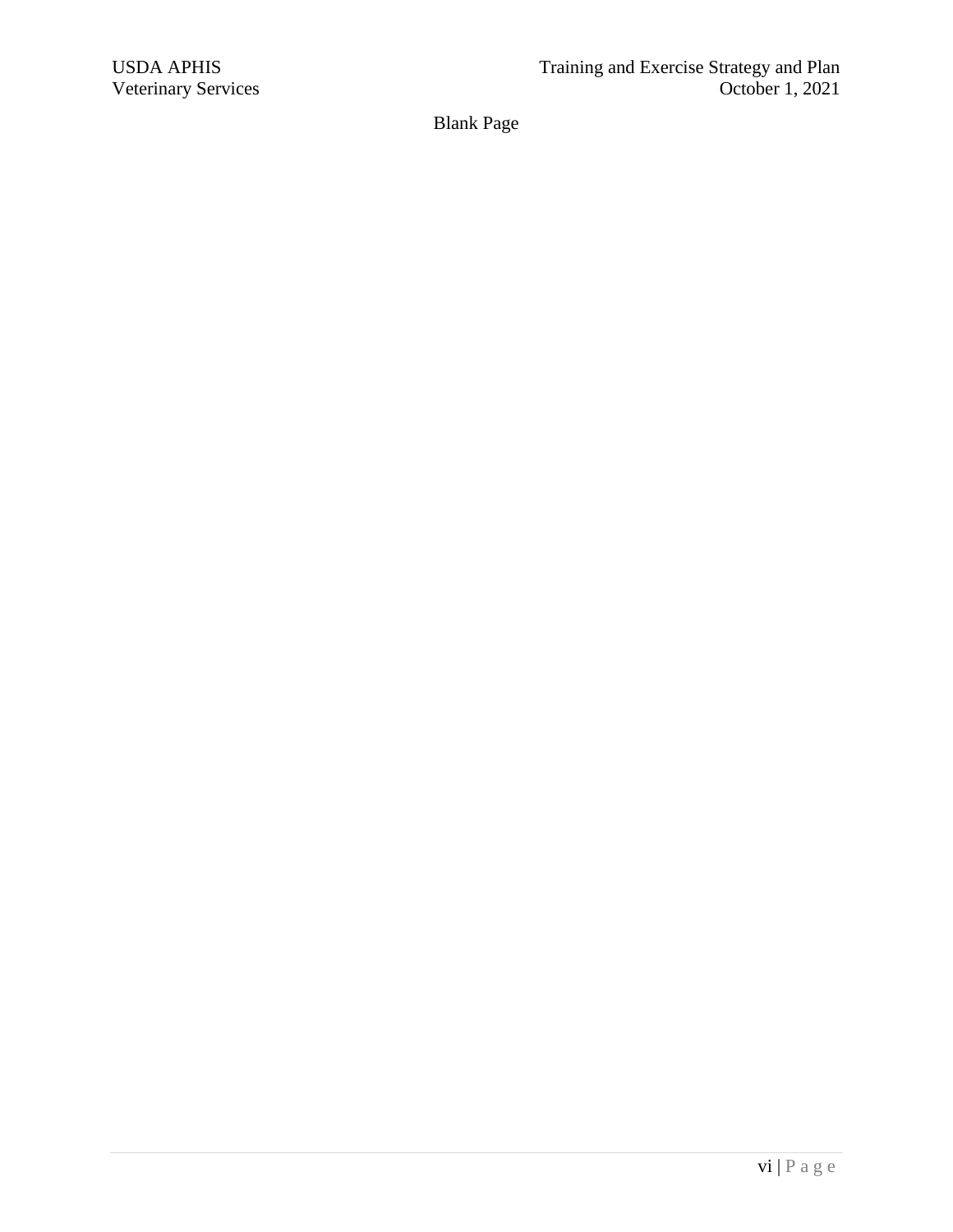## **VS Training and Exercise Strategy**

## <span id="page-8-0"></span>*Introduction*

The Animal Health Protection Act gives VS the authority and foundation for animal health emergency preparedness and response activities. VS has a long history of responding to animal health emergencies and incidents, and its mission continues to support the prevention and control of select domestic and foreign animal diseases (FAD) that can threaten U.S. public health, animal health, animal agriculture, the food supply, and the economy. The highly pathogenic avian influenza (HPAI) outbreak that devastated poultry producers during the winter of 2014 and spring of 2015 was the worst animal disease event in U.S. history. It affected more than 48.8 million birds and 21 states before the final infected flock detection on June 17, 2015. More recently, the virulent Newcastle disease (vND) outbreak in California fully engaged state and federal response agencies. The broad scope of these outbreaks presented many challenges to federal, state, and industry resources and identified areas where greater coordination, preparation, and communication are needed.

Our federal, state, tribal, territorial, private sector, non-governmental organizations, and other partners expect VS to continue leading emergency preparations and response to FADs and emerging disease incidents (EDI), and to provide support for other animal health incidents. Comprehensive training and exercises (T&E) build skills and provide much-needed practice before an actual incident occurs. VS recognizes the wisdom in refining its T&E strategy and identifying program-wide T&E priorities to assure that its emergency preparedness and response mission continues to be achieved. This process is particularly important considering periodic reductions in agency resources. Disease outbreaks, new and emerging diseases, and other national events will continue to drive changes in strategy and resource requirements.

Preparing VS employees to serve as animal health emergency responders through targeted T&E events not only meets VS leadership and guidance obligations but also provides VS with capabilities to potentially support other incidents, where it is not the technical lead. The VS emergency preparedness and response strategy is to prepare, through training and exercises, for a high-consequence FAD, EDI, or pest emergency requiring a comprehensive response over a prolonged period.

## <span id="page-8-1"></span>*VS Training and Exercise Team*

The VS Executive Team supports the VS National Training and Exercise Program (NTEP) process using a team approach of representatives from each VS unit and external stakeholder emergency responders. A representative from the VS Professional People Training (PPT) and a NPIC Staff Officer co-lead the Team. Representatives of federal supporting agencies, multi-state alliances, and single states are also included. See Appendix A for a list of members on the VS NTEP Team for FY 2021.

The VS NTEP Team conducted its annual VS Training and Exercise Planning Workshop (TEPW) in April 2021. Due to concerns regarding COVID-19, the VS TEPW was conducted virtually. The workshop updated the T&E strategy and plan by incorporating principles and guidance from the DHS HSEEP.

The workshop successfully met its objectives to: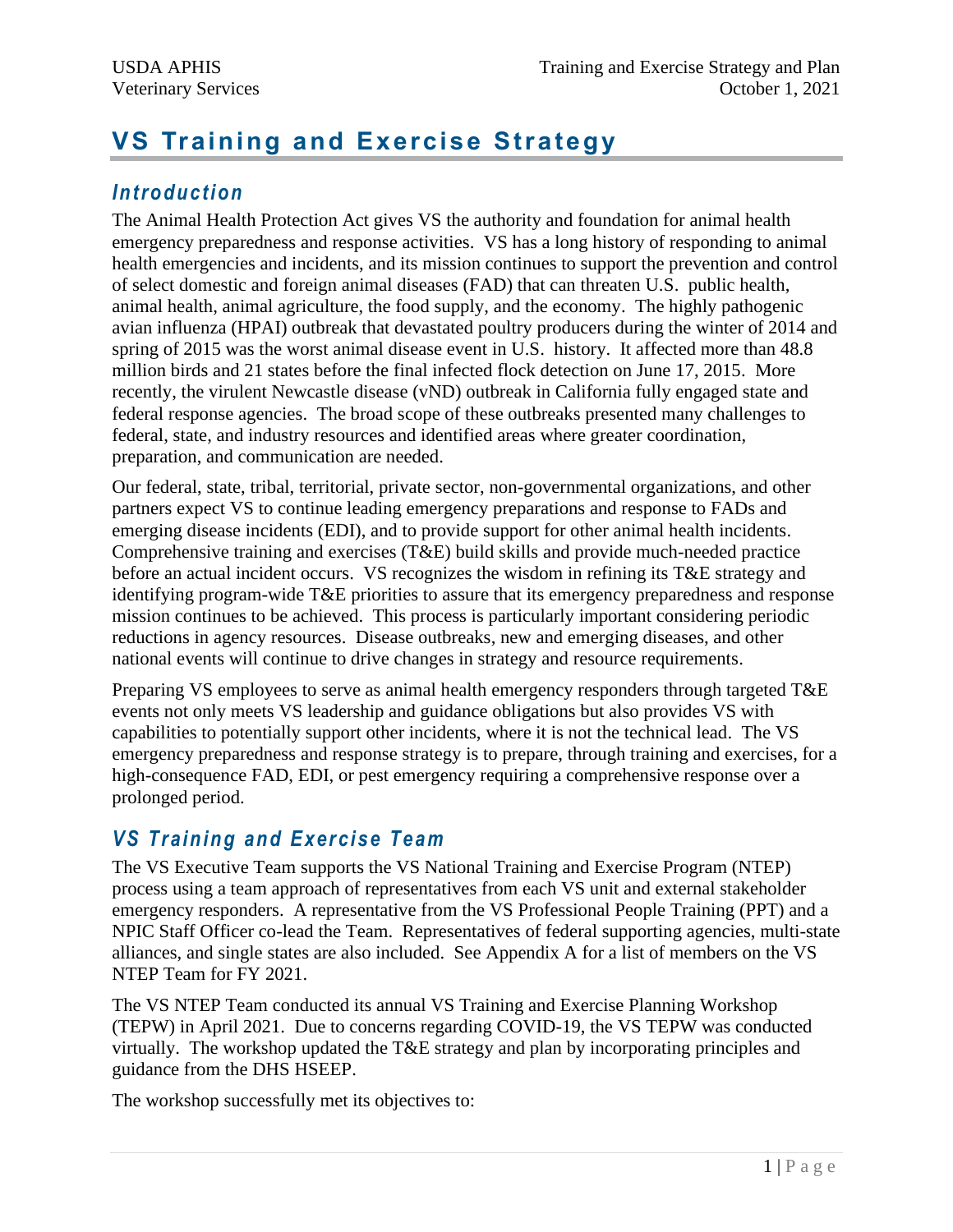- 1. Refine the VS strategy that provides the foundation for VS T&Es and helps VS and external partners to enhance their emergency preparedness and response capabilities.
- 2. Identify T&E priorities, objectives, and events that support the VS preparedness strategy; include lessons learned from responses to emergency incidents and action items from the VS Corrective Action Program (CAP).
- 3. Outline a multi-year schedule of implementable T&E events that are linked to the priorities and objectives.
- 4. Employ a progressive series of T&E activities that build specific capabilities in a cycle of escalating complexity.

The outcome of the VS TEPW and follow-on meetings is this document, the updated multi-year USDA APHIS Veterinary Services Emergency Preparedness and Response Training and Exercise Strategy and Plan Fiscal Years 2022-2024 (VS TEP), which is posted on the TEP website<sup>1</sup>.

The VS NTEP Workgroup is active year-round and serves as a cross-business team, across all VS units, and as a liaison to external stakeholder emergency responders. To maintain a high level of situational awareness and continuity, the program co-leads ask VS NTEP members to make a three-year commitment with the option to renew membership at the end of their term. Each member must serve on a working group for at least one VS NTEP Event. The Team also functions as a sounding board and advisor for training and exercise inquiries, including, for example, the extent of VS involvement in training and exercise events sponsored by external organizations, and developing appropriate corrective actions for improvement plans.

## <span id="page-9-0"></span>*VS Strategy and Policy*

The VS Strategy and Policy (S&P) organization provides science-based strategy, policy, and partnerships to safeguard and promote animal health, American agriculture, and the international movement of animals and animal products. The S&P unit oversees national preparedness and incident coordination through the National Preparedness and Incident Coordination Center (NPIC).

The VS NTEP supports the NPIC vision of creating a national alliance for protecting animal agriculture and improving the overall capacity to respond to emergencies and disasters. The VS NTEP works to prepare personnel through training and exercises, allowing the development of plans, policies, procedures, and capabilities that meet FiOps customers' needs and are appropriate in intensity and scope. Moreover, the VS NTEP helps the S&P organization meet the following goals:

- Form a culture of internationally recognized experts able to meet the evolving needs of animal health and integration with public health.
	- o Make training a priority and encourage employees to attain their professional goals.
- Strengthen and integrate preparedness and response services.

<sup>&</sup>lt;sup>1</sup> [https://www.aphis.usda.gov/aphis/ourfocus/animalhealth/sa\\_training\\_and\\_development/vstep/vstep-webinars](https://www.aphis.usda.gov/aphis/ourfocus/animalhealth/sa_training_and_development/vstep/vstep-webinars)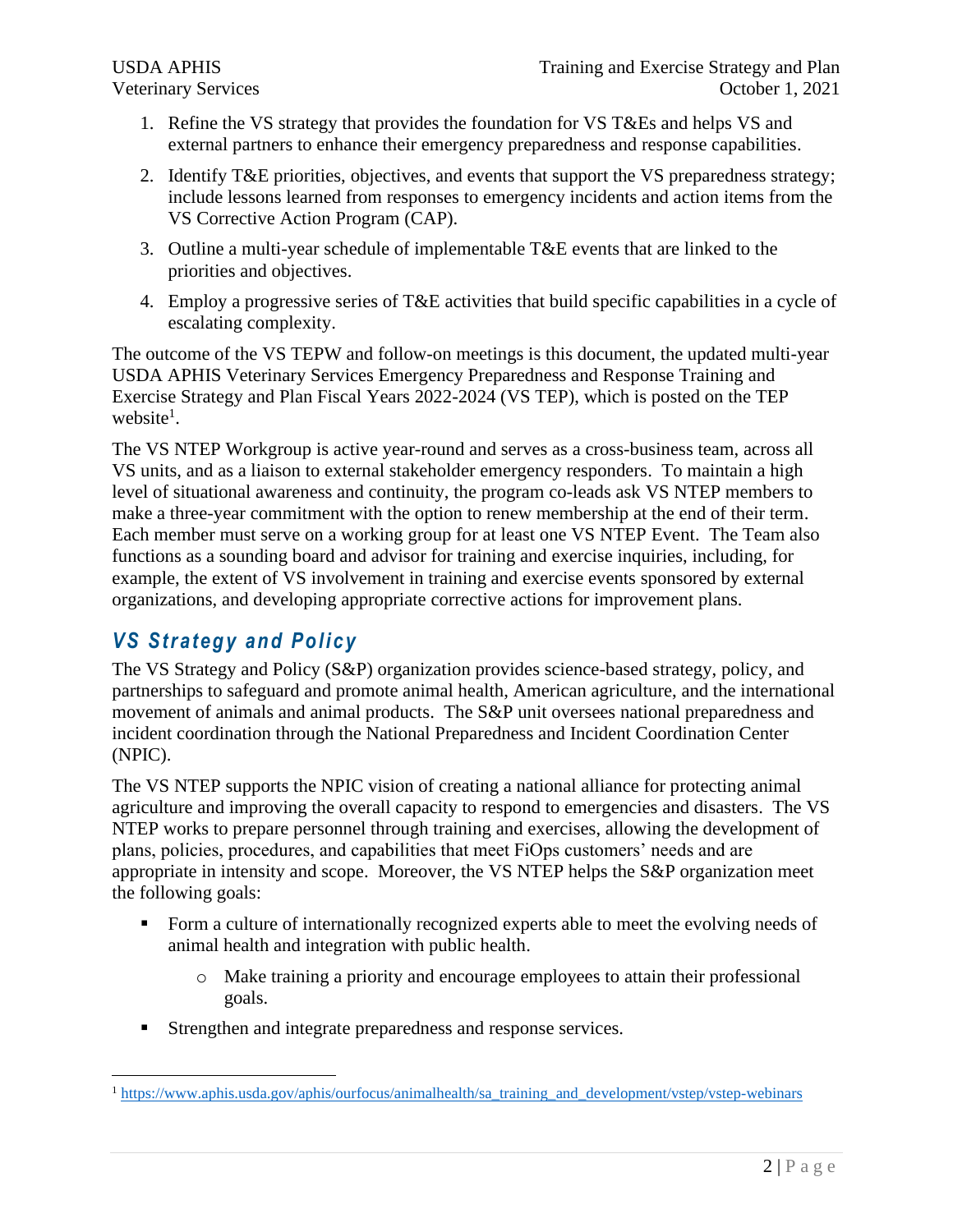o Conduct comprehensive response training and exercises.

The VS Foreign Animal Disease Preparedness and Response Plan (FAD PReP) mission is to raise awareness and expectations and develop capabilities surrounding FAD preparedness and response. The following list represents FAD PReP's critical activities from which diseasespecific standard operating procedures (SOPs), response plans, and associated guidance are developed. FAD Prep/VS has identified specific critical activities that may be required to execute and support a successful FAD response and eradicate a FAD outbreak. The list of critical activities also identifies the capabilities VS emergency must develop and maintain to effectively respond to a FAD or EDI.

#### *VS FAD PReP Critical Activities*

- Etiology and Ecology
- Laboratory Definitions and Case **Definitions**
- Surveillance
- Diagnostics
- Epidemiological Investigation and Tracing
- Information Management
- Communication
- Health and Safety and Personal Protective Equipment
- **Biosecurity**
- Quarantine and Movement Control
- Continuity of Business
- Regionalization for International Trade
- Mass Depopulation and Euthanasia
- **•** Disposal
- Cleaning and Disinfection
- Vaccination
- National Veterinary Stockpile
- Wildlife Management and Vector Control
- Animal Welfare
- Modeling and Assessment Tools
- Appraisal and Compensation
- Finance
- National Response Framework and National Incident Management System

## <span id="page-10-0"></span>*VS Professional People Training*

As a part of the Resources, People and Services (RPS), People Operations (PO) unit, Professional People Training (PPT) provides key functions for VS emergency management training.

PPT staff:

- Work closely with VS management to ensure that emergency management education and training needs are met. This is done in partnership with the APHIS Emergency Management Safety and Security Division (EMSSD).
- Develop, deliver, facilitate, and evaluate learning through various distribution methods, including classroom, webinar, video conference, laboratory, and online (AgLearn).
- Develop the capability to support VS exercises.

## <span id="page-10-1"></span>*VS Field Operations and VS Diagnostics and Biologics*

Although the VS S&P and PPT units will lead the program's emergency management training and exercise initiatives, the VS FiOps and Diagnostics and Biologics units (D&B) are also engaged throughout the process. Both units have representation on the VS NTEP Team to build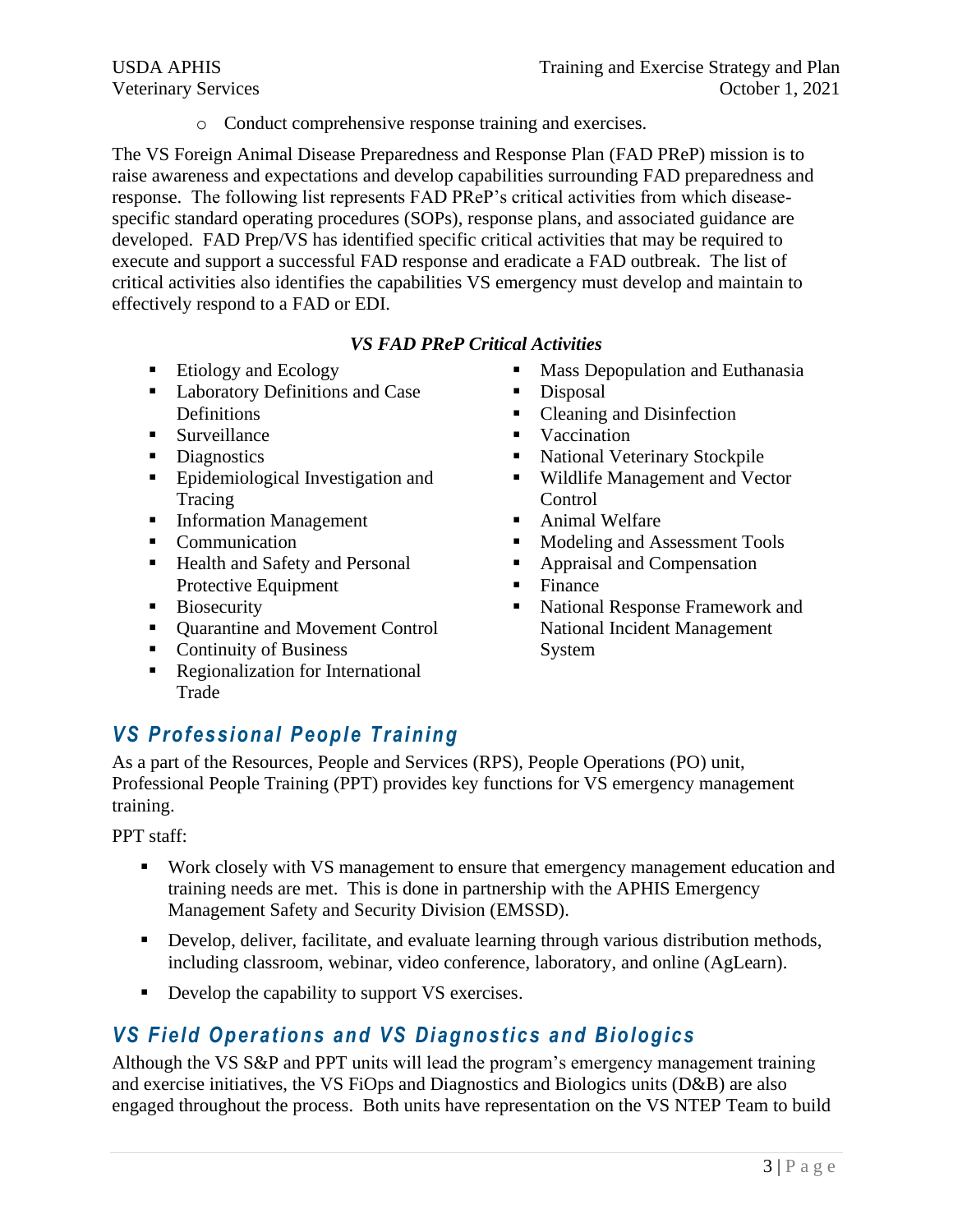and help implement the VS TEP. Moreover, specific FiOps and D&B T&E events are solicited for inclusion in the VS TEP and multi-year schedule and receive full VS support. The VS NTEP upholds the Field Operations (FiOps) mission to develop and maintain a competent and highly trained workforce.

## <span id="page-11-0"></span>*VS Strategic Foundations and New Strategic Directions*

VS leads T&E efforts with engagement from all four VS business units (FiOps, S&P, RPS, and D&B) in collaboration with external stakeholder emergency responders. Leaders of all VS units are requested to review, comment, approve, and support the VS TEP each year.

The VS NTEP strategy supports the strategic foundations and new strategic directions outlined by VS. *VS Strategic Foundations and New Strategic Directions* sets three strategic foundations, quoted below:

- *Our People. VS' most important organizational asset is its talented and motivated staff who are recognized for excellence from local to global levels.* 
	- o *VS will strengthen this organizational foundation by investing in its employees and supporting them as they deliver VS' mission and respond to changing animal health issues and customer needs. Developing VS' workforce for the 21st century is critical to VS' success as it modernizes its services and progresses in new directions.*
- *Purpose Driven Organization. VS protects the health and marketability of animals to ensure the prosperity of American producers.*
	- o *VS excels when it focuses on its purpose. Remembering why VS does what it does and the positive impact it has on society unleashes the Can Do! spirit for which VS is known.*
	- o *As a purpose driven organization, VS is continually striving to help its customers, improve its services, and tackle new problems. It is committed to aligning its business processes, workflow, and internal systems to ensure that they are serving its purpose.*
- *Its Role as a Federal Partner. VS will strengthen partnerships with government and private entities to protect animal health and assure that its work is focused on areas that VS, as the national animal health authority, is uniquely qualified to perform.*
	- o *VS will continue to foster cooperative approaches to solve problems and assure that its federal role is appropriate and promotes investment and action by state and local governments and the private sector.*
	- o *VS will collaborate across the animal health community and prioritize federal investments to protect animal health and foster realistic expectations for using taxpayer resources to address critical national animal health concerns.*

In addition to the strategic foundations, the VS NTEP strategy supports VS' new strategic directions. Those directions most relevant to building a comprehensive and targeted emergency preparedness and response T&E strategy are: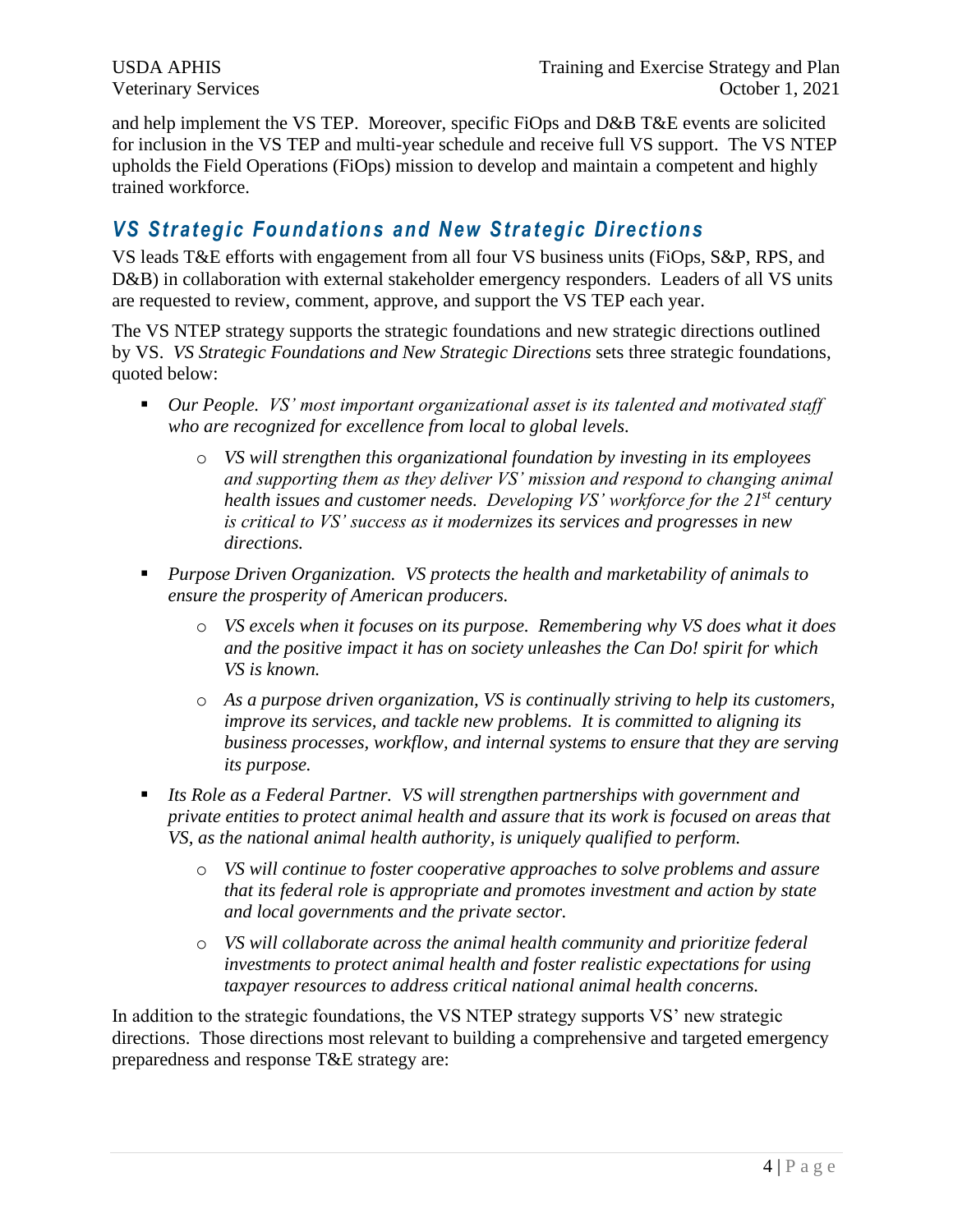- *Develop VS' Workforce. VS will ensure that its workforce has the 21<sup><i>st*</sup> *century skills and knowledge to serve its customers and provide science-based solutions to address animal health problems effectively and efficiently.*
- *Emerging Disease and One Health. VS will engage in emerging disease and one health issues, providing veterinary perspectives in diverse collaborations and providing veterinary expertise to investigate, analyze, and respond appropriately to resolve problems.*
- *Partner with Producers. VS will partner directly with producers and their veterinarians to deliver valued services and expertise to enhance producers' capacity to protect and improve animal health.*

## <span id="page-12-0"></span>*APHIS Strategic Plan*

APHIS programs collectively maintain the capability to prepare for and lead the federal response to animal and plant health emergencies. The *USDA APHIS Strategic Plan 2019-2023<sup>2</sup>* identifies three strategic goals that articulate APHIS' priorities. These goals contain 14 objectives, include major programmatic efforts, and cover the programs and services that APHIS administers. To support the objectives of each goal, APHIS employs numerous proven tactics in the programs. The VS NTEP supports the following USDA APHIS strategic goal, objective, and tactic.

- Goal 2. Safeguard American Agriculture. Protect the health of U.S. agricultural resources, including addressing zoonotic disease issues and incidences, by implementing surveillance, preparedness and response, and control programs.
	- o Objective 2.3: Ensure effective preparedness and response systems. The tactic to achieve the objective:
		- Design training and exercise plans to enhance the preparedness of APHIS and its partners to respond to livestock and poultry health incidents, as well as other hazards that include One Health and zoonotic disease preparedness and response trainings.

APHIS delivers an Incident Command System (ICS) curriculum that focuses on the development of the APHIS Plant Protection and Quarantine (PPQ) program and VS IMTs. For personnel that are not members of a VS IMT, the Emergency Preparedness Committee (EPC) approved the following priority schedule for additional ICS resource development:

- **•** Priority 1 personnel: APHIS Incident Management Team (IMT) members in ICS positions.
- **•** Priority 2 personnel: Single resources in the APHIS Volunteer Emergency Response Readiness Corps (VERRC).
	- o Priority 2.a. APHIS employees with IMT or ICS position experience who are willing to serve on an APHIS IMT or a similar APHIS program's response team.
	- o Priority 2.b. APHIS employees with advanced and/or position-specific ICS training, who are willing to serve on an APHIS IMT or a similar APHIS program's response team.

<sup>2</sup> [https://www.aphis.usda.gov/about\\_aphis/downloads/aphis-strategic-plan.pdf](https://www.aphis.usda.gov/about_aphis/downloads/aphis-strategic-plan.pdf)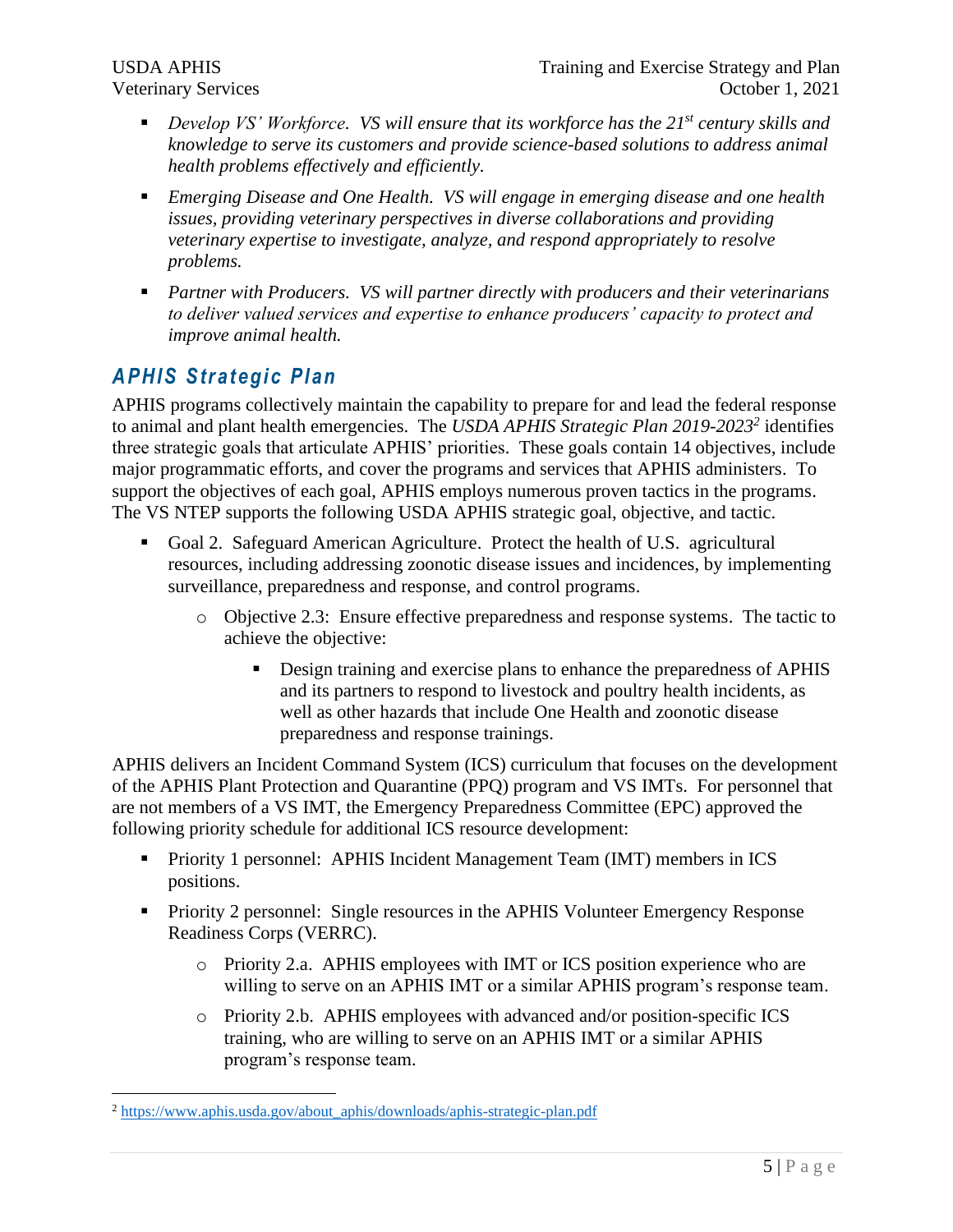- o Priority 2.c. APHIS employees who have an interest in and are willing to serve on an APHIS IMT or a similar APHIS program's response team.
- Priority 3 personnel: APHIS partners in government, including federal, state, and local government employees.

APHIS recommends that personnel consider additional training opportunities through the Federal Emergency Management Agency's (FEMA) Emergency Management Institute (EMI) and local outlets (e.g., state emergency management agencies, fire departments, etc.). APHIS recognizes that capabilities developed to respond to emergencies under statutory authorities, such as subject matter expertise for animal emergency response, may be used, if available, to support other incidents.

On September 18, 2015, APHIS issued a report on planning and preparations for HPAI in advance of a potential recurrence of the disease. The Fall 2015 HPAI Influenza Preparedness and Response Plan outlined key areas that captured experience from the 2014-2015 HPAI response efforts, epidemiologic studies, and feedback and input from state partners, industry, academia, and other stakeholders. The VS NTEP supports the following two key areas of this APHIS plan as it believes they are timeless and cannot be set aside:

- Enhancing preparedness.
- **•** Improving and streamlining response capabilities.

## <span id="page-13-0"></span>*Federal HSEEP*

VS applies the DHS HSEEP doctrine, which provides a set of guiding principles for T&E programs, as well as a common approach to T&E program management, design and development, conduct, evaluation, and improvement planning. VS uses the HSEEP tools and resources to facilitate and manage its self-sustaining T&E program. The priority in the VS NTEP is to formalize the emergency preparedness and response T&E initiative within the VS organization following the HSEEP doctrine.

The VS multi-year plan employs a progressive preparedness approach in which T&E activities focus on specific capabilities in a cycle of escalating complexity. For example, responders must first be trained and equipped to execute their critical activities, followed by a series of exercises that validate and test their skills. Exercises may begin with an executive-level seminar and progress toward a discussion-based tabletop exercise (TTX), or an exercise may begin with a TTX and progress to an operations-based functional or full-scale exercise (see graph below). The VS NTEP strategy uses progressive planning to build and sustain its preparedness and response capabilities.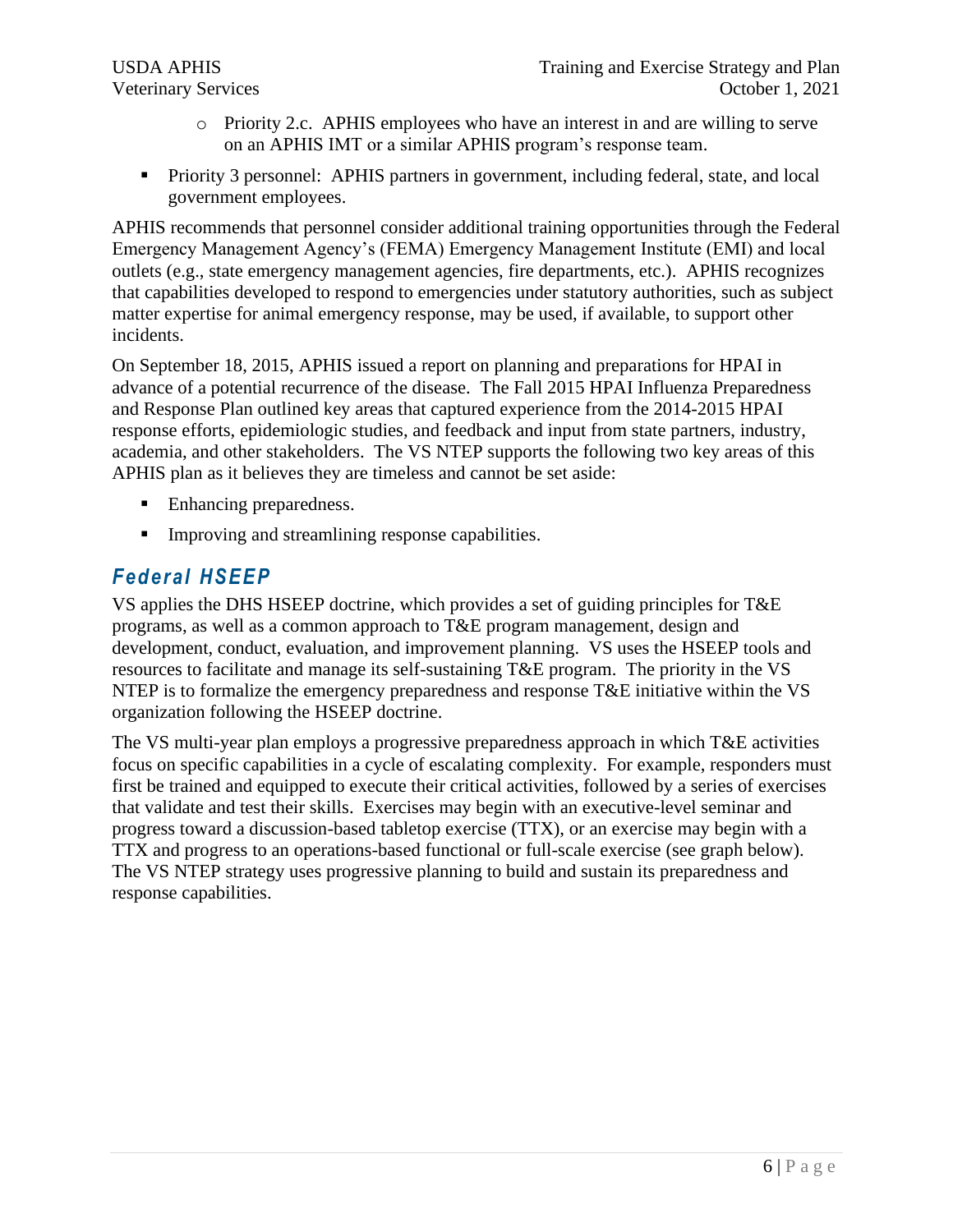

*VS Progressive Series Approach to Exercises*

Multi-year planning, external stakeholder engagement, and resource management are essential ongoing processes that provide the basis for the planning, conduct, and evaluation of VS exercises.

## <span id="page-14-0"></span>*VS Training and Exercise Resources*

Highly talented and diverse personnel within VS are a core strength and a critical part of the VS NTEP strategy to enhance workforce abilities to respond to animal health incidents. Many VS personnel, such as VS IMT members, FiOps Logistics Center personnel and contractors, National Animal Health Laboratory Network (NAHLN) personnel, and others, have dedicated resources within their units to maintain a constant state of readiness.

The VS organization provides opportunities to align resources in support of its program-wide preparedness and response vision, mission, core values, and goals. Resources must be dedicated to supporting the implementation of the VS NTEP if the VS priorities are to be upheld. This includes substantial support to plan, implement, and manage VS T&Es and the fiscal resources for personnel to participate in T&E events. The challenge continues to be securing resources in the current context of the organization's competing interests and shrinking budgets.

The VS Emergency Preparedness and Response (EPR) budget funds the T&E priorities, objectives, and events in the VS NTEP. The VS NTEP planning team develops a prioritized budget for activities in the current fiscal year and beyond, that must be approved in the annual budget planning process.

## <span id="page-14-1"></span>*VS Training and Exercise Partnerships*

The VS NTEP emphasizes the use of partnerships to build the capabilities of VS and its response partners. VS, state emergency responders, NAHLN laboratories, private-sector veterinarians, tribes, territories, and industry help to influence the success of the VS NTEP and build a cohesive response capacity. This allows the integration of VS and external stakeholder emergency responders in all aspects of training and exercising, at all levels within the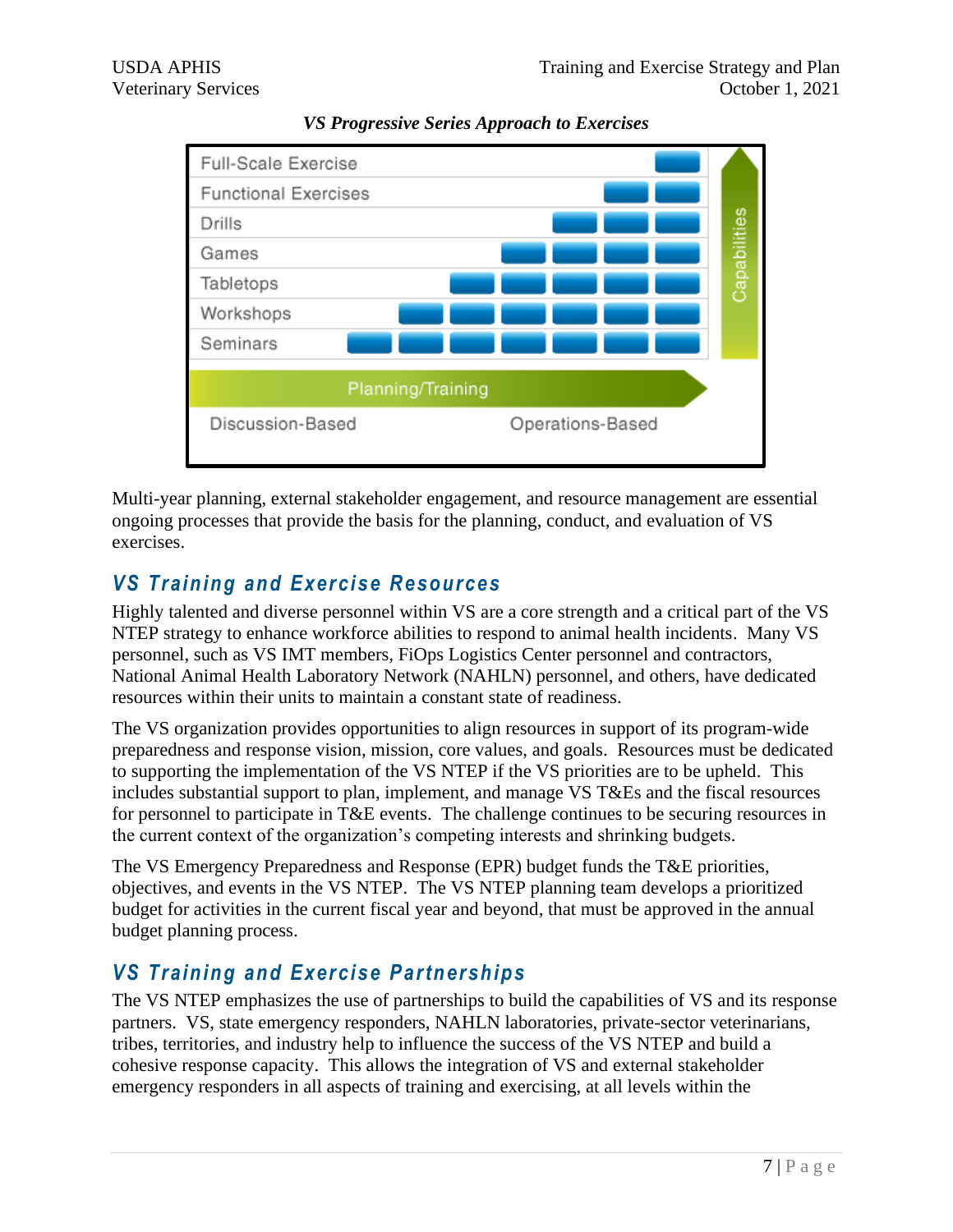partnerships. Additionally, sharing information and resources within the partnerships enhances the preparedness and response capabilities for VS and its partners.

## <span id="page-15-0"></span>*VS Training and Exercise Accountability*

Historically, VS has freely provided emergency preparedness and response training to VS employees with little regard to their capability or desire to deploy to emergency response or to teach others. A lesson learned during the 2014-2015 HPAI response was that not all VS employees trained to perform an emergency response function were deployable. With the onslaught of T&E requests from the aftermath of the HPAI response, VS can no longer afford to train personnel indiscriminately. Moving forward, the VS NTEP has focused T&E opportunities on identified preparedness needs and it requests that trainees be accountable as deployable assets, and share their training with local, state, and federal stakeholders.

VS is investing in trainees who can be deployable as a VS District and/or national asset in the event of an emergency response. Although efforts are made to accommodate a deploying responder's existing work commitments, by their nature, emergencies may require sacrificing convenience or day-to-day assigned duties. Participants in face-to-face T&E events are requested to acknowledge that they are receiving training and enhancing their competencies as a VS District and/or nationally deployable asset during an animal health emergency incident. As such, they understand that they may be requested to deploy as an emergency responder and use the knowledge, skills, and abilities they develop.

APHIS VS is investing in trainees who will commit to sharing the information they learn in T&E events with internal and external stakeholder emergency responders through a variety of modalities using the train-the-trainer concept. This information sharing can be accomplished through emails, teleconferences, webinars, or face-to-face meetings. VS NTEP event participants are further requested to share materials they receive and information they learn from a T&E event with other emergency responder colleagues, both within APHIS and external to APHIS.

### <span id="page-15-1"></span>*Conclusion*

The 2014-2015 HPAI and the 2018-2020 vND outbreaks have resulted in significant impacts to poultry producers, allied industries, federal and state governments, and the American consumer. A robust program of T&Es is vital to maintain readiness for such a real emergency of unprecedented magnitude. Training provides the critical knowledge, skills, and abilities to respond to emerging or other animal diseases, and exercises provide a mechanism for response personnel to practice and learn outside of a real emergency.

The VS NTEP strategy is designed to enhance the preparedness of VS and its partners to respond to livestock and poultry health incidents. This strategy follows the principles of DHS's HSEEP and embraces a strong alliance with external stakeholder emergency responders. The VS NTEP strategy is twofold:

- 1. Train and exercise in tandem and collaboration with its external stakeholder emergency responders using the same organization, roles, and critical activities to address real FAD/EDI emergency incidents.
- 2. Build response capabilities within the VS Districts and VS IMTs.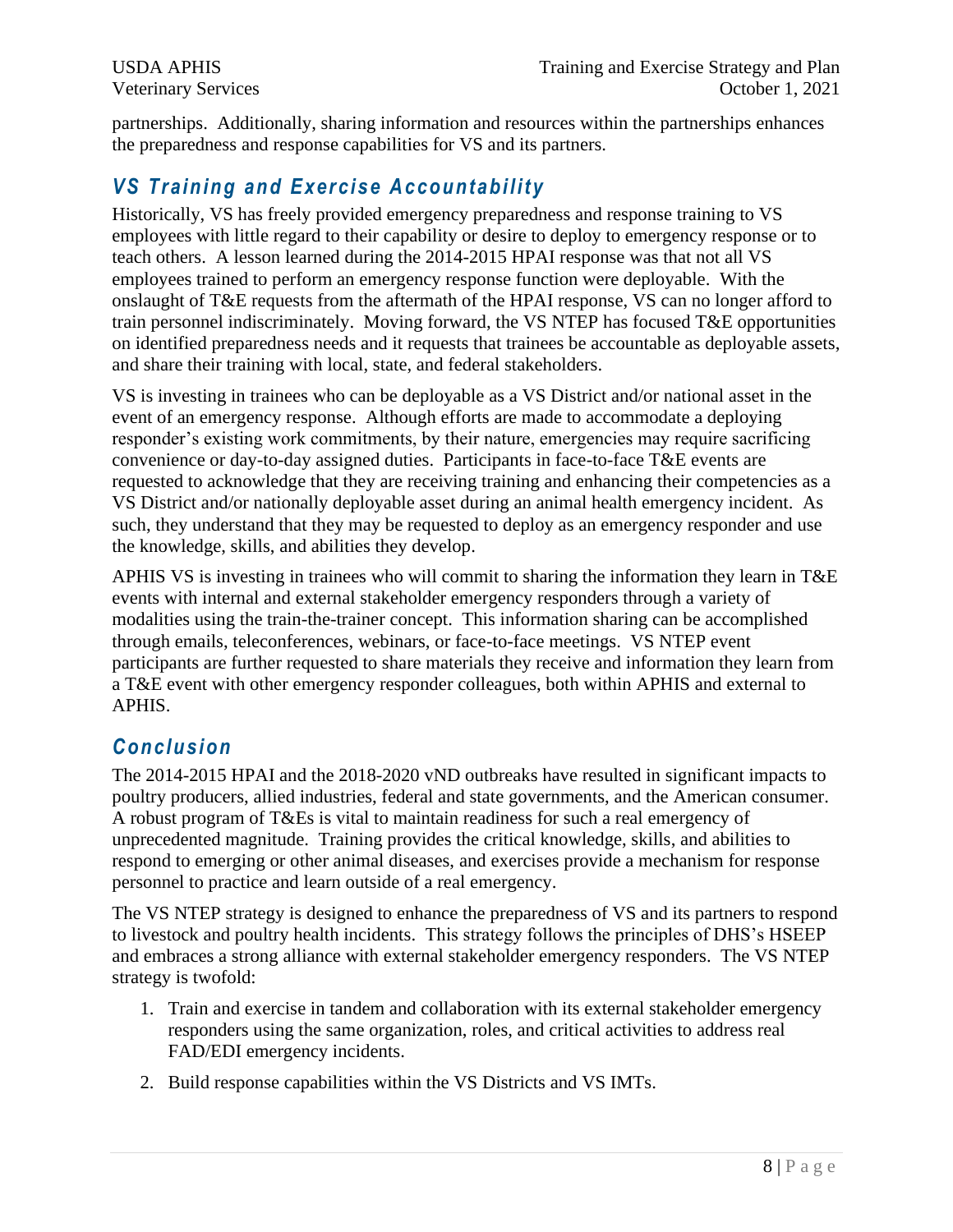- a. Build support capabilities within VS headquarters to assist VS Districts and VS IMTs.
- b. Implement processes to encourage and solicit stakeholder participation in VS District and VS IMT events.

This strategy includes creating tools, templates, and resources that, when possible, can be shared nationally. The VS TEP FY 2022-2024 Plan presented herein is intended to support these strategic initiatives and outline a three-year implementation of VS NTEP priorities, objectives, and specific events.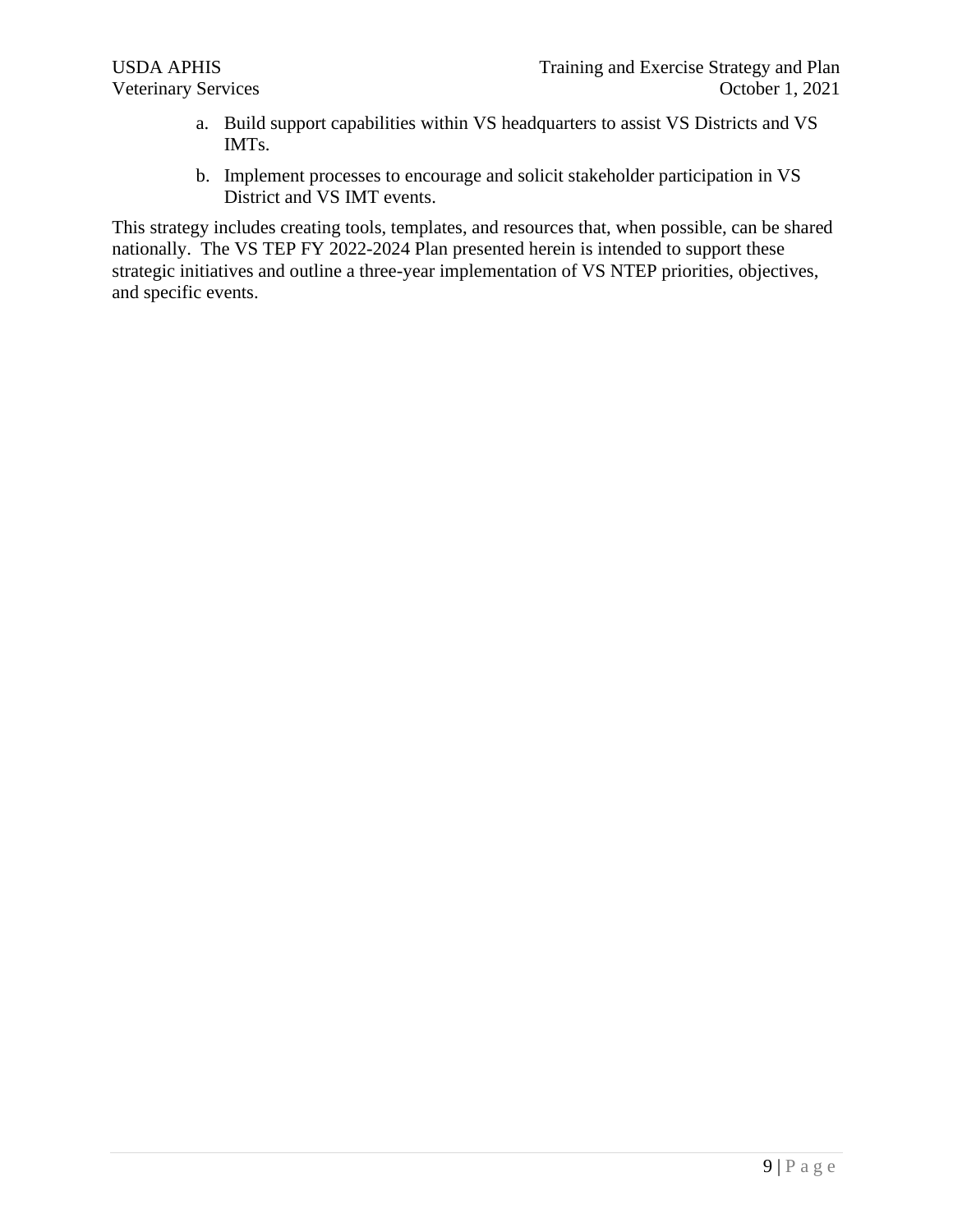Blank Page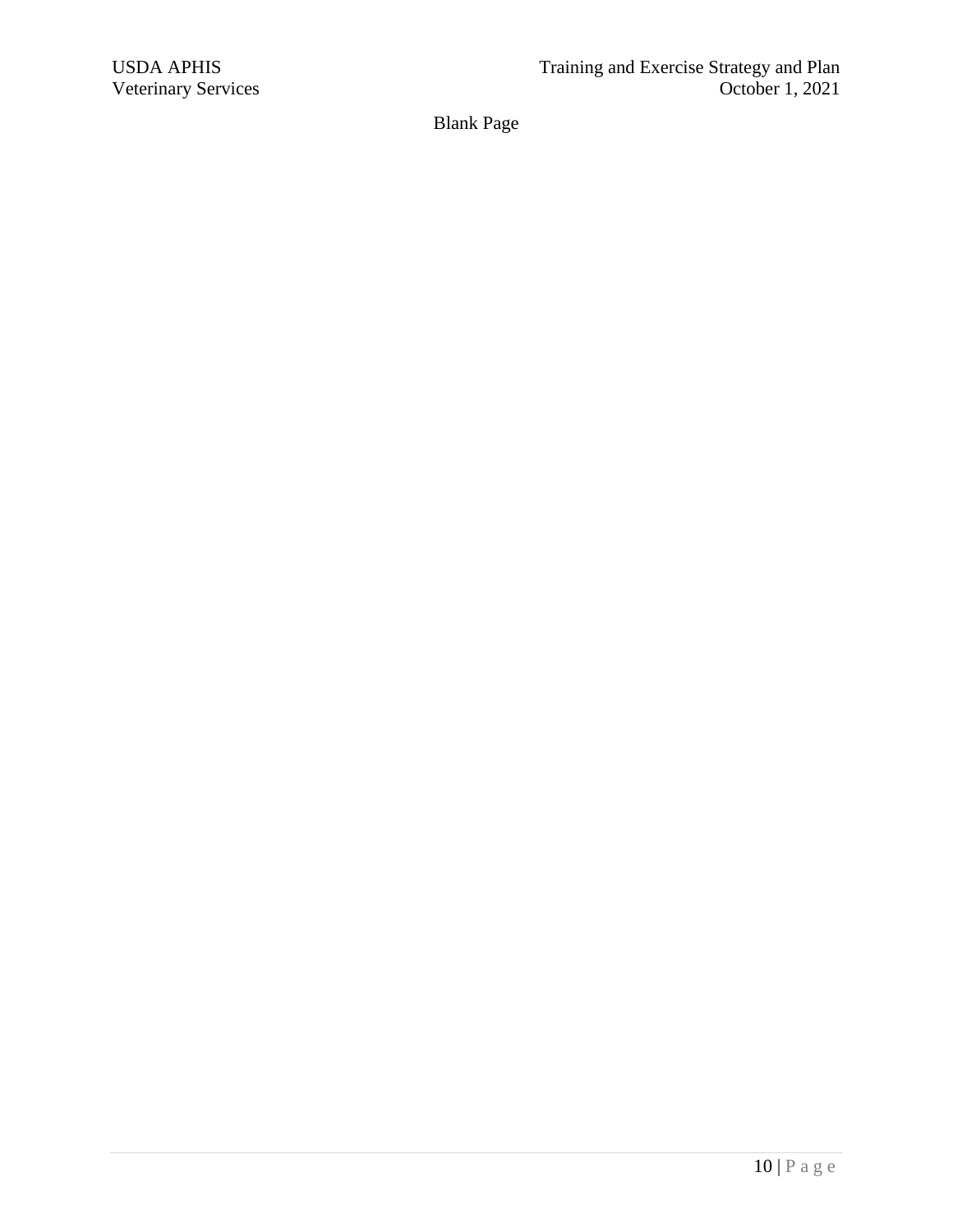## <span id="page-18-0"></span>**VS Training and Exercise Plan (TEP) FY 2022-2024**

### <span id="page-18-1"></span>*Purpose*

The purpose of the VS NTEP is to translate the VS preparedness strategy, goals, and priorities into specific, actionable T&E activities that are coordinated on a multi-year schedule. The VS TEP:

- **EXECUTE:** Identifies priorities in accordance with the VS preparedness and response strategy.
- Aligns with both the VS emergency critical activities and the national preparedness goals core capabilities<sup>3</sup> to achieve those priorities.<sup>4</sup>
- Outlines a multi-year schedule of T&Es to enhance and validate VS emergency preparedness and response capabilities.
- **Employs a progressive series of T&E activities that focus on specific emergency** preparedness and response capabilities in a cycle of escalating complexity.

Personnel need thorough training and adequate equipment before their role in an emergency incident can be effectively exercised. Because ICS training is the foundation of emergency response, it is imperative that VS employees identified as emergency responders are familiar with NIMS principles and ICS organization. However, ICS knowledge, skills, and abilities will not be institutionalized unless ICS is routinely practiced and exercised.

Many training courses and curricula exist that address identifying, investigating, and responding to an outbreak of a FAD/EDI. Courses vary from teaching threat awareness to technical skills and procedures necessary to stop an outbreak of disease. Foreign Animal Disease Diagnosticians (FADD) need opportunities to maintain their skills after training at the Foreign Animal Disease Diagnostics Laboratory (FADDL) on Plum Island, NY. VS Guidance 12000.2 on FADD certification requirements, issued March 26, 2018, requires FADDs to complete a minimum of one course, training opportunity, or VS NTEP Event each year to retain FADD certification.

Exercises provide opportunities to practice training and implement plans and procedures in a nofault learning environment outside of an actual emergency. Exercises also allow responders, senior officials, and others to validate training and practice strategic and tactical skills in a riskreduced environment. All seven types of HSEEP exercises should be conducted using the progressive planning approach. The type of exercise that best meets VS requirements is identified through analysis of existing capabilities; gaps and lessons learned from previous training and exercise events; and resources available for exercise design/development, conduct, evaluation, and improvement planning. See Appendix C: HSEEP Exercise Types for a brief description of each type of exercise.

Implementing the updated VS TEP at the beginning of each fiscal year will sustain a methodical approach to increasing VS response capabilities and identifying areas for improvement. As the plan is implemented, available T&E materials will be leveraged, or new materials developed that address critical gaps. Well-planned and executed events will be delivered to provide the

<sup>3</sup> <https://www.fema.gov/core-capabilities>

<sup>4</sup> See Appendix B: National Preparedness Goal Core Capabilities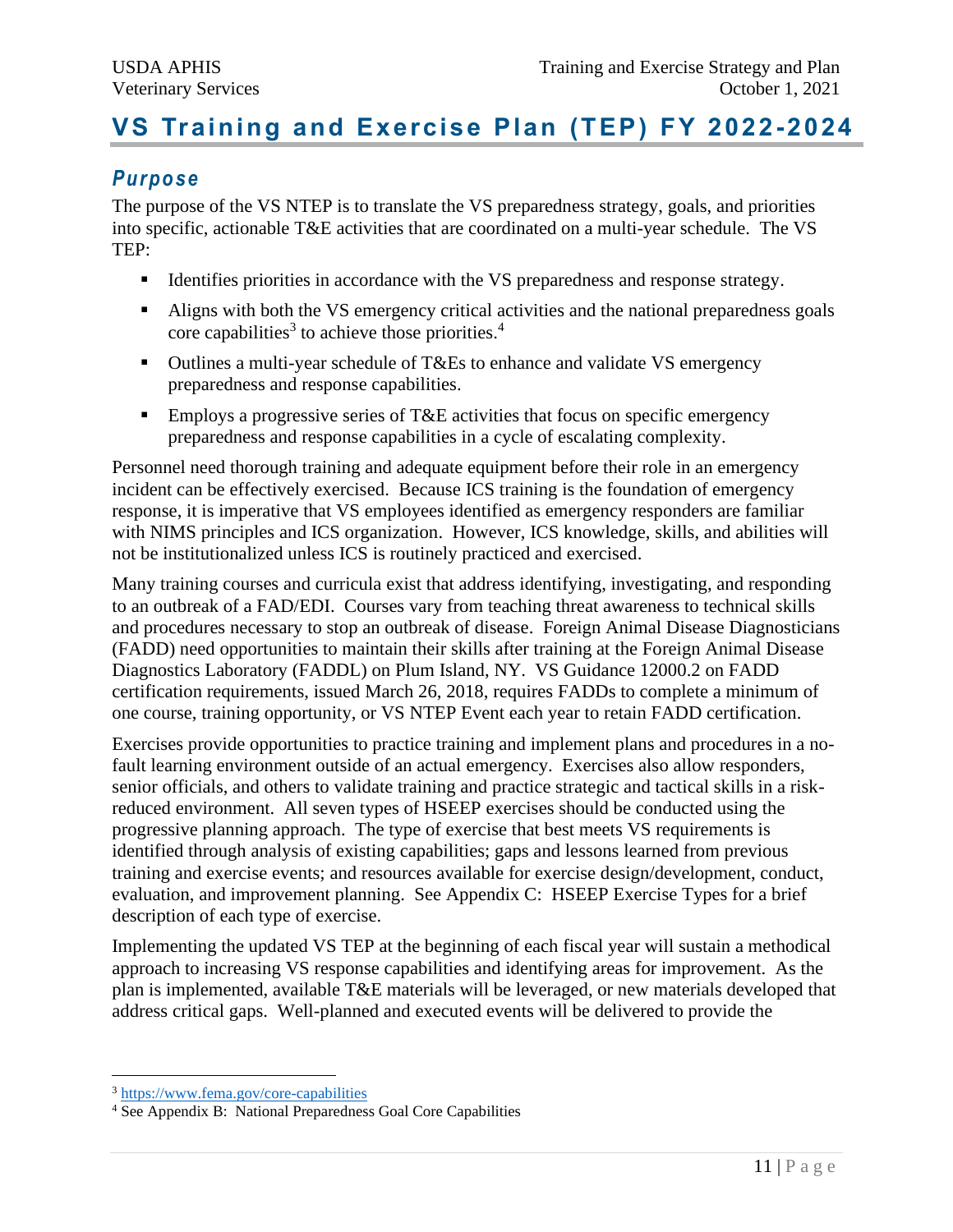knowledge, skills, and attributes required to respond effectively and efficiently. The VS NTEP is a component of the APHIS and USDA T&E initiatives.

## <span id="page-19-0"></span>*Priorities, Objectives, and Events*

The VS TEP forms the basis for coordinated T&E Events to prepare the VS staff, its support personnel, and external stakeholder emergency responders to respond to a real emergency. The VS TEPW held in April 2021 validated three FY 2022-2024 T&E priorities, with specific objectives that support each priority. Specific T&E events are enumerated for each objective. It is important to understand that the VS National Veterinary Stockpile (NVS) program maintains a separate multi-year T&E strategy and plan to support its logistics preparedness and response priorities, objectives, and events. *The National Veterinary Stockpile Fiscal Year 2022-2024 Training and Exercise Strategy and Plan* is considered a component of the VS TEP.

In the event of a FAD outbreak in the United States, the FAD PReP outlines three response goals:

- 1. Detect, control, and contain the FAD in animals as quickly as possible.
- 2. Eradicate the FAD using strategies that seek to stabilize animal agriculture, the food supply, and the economy; and protect public health and the environment.
- 3. Provide science- and risk-based approaches and systems to facilitate continuity of business for non-infected animals and non-contaminated animal products.

The VS TEP is linked to these FAD PReP goals and designed to test associated FAD PReP critical activities through a series of training events and increasingly complex exercises.

VS NTEP event numbers carry over year to year. Once an event is completed, the number is retired. This allows the VS NTEP to maintain an accurate list of events that have been conducted in the past.

The VS NTEP initiative was established in FY 2014 within the VS Strategy and Policy unit in close collaboration with the VS Program Support Services unit. A top priority for the program continues to be institutionalizing the initiative into a sustainable VS NTEP, including its organization, mission, goals, functions, resources, and budget processes.

<span id="page-19-1"></span>

| Objective 1.1. Institutionalize the VS NTEP within VS.                                                                                                              |                                                                                                   |                 |
|---------------------------------------------------------------------------------------------------------------------------------------------------------------------|---------------------------------------------------------------------------------------------------|-----------------|
| Event                                                                                                                                                               | <b>Justification</b>                                                                              | <b>Timeline</b> |
| Event 1.1.1. Advance the plans to<br>organize, hire VS personnel, and<br>acquire other necessary resources to<br>support and sustain the program.                   | This Event is critical to the<br>maintenance and success of the<br>VS NTEP.                       | FY 2022-2024    |
| Event 1.1.2. VS NTEP team conducts a<br>VS TEPW each spring to identify the VS<br>NTEP strategy, priorities, objectives,<br>and resources for the next three years. | This Event is in accordance with<br>HSEEP guidance and critical to the<br>success of the VS NTEP. | FY 2022-2024    |

### **Priority 1: Build the VS NTEP Program**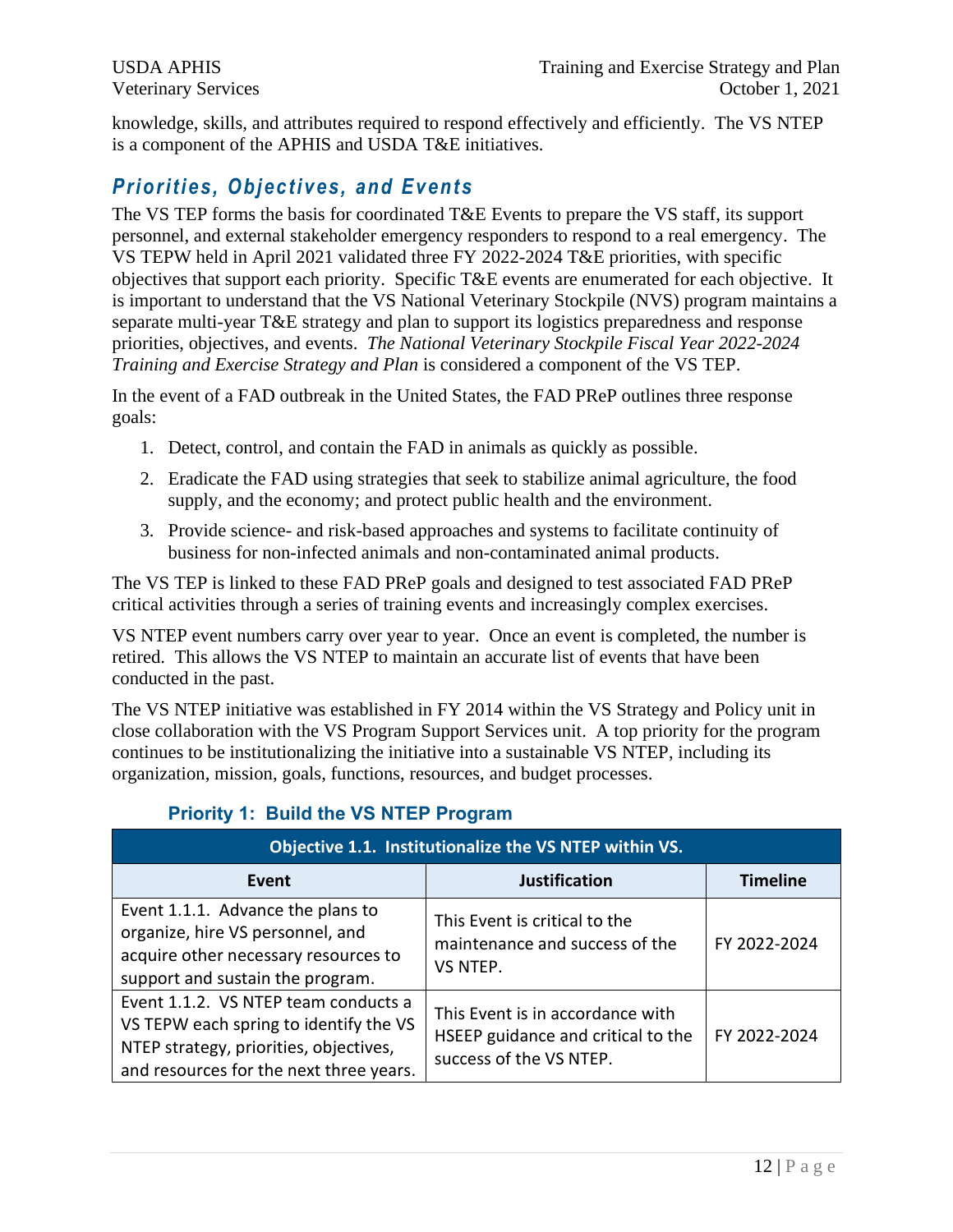| Objective 1.1. Institutionalize the VS NTEP within VS.                                                                                                                                                                                                                                  |                                                                                                          |                 |
|-----------------------------------------------------------------------------------------------------------------------------------------------------------------------------------------------------------------------------------------------------------------------------------------|----------------------------------------------------------------------------------------------------------|-----------------|
| Event                                                                                                                                                                                                                                                                                   | <b>Justification</b>                                                                                     | <b>Timeline</b> |
| Event 1.1.3. Publish a multi-year VS<br>TEP each year by October 1.                                                                                                                                                                                                                     | This Event is in accordance with<br>HSEEP guidance and critical to the<br>success of the VS NTEP.        | FY 2022-2024    |
| Event 1.1.4. Implement the updated<br>VS NTEP beginning October 1 of each<br>year.                                                                                                                                                                                                      | This Event is in accordance with<br>HSEEP guidance and critical to the<br>success of the VS NTEP.        | FY 2022-2024    |
| Event 1.1.5. Assess technologies and<br>processes to support virtual training<br>and exercises.<br>a. Monitor technologies that could<br>assist in the advancement of the VS<br>NTEP Mission.<br>b. Make a catalog of technologies<br>available and associated costs for<br>references. | This Event was first initiated in FY<br>2015 for exercises only and now<br>encompasses training as well. | FY 2022-2024    |
| Event 1.1.6. Assist VS personnel to<br>participate in external stakeholder<br>exercises and trainings.                                                                                                                                                                                  | Formerly Event 3.3.6. Expanded<br>to include training at the FY 2018<br>VS TEPW.                         | FY 2022-2024    |

| Objective 1.2. Solicit input for T&E planning.                                                                                                                                                         |                                                                                                                                               |                 |
|--------------------------------------------------------------------------------------------------------------------------------------------------------------------------------------------------------|-----------------------------------------------------------------------------------------------------------------------------------------------|-----------------|
| Event                                                                                                                                                                                                  | <b>Justification</b>                                                                                                                          | <b>Timeline</b> |
| Event 1.2.1. Request feedback and<br>input from all VS units and external<br>stakeholder emergency responders on<br>the VS NTEP priorities, objectives, and<br>events for consideration in the VS TEP. | This Event is essential to<br>synchronize the VS TEP with the<br>needs of the VS program and<br>external stakeholder emergency<br>responders. | FY 2022-2024    |
| Event 1.2.3. Market, promote, and<br>raise awareness of the VS NTEP to VS<br>and external stakeholder emergency<br>responders.                                                                         | Formerly Event 2.2.1. This is an<br>essential part of maintaining<br>interest in, and institutionalizing<br>the VS NTEP.                      | FY 2022-2024    |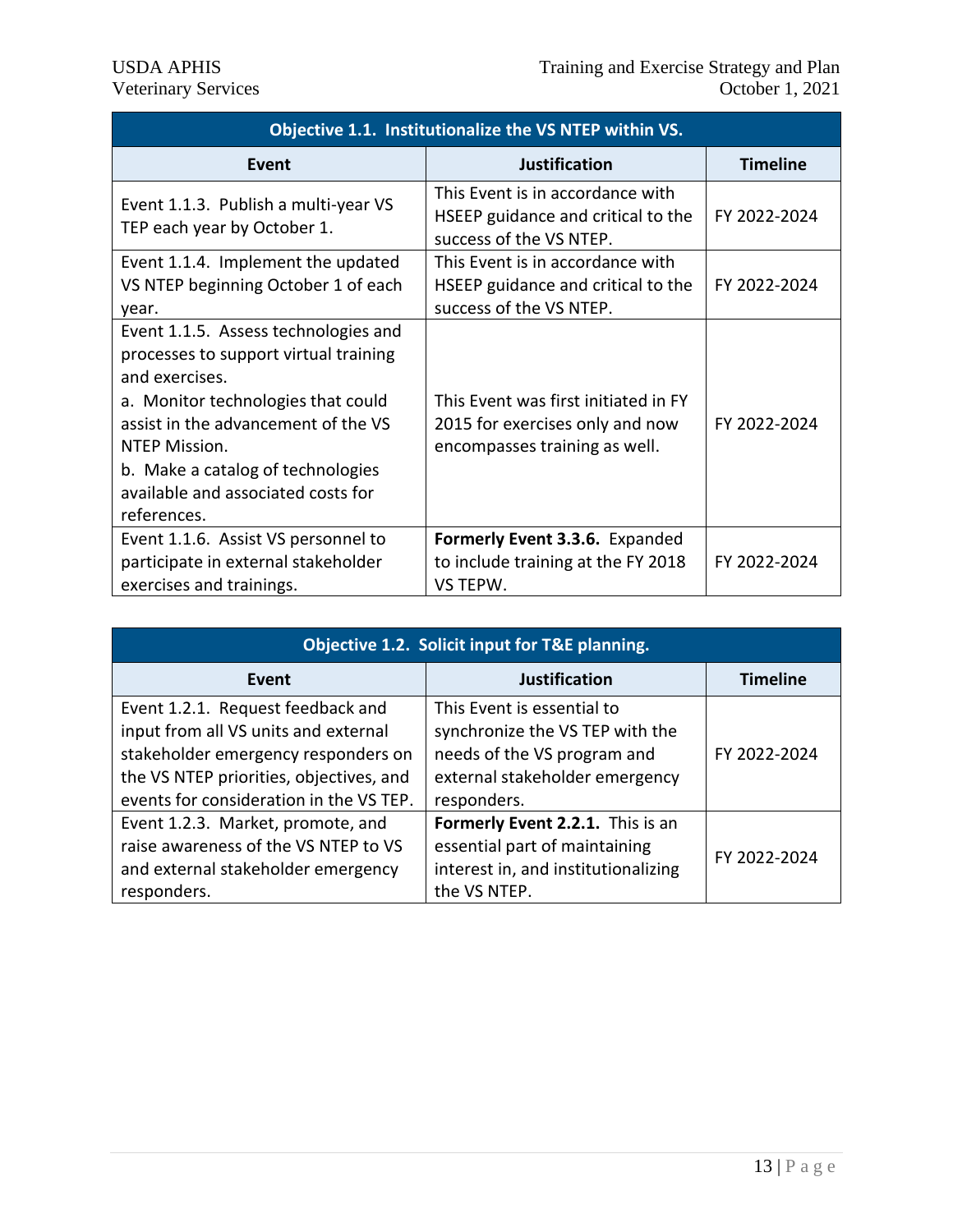| Objective 1.3. Adopt a process for VS NTEP improvement planning.                                                                                                                                                                                                                                                                                    |                                                                                                                                                                                                                                                                                                     |                 |
|-----------------------------------------------------------------------------------------------------------------------------------------------------------------------------------------------------------------------------------------------------------------------------------------------------------------------------------------------------|-----------------------------------------------------------------------------------------------------------------------------------------------------------------------------------------------------------------------------------------------------------------------------------------------------|-----------------|
| Event                                                                                                                                                                                                                                                                                                                                               | <b>Justification</b>                                                                                                                                                                                                                                                                                | <b>Timeline</b> |
| Event 1.3.1. Maintain an effective CAP<br>to ensure that improvement plans<br>from responses and exercises are<br>implemented, corrective actions are<br>tracked to completion, and tangible<br>preparedness improvements are<br>documented, distributed, and<br>implemented. Corrective action items<br>are prioritized and brought to VS<br>TEPW. | This Event was modified at the FY<br>2019 VS TEPW to focus on the<br>development of CAPs specific to<br>exercises. A program has already<br>been developed focused on<br>emergency response events. This<br>is an essential part of maintaining<br>the continual improvement of VS<br>capabilities. | FY 2022-2024    |

| Objective 1.4. Market, promote, and sustain completed VS NTEP events.                       |                                                                                                                                                                                    |                 |
|---------------------------------------------------------------------------------------------|------------------------------------------------------------------------------------------------------------------------------------------------------------------------------------|-----------------|
| Event                                                                                       | <b>Justification</b>                                                                                                                                                               | <b>Timeline</b> |
| Event 1.4.1. Market and maintain<br>exercise materials previously<br>developed by the NTEP. | States, agencies, and other<br>stakeholders should be<br>encouraged to utilize existing<br>exercises. A complete list of items<br>available for use is available in<br>Appendix D. | FY 2022-2024    |
| Event 1.4.2. Market webinars<br>previously developed by the NTEP.                           | States, agencies, and other<br>stakeholders should be<br>encouraged to utilize existing<br>webinars. A complete list of items<br>available for use is available in<br>Appendix D.  | FY 2022-2024    |

| Objective 1.5. Support efforts of the National Animal Disease Preparedness and Response<br>Program (NADPRP).                                                                                                                                                                                |                                                                                                       |                 |
|---------------------------------------------------------------------------------------------------------------------------------------------------------------------------------------------------------------------------------------------------------------------------------------------|-------------------------------------------------------------------------------------------------------|-----------------|
| Event                                                                                                                                                                                                                                                                                       | <b>Justification</b>                                                                                  | <b>Timeline</b> |
| Event 1.5.1. TEP workgroup members<br>support the National Animal Disease<br>Preparedness and Response Program<br>(NADPRP) by engaging with State<br>partners, volunteering to support<br>review of proposals, and supporting<br>project plans approved by the NADPRP<br>for implementation | VS NTEP workgroup member<br>experience with training and<br>exercises is key to supporting<br>NADPRP. | FY 2022-2024    |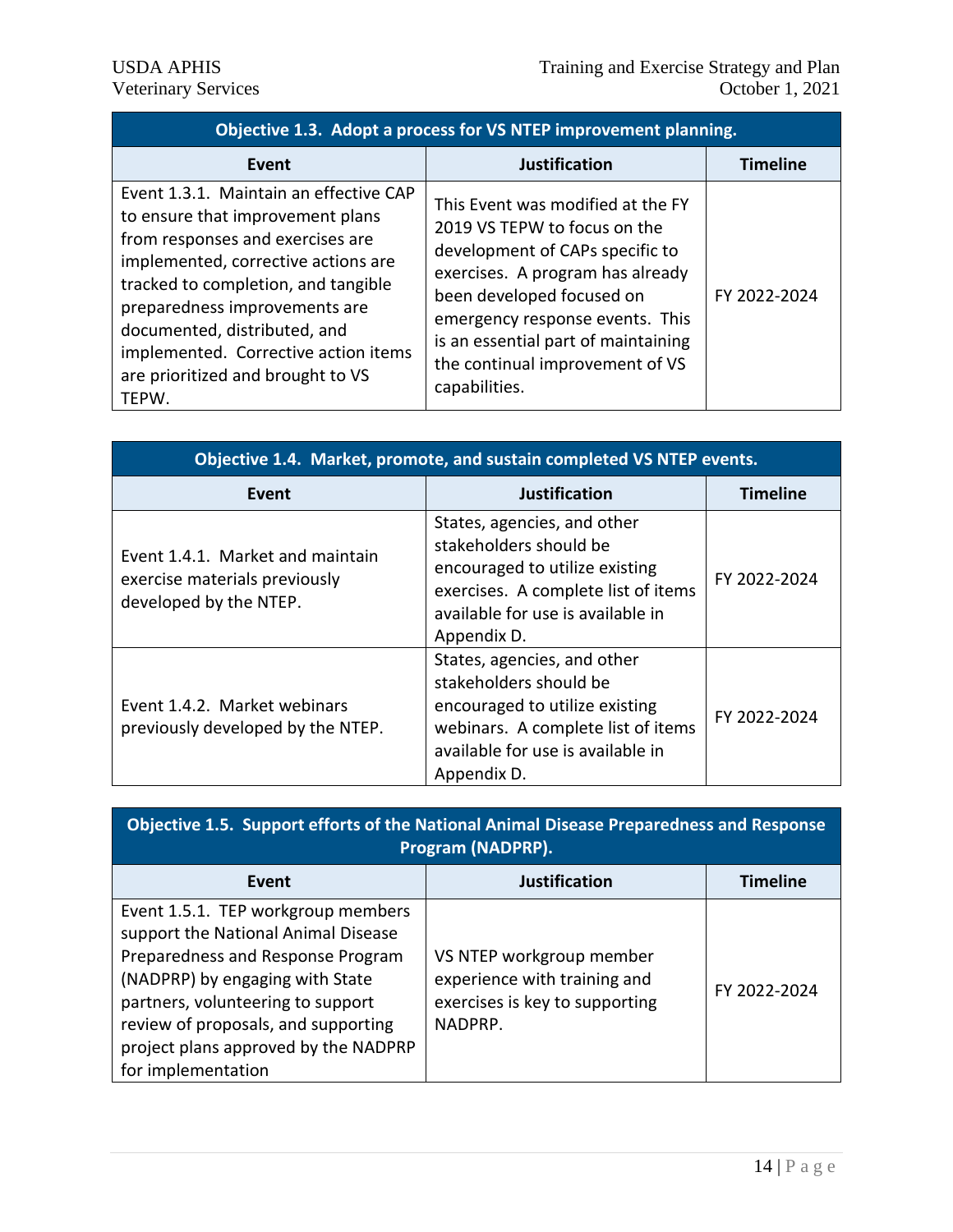### **Priority 2: Train VS and External Stakeholder Emergency Responders**

<span id="page-22-0"></span>

| Objective 2.1. Leverage existing training and exercise programs to raise awareness and<br>encourage participation.                                                                                                                                            |                                                                                                                                                                                                                                                         |                 |
|---------------------------------------------------------------------------------------------------------------------------------------------------------------------------------------------------------------------------------------------------------------|---------------------------------------------------------------------------------------------------------------------------------------------------------------------------------------------------------------------------------------------------------|-----------------|
| <b>Event</b>                                                                                                                                                                                                                                                  | <b>Justification</b>                                                                                                                                                                                                                                    | <b>Timeline</b> |
| Event 2.1.3. Encourage participation<br>in the European Commission for the<br>Control of Foot-and-Mouth Disease<br>(EUFMD) and African Swine Fever<br>courses. There is an online and field<br>course available.                                              | This course was discussed at the<br>FY 2017 VS TEPW as an<br>educational opportunity open to<br>VS staff. Starting in FY 2020,<br>funding for VS personnel to attend<br>a virtual training customized for<br>Canada is provided.                        | FY 2022-2024    |
| Event 2.1.5. Identify training<br>applicable to FAD response and raise<br>awareness on the availability of the<br>training. Include update of VS<br>Guidance on FADD continuing<br>education to incorporate TEP FADD<br><b>Drills</b>                         | This Event came out of the FY<br>2019 VS TEPW. Specifically, there<br>was a discussion on available<br>training on biosecurity,<br>epidemiological investigations,<br>and response mental health issues<br>that could be utilized by FAD<br>responders. | FY 2022-2023    |
| Event 2.1.7. Develop and deliver a<br>virtual training series on the building<br>blocks of the Homeland Security<br><b>Exercise and Evaluation Program</b><br>(HSEEP). Topics will include<br>conducting an exercise, writing an<br>after-action report, etc. | This Event was suggested at the FY<br>2021 VS TEPW. New Event for FY<br>2022.                                                                                                                                                                           | FY 2022-2023    |
| Event 2.1.8. Develop and deliver a<br>virtual training series focusing on best<br>practices when developing foreign<br>animal disease response plans.                                                                                                         | This Event was suggested at the FY<br>2021 VS TEPW. New Event for FY<br>2022.                                                                                                                                                                           | FY 2022-2023    |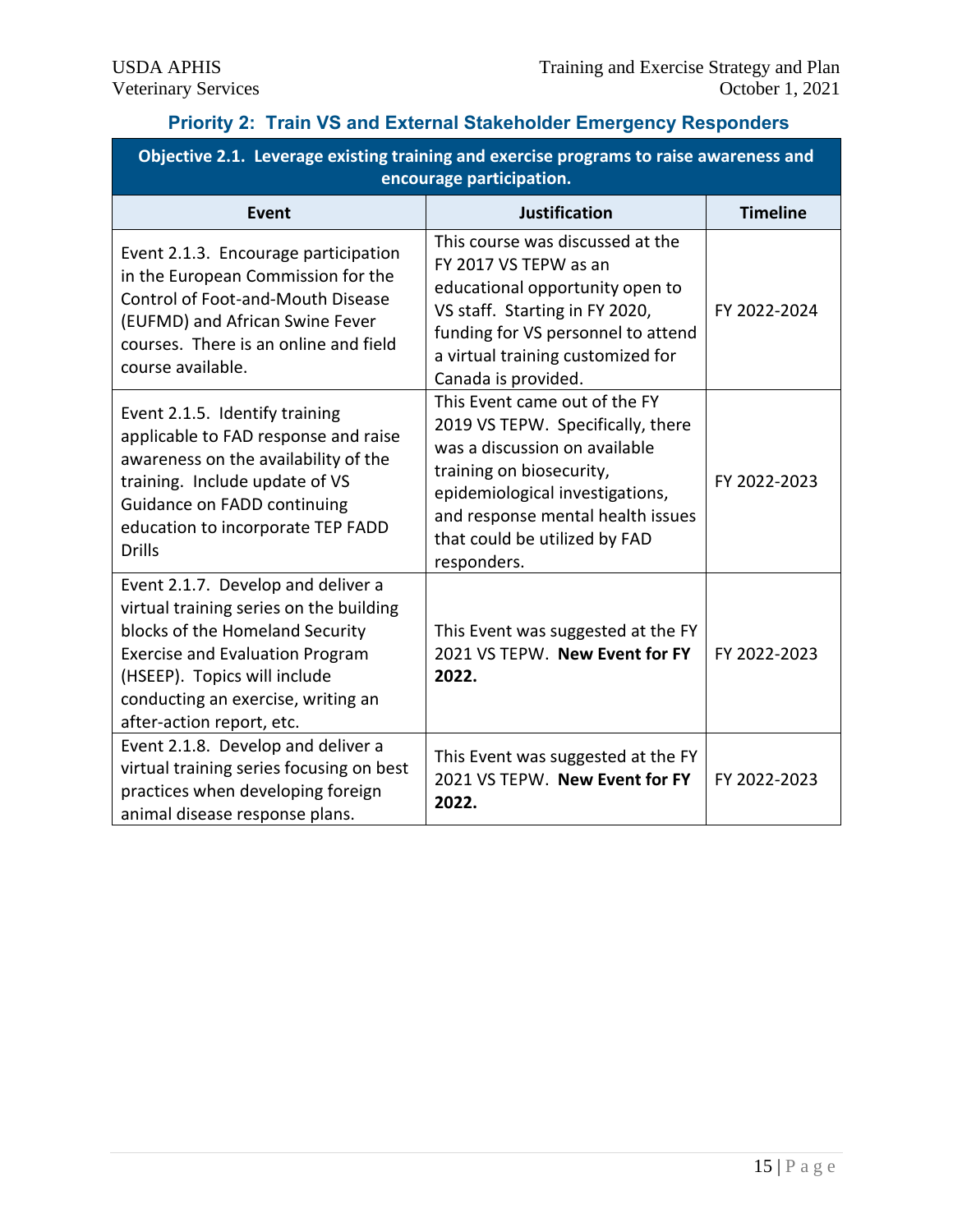m.

| Objective 2.2. Identify training needs, develop training materials, and deliver training for<br>FAD/EDI preparedness and response.                                                                                              |                                                                                                                                                                                                                                                                                                    |                                                 |
|---------------------------------------------------------------------------------------------------------------------------------------------------------------------------------------------------------------------------------|----------------------------------------------------------------------------------------------------------------------------------------------------------------------------------------------------------------------------------------------------------------------------------------------------|-------------------------------------------------|
| <b>Event</b>                                                                                                                                                                                                                    | <b>Justification</b>                                                                                                                                                                                                                                                                               | <b>Timeline</b>                                 |
| Event 2.2.2. Develop and deliver<br>practical field communication and<br>outreach training for FAD/EDI<br>response situations with a focus on<br>responder communication with<br>impacted individuals. (case manager).          | In FY 2020, this Event was<br>adjusted to address training needs<br>on how to develop outreach<br>materials, organize community<br>meetings, and other<br>communication roles during a<br>response. This Event will focus on<br>skills utilized by Wildlife Services<br>in approaching the public. | FY 2022-2023<br>(Develop), FY<br>2024 (Deliver) |
| Event 2.2.9. Develop and deliver<br>animal health-specific ICS training<br>scenario complex enough to use for<br>ICS 420 courses, for VS (including non-<br>IMT personnel) and external<br>stakeholder emergency responders.    | This Event came out of the FY<br>2019 VS TEPW. Discussion<br>included developing an animal<br>health-specific scenario, like<br>'Central City' for ICS training and<br>encouraging VS NIMTs to<br>participate in ICS 420.                                                                          | FY 2022<br>(Develop), FY<br>2023 (Deliver)      |
| Event 2.2.15. IMT-Plus task-specific<br>training: Develop and deliver carcass<br>composting training for Composting<br>Subject Matter Experts (SME).                                                                            | This Event addresses lessons<br>learned from the 2015 HPAI<br>emergency response and the<br>COVID processing capacity<br>slowdown.                                                                                                                                                                 | FY 2022-2024                                    |
| Event 2.2.22. Provide depopulation<br>training for VS District personnel.<br>Training may include foam units,<br>whole-house gassing, and options for<br>other species, such as captive bolt.                                   | This Event is a follow-up Event<br>from FY 2016. NVS and VS District<br>personnel began training together<br>in FY 2017.                                                                                                                                                                           | FY 2022-2024                                    |
| Event 2.2.25. Deliver monthly, one-<br>hour webinars on general response<br>and disease issues. These will be<br>designed for VS and external<br>stakeholders.                                                                  | This Event was added in response<br>to the 2016 VS NTEP solicitation<br>for input. Webinars generate an<br>average attendance of 200 to 300<br>VS personnel and external<br>stakeholders.                                                                                                          | FY 2022-2024                                    |
| Event 2.2.28. Maintain a FAQ page on<br>FAD PReP site, the VS NTEP SharePoint<br>site, FAD Eye, or public site to address<br>key VS NTEP issues. Continue to post<br>quarterly articles on FAD Eye on<br>specific TEP products. | This Event was first completed in<br>FY 2018 but will require quarterly<br>articles for FAD Eye on TEP<br>specific Events that need to be<br>marketed.                                                                                                                                             | FY 2022-2024                                    |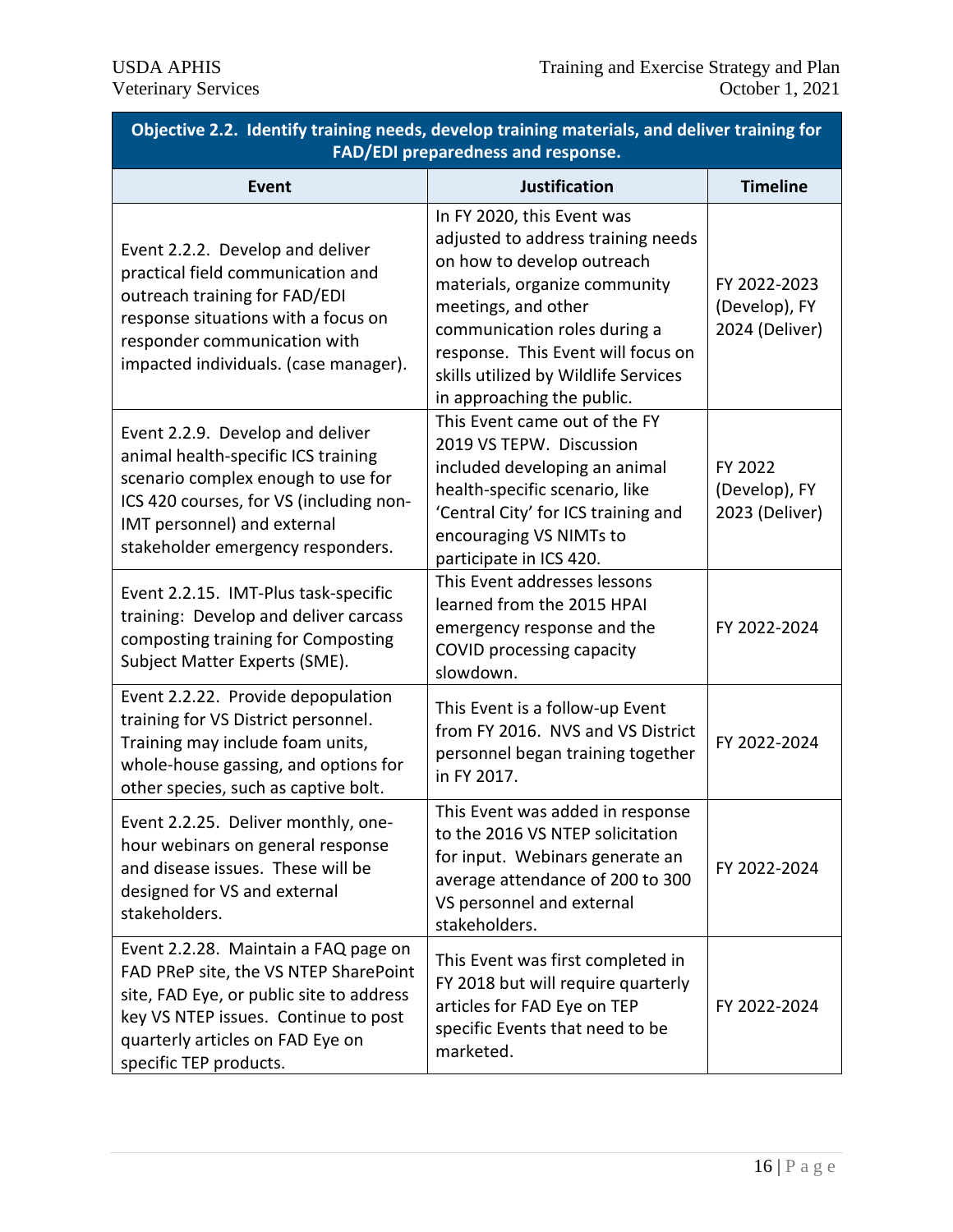| Objective 2.2. Identify training needs, develop training materials, and deliver training for<br>FAD/EDI preparedness and response.                                                 |                                                                                                                                                                                                                                                                                         |                                            |
|------------------------------------------------------------------------------------------------------------------------------------------------------------------------------------|-----------------------------------------------------------------------------------------------------------------------------------------------------------------------------------------------------------------------------------------------------------------------------------------|--------------------------------------------|
| <b>Event</b>                                                                                                                                                                       | <b>Justification</b>                                                                                                                                                                                                                                                                    | <b>Timeline</b>                            |
| Event 2.2.31. Develop and conduct<br>quarterly conference calls to discuss<br>decontamination/depopulation/dispos<br>al.                                                           | Formerly Event 3.1.11. This Event<br>was mentioned by VS leadership<br>as a priority. It has now been<br>expanded to include state<br>responders and environmental<br>officials. Webinars generate an<br>average attendance of 200 to 300<br>VS personnel and external<br>stakeholders. | FY 2022-2024                               |
| Event 2.2.34. Train APHIS, IMT, and<br>District Safety Officers on the use of<br>select NVS equipment and develop<br>safety plans for the use of the<br>equipment.                 | This Event was suggested at the FY<br>2018 VS TEPW. Safety Officers<br>should participate in NVS drills.                                                                                                                                                                                | FY 2022-2024                               |
| Event 2.2.35. Conduct a series of<br>webinars focused on behavioral health<br>and mental health issues during a FAD<br>response.                                                   | This Event was suggested at the FY<br>2018 VS TEPW. It was expanded<br>at the FY 2019 VS TEPW to include<br>mental health.                                                                                                                                                              | FY 2022<br>(Develop), FY<br>2023 (Deliver) |
| Event 2.2.37. Deliver EMRS training to<br>state and district IMT personnel.                                                                                                        | This Event was suggested at the FY<br>2018 VS TEPW and confirmed as a<br>need in Agriculture Response<br>Management and Resources<br>(ARMAR).                                                                                                                                           | FY 2022-2024                               |
| Event 2.2.38. Develop a pathway for<br>personnel to develop the skills<br>necessary to fill specific IMT-Plus<br>positions.                                                        | This Event was suggested at the FY<br>2018 VS TEPW. Those positions<br>are found in the VS NIMT Position<br>Descriptions document.                                                                                                                                                      | FY 2022                                    |
| Event 2.2.40. Develop a training<br>program to develop potential SMEs on<br>various topics needed during a<br>response; for example, specific<br>diseases, virus elimination, etc. | This Event was suggested at the FY<br>2018 VS TEPW. The workgroup<br>will develop the metrics needed<br>for an SME on three separate<br>topics.                                                                                                                                         | FY 2022                                    |
| Event 2.2.41. Develop and deliver<br>virtual training on addressing cultural,<br>religious, and tribal issues during a<br>response.                                                | This Event was suggested at the FY<br>2019 VS TEPW.                                                                                                                                                                                                                                     | FY 2022                                    |
| Event 2.2.43. Develop and deliver a<br>series of epidemiological training<br>courses for response personnel.                                                                       | This Event was suggested at the FY<br>2019 VS TEPW.                                                                                                                                                                                                                                     | FY 2022-2024                               |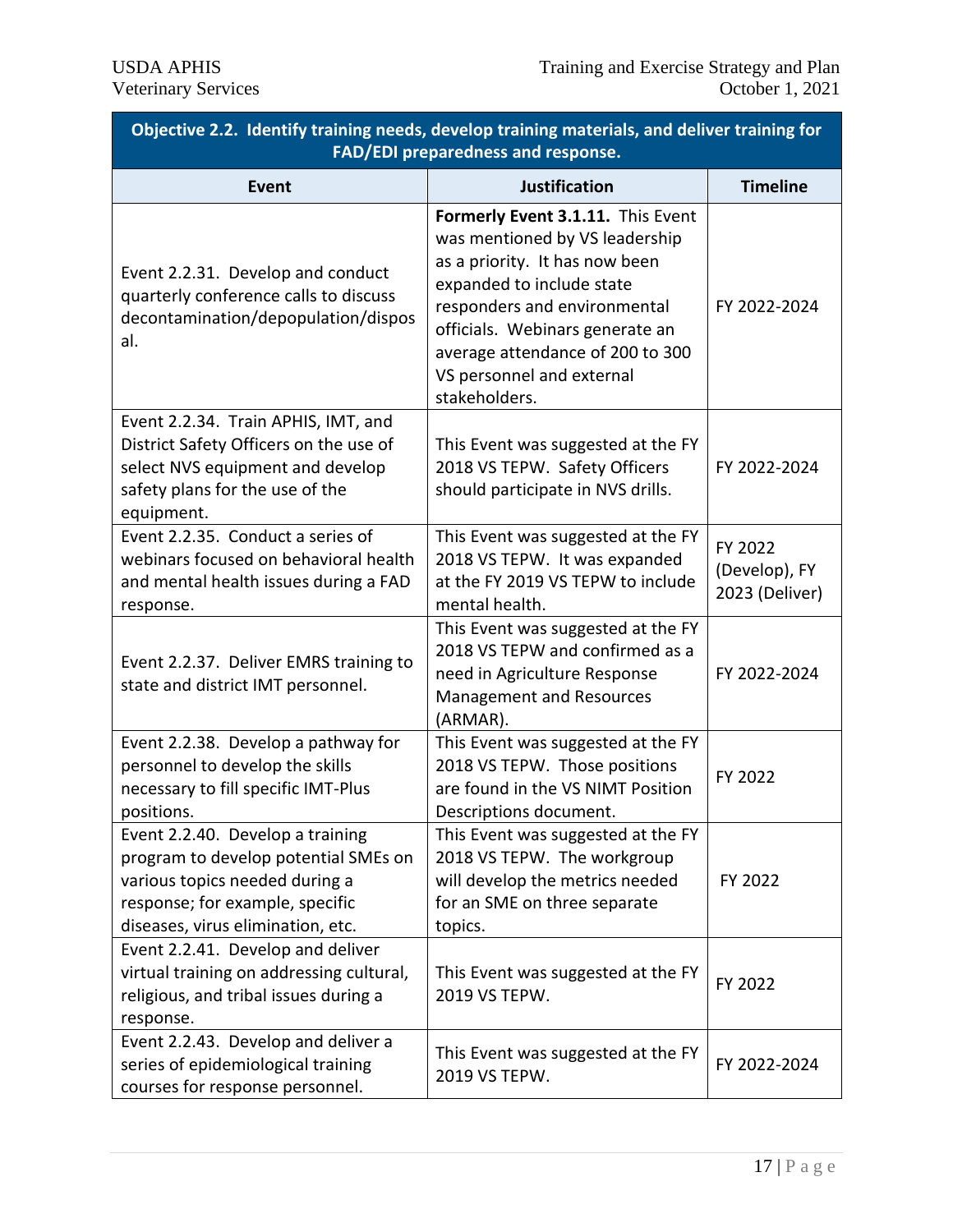| Objective 2.2. Identify training needs, develop training materials, and deliver training for<br>FAD/EDI preparedness and response.                                                                                                                                                                                                   |                                                                                                                                                                                                            |                 |
|--------------------------------------------------------------------------------------------------------------------------------------------------------------------------------------------------------------------------------------------------------------------------------------------------------------------------------------|------------------------------------------------------------------------------------------------------------------------------------------------------------------------------------------------------------|-----------------|
| <b>Event</b>                                                                                                                                                                                                                                                                                                                         | <b>Justification</b>                                                                                                                                                                                       | <b>Timeline</b> |
| Event 2.2.44. Develop and deliver a<br>biosecurity and safety training course<br>for field responders.                                                                                                                                                                                                                               | This Event was suggested at the FY<br>2020 VS TEPW.                                                                                                                                                        | FY 2023         |
| Event 2.2.45. Develop and deliver a<br>training on the development of a<br>disease surveillance sampling plan<br>using the VS Outbreak Surveillance<br>Toolbox.                                                                                                                                                                      | This Event was suggested at the FY<br>2020 VS TEPW. The VS Outbreak<br>Surveillance Toolbox is found<br>here:<br>https://www.aphis.usda.gov/aphi<br>s/ourfocus/animalhealth/ceah-<br>toolbox/home          | FY 2022-2023    |
| Event 2.2.46. Develop a virtual<br>training on how livestock<br>producers/owners can get paid for<br>conducting depopulation and disposal<br>activities.                                                                                                                                                                             | This Event was suggested at the FY<br>2020 VS TEPW. The training will<br>utilize the use of the new SAM-<br>generated unique entity<br>identifier. <sup>5</sup>                                            | FY 2022-2023    |
| Event 2.2.47. Develop and deliver a<br>training about animal disease<br>traceability for various species of<br>livestock, industries, and regions of the<br>United States. Training will include the<br>use of EMRS, Certificates of Veterinary<br>Inspection, animal identification,<br>animal movements, and livestock<br>markets. | This Event was suggested at the FY<br>2021 VS TEPW and will be<br>conducted with support from<br>Animal Disease Traceability staff<br>and Animal Identification<br>Coordinators. New Event for FY<br>2022. | FY 2022-2023    |
| Event 2.2.48. Develop and deliver a<br>training on active observational<br>surveillance. The training will include<br>the clinical scoring tool.                                                                                                                                                                                     | This Event was suggested at the FY<br>2021 VS TEPW. New Event for FY<br>2022.                                                                                                                              | FY 2022-2023    |
| Event 2.2.49. Develop and deliver a<br>training on surveillance strategies for<br>vector-borne diseases.                                                                                                                                                                                                                             | This Event was suggested at the FY<br>2021 VS TEPW. This Event will<br>utilize lessons learned from the<br>New World Screwworm response.<br>New Event for FY 2022.                                         | FY 2022-2023    |

<sup>5</sup> <https://interact.gsa.gov/blog/government-transition-duns-number-new-unique-entity-identifier-extended>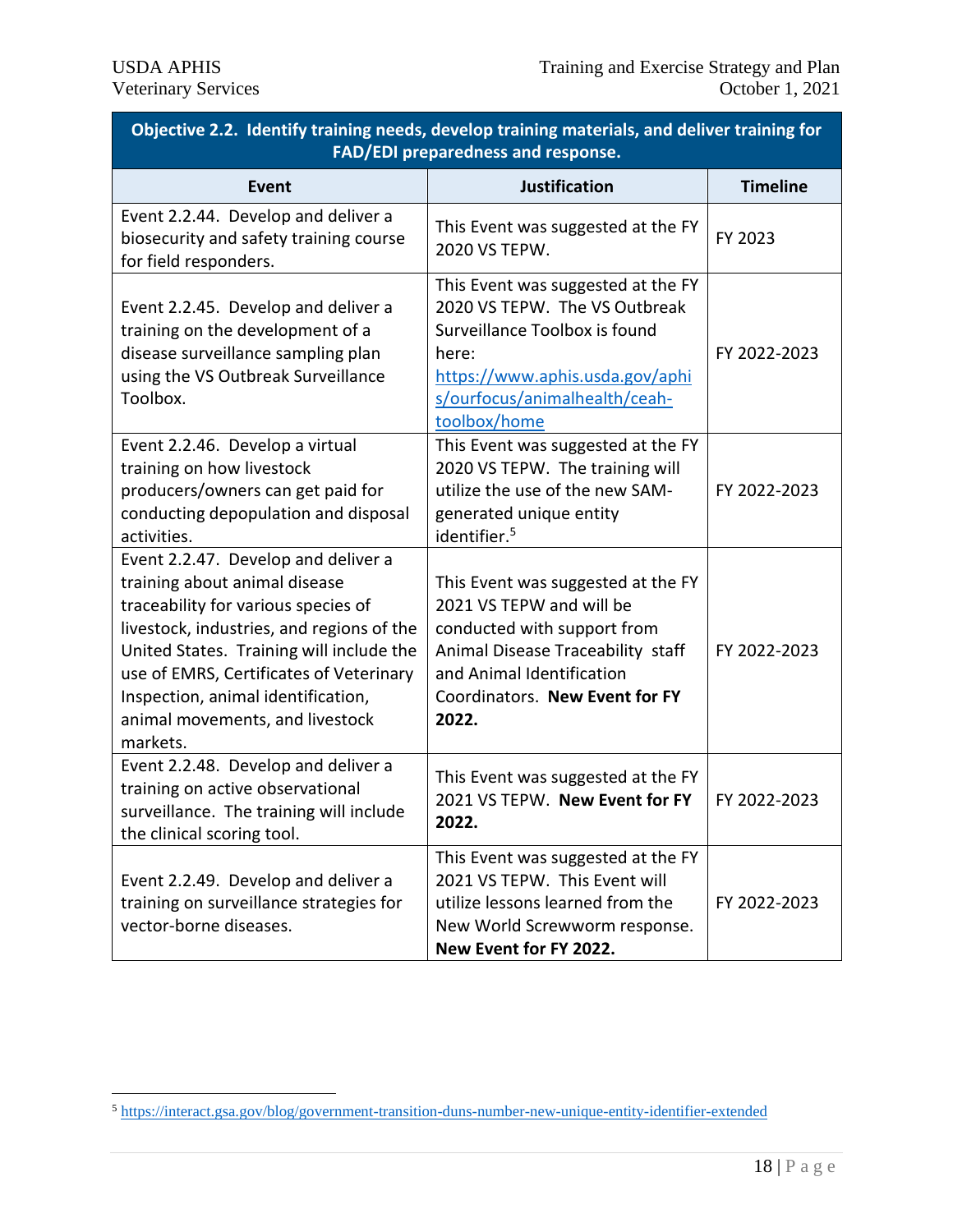| Objective 2.2. Identify training needs, develop training materials, and deliver training for<br>FAD/EDI preparedness and response. |                                                                                                                                                                                             |                 |
|------------------------------------------------------------------------------------------------------------------------------------|---------------------------------------------------------------------------------------------------------------------------------------------------------------------------------------------|-----------------|
| Event                                                                                                                              | <b>Justification</b>                                                                                                                                                                        | <b>Timeline</b> |
| Event 2.2.50. Develop and deliver a<br>training on developing a OneHealth<br>incident response plan and<br>communication plan.     | This Event was suggested at the FY<br>2021 VS TEPW. This Event will<br>require support from the Office of<br><b>Interagency Coordination</b><br>OneHealth Office. New Event for<br>FY 2022. | FY 2023-2024    |

| Objective 2.4. Train on new and emerging animal disease FAD PReP documents.                                                                                                                   |                                                                                                                              |                 |
|-----------------------------------------------------------------------------------------------------------------------------------------------------------------------------------------------|------------------------------------------------------------------------------------------------------------------------------|-----------------|
| Event                                                                                                                                                                                         | Justification                                                                                                                | <b>Timeline</b> |
| Event 2.4.3. Develop FAD PReP<br>documents inquiry games and tools.                                                                                                                           | This Event was identified at the FY<br>2017 VS TEPW to introduce and<br>educate individuals about the FAD<br>PReP documents. | FY 2022-2024    |
| Event 2.4.4. Develop and deliver<br>training on the FAD PReP guidance for<br>outbreak surveillance for backyard<br>flocks.                                                                    | This Event was suggested at the FY<br>2019 VS TEPW.                                                                          | FY 2022         |
| Event 2.4.5. Develop and deliver a<br>training on new VS policies for FAD<br>Response. Training will include a<br>review of the 72-hour movement<br>standstill/management movement<br>policy. | This Event was suggested at the FY<br>2021 VS TEPW. New Event for FY<br>2022.                                                | FY 2022-2023    |

| Objective 2.5. Create a model for ICS position-specific on-the-job training to facilitate<br>emergency preparedness and response training for VS and external stakeholder emergency<br>response personnel. |  |  |  |  |
|------------------------------------------------------------------------------------------------------------------------------------------------------------------------------------------------------------|--|--|--|--|
| <b>Justification</b><br><b>Timeline</b><br>Event                                                                                                                                                           |  |  |  |  |
|                                                                                                                                                                                                            |  |  |  |  |

| evenu                                                                      | Justincation                       | mmenne       |
|----------------------------------------------------------------------------|------------------------------------|--------------|
| Event 2.5.1. Provide on-the-job                                            | This Event was identified at the   |              |
| training opportunities for VS NIMT                                         | 2014 VS TEPW and again during      | FY 2022-2024 |
| positions.                                                                 | the 2018-19 vND response.          |              |
| Event 2.5.4. Develop and deliver a                                         | This Event was suggested at the FY |              |
| checklist of just-in-time response<br>orientation trainings for new-hires. | 2021 VS TEPW and will involve      | FY 2022      |
|                                                                            | working with those who have        |              |
|                                                                            | attended Training Coordinator      |              |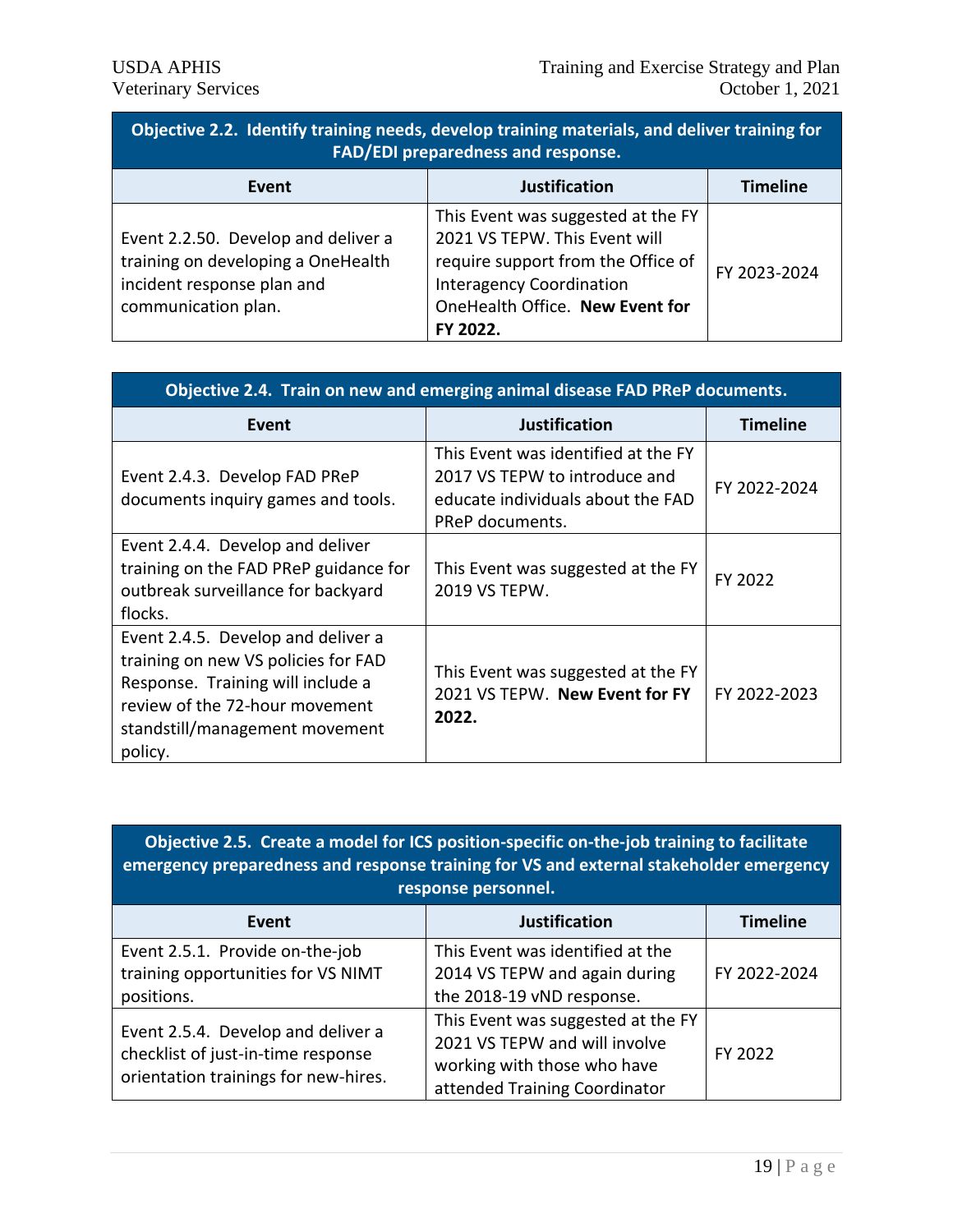$\overline{\phantom{a}}$ 

<span id="page-27-0"></span>

| training offered by PPT. New |  |
|------------------------------|--|
| Event for FY 2022.           |  |

### **Priority 3: Exercise VS and External Stakeholder Emergency Responder Capabilities**

| Objective 3.1. Conduct discussion-based exercises to validate emergency preparedness and<br>response plans and capabilities.                                                                                                                                                         |                                                                                                                                                                                                                                                                                                                                                    |                                                                                    |  |
|--------------------------------------------------------------------------------------------------------------------------------------------------------------------------------------------------------------------------------------------------------------------------------------|----------------------------------------------------------------------------------------------------------------------------------------------------------------------------------------------------------------------------------------------------------------------------------------------------------------------------------------------------|------------------------------------------------------------------------------------|--|
| <b>Event</b>                                                                                                                                                                                                                                                                         | <b>Justification</b>                                                                                                                                                                                                                                                                                                                               | <b>Timeline</b>                                                                    |  |
| Event 3.1.4. Conduct a Livestock<br>Market Emergency Response Plan<br>Workshop in every VS District (virtual).                                                                                                                                                                       | This Event is a follow-up to the FY<br>2015 micro-grant for FY 2015<br>Event 3.1.1. For FY 2022, it will<br>focus on implementation at the<br>market level and will prioritize<br>districts that have not had the<br>training recently. The workgroup<br>will develop a metric to assess the<br>effectiveness of the virtual<br>workshop platform. | FY 2022                                                                            |  |
| Event 3.1.7. Conduct VS IMT<br>development activities.                                                                                                                                                                                                                               | This Event addresses lessons<br>learned from the 2015 VS IMT<br>Workshop and was recommended<br>by all VS IMTs. It is a follow-up<br>Event to the FY 2016 VS IMT<br>position-specific training. After-<br>action items from the ARMAR<br>exercise and vND response will be<br>incorporated into this Event.                                        | FY 2022-2024                                                                       |  |
| Event 3.1.10. Develop and conduct an<br>exercise series (workshop, TTX, drills,<br>and functional exercise) on deploying<br>vaccine on a large scale.                                                                                                                                | This Event was confirmed as a<br>priority during ARMAR. The Event<br>workgroup will develop a package<br>of materials for states/districts to<br>develop vaccination deployment<br>plans and test the plans using a<br>TTX.                                                                                                                        | FY 2022<br>(Deliver drill),<br>FY 2023-2024<br>(Additional<br>exercise<br>options) |  |
| Event 3.1.12. Coordinate with NAHLN<br>to:<br>a. Support continued engagement of<br>the NAHLN into VS NTEP exercises.<br>b. Educate the response community<br>on NAHLN capabilities through<br>webinars and information sharing.<br>NAHLN and VS NTEP will work<br>together on this. | This Event was identified by VS<br>leadership as a priority. As the VS<br>NTEP develops exercises, an effort<br>will be made to include NAHLN<br>and FADDL in the Events.                                                                                                                                                                          | FY 2022-2024                                                                       |  |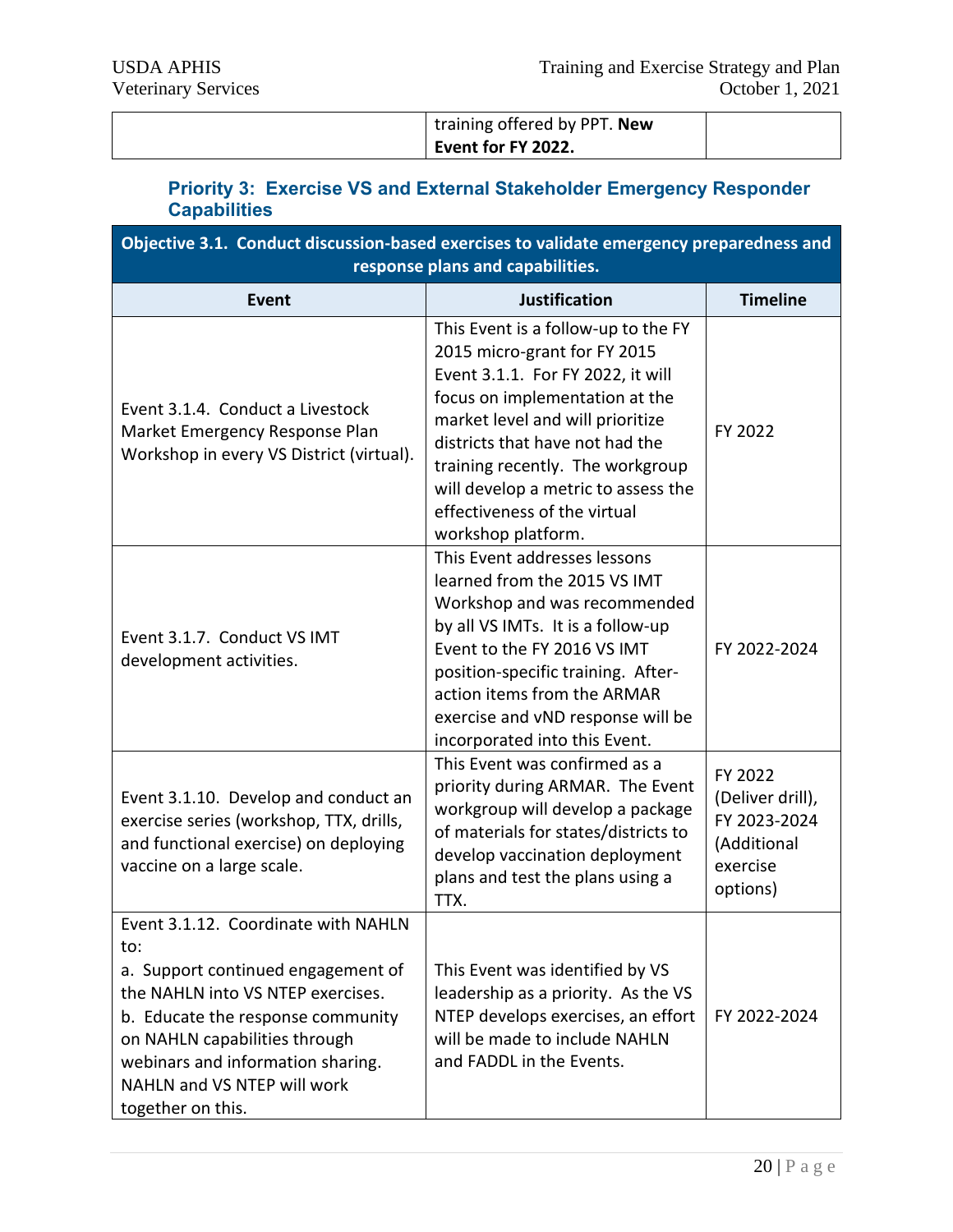Ť.

| Objective 3.1. Conduct discussion-based exercises to validate emergency preparedness and<br>response plans and capabilities.                                                                                               |                                                                                                                                                                                                                                                                                                                     |                                         |
|----------------------------------------------------------------------------------------------------------------------------------------------------------------------------------------------------------------------------|---------------------------------------------------------------------------------------------------------------------------------------------------------------------------------------------------------------------------------------------------------------------------------------------------------------------|-----------------------------------------|
| <b>Event</b>                                                                                                                                                                                                               | <b>Justification</b>                                                                                                                                                                                                                                                                                                | <b>Timeline</b>                         |
| Event 3.1.14. Develop and deliver<br>discussion-based virtual exercise<br>materials that VS Districts can use for<br><b>Poultry Depopulation Group</b><br><b>Supervisors and Poultry Carcass</b><br>Disposal Coordinators. | Formerly Event 3.2.5. This Event<br>is a follow-up to the FY 2016<br><b>Poultry Depopulation Group</b><br><b>Supervisor and Poultry Carcass</b><br>Disposal Coordinator position-<br>specific training. Connected to<br>Event 2.2.11.                                                                               | FY 2022<br>(Develop),<br>2023 (Deliver) |
| Event 3.1.16. Develop and conduct a<br>behavioral health TTX looking at<br>response associated with horses and<br>other livestock or poultry viewed as<br>pets.                                                            | This Event was suggested at the FY<br>2018 VS TEPW. Connected to<br>Event 2.2.35.                                                                                                                                                                                                                                   | FY 2023                                 |
| Event 3.1.17. Develop and conduct an<br>exercise series focused on<br>implementing the Secure Food Supply<br>plans.                                                                                                        | This Event was suggested at the FY<br>2018 VS TEPW as a follow-on to<br>ARMAR. Priority in FY 2022 will be<br>the development of a Secure<br>Poultry and Egg Supply exercise<br>series. VS NTEP has materials<br>available for Secure Milk Supply,<br>Secure Pork Supply, and Secure<br>Beef Supply implementation. | FY 2022-2024                            |
| Event 3.1.18. Develop and conduct an<br>exercise series dealing with<br>responding to large feedlots (>50,000<br>head) infected with FMD.                                                                                  | This Event was suggested at the FY<br>2019 VS TEPW as a follow-on to<br>ARMAR. The first part of the<br>series should be a VS policy<br>workshop, followed by a state<br>workshop and potentially a TTX. A<br>policy workshop should be<br>conducted in FY 2022 (virtual).                                          | FY 2022-2023                            |
| Event 3.1.19. Develop and conduct an<br>exercise series dealing with<br>epidemiological skills for response<br>personnel.                                                                                                  | This Event was suggested at the FY<br>2019 VS TEPW. Connected to<br>Event 2.2.43.                                                                                                                                                                                                                                   | FY 2023                                 |
| Event 3.1.20. Develop and deliver an<br>exercise on responder communication<br>with impacted individuals.                                                                                                                  | This Event was suggested at the FY<br>2019 VS TEPW. This Event will<br>focus on skills utilized by Wildlife<br>Services in approaching the public.<br>Connected to Event 2.2.2.                                                                                                                                     | FY 2023                                 |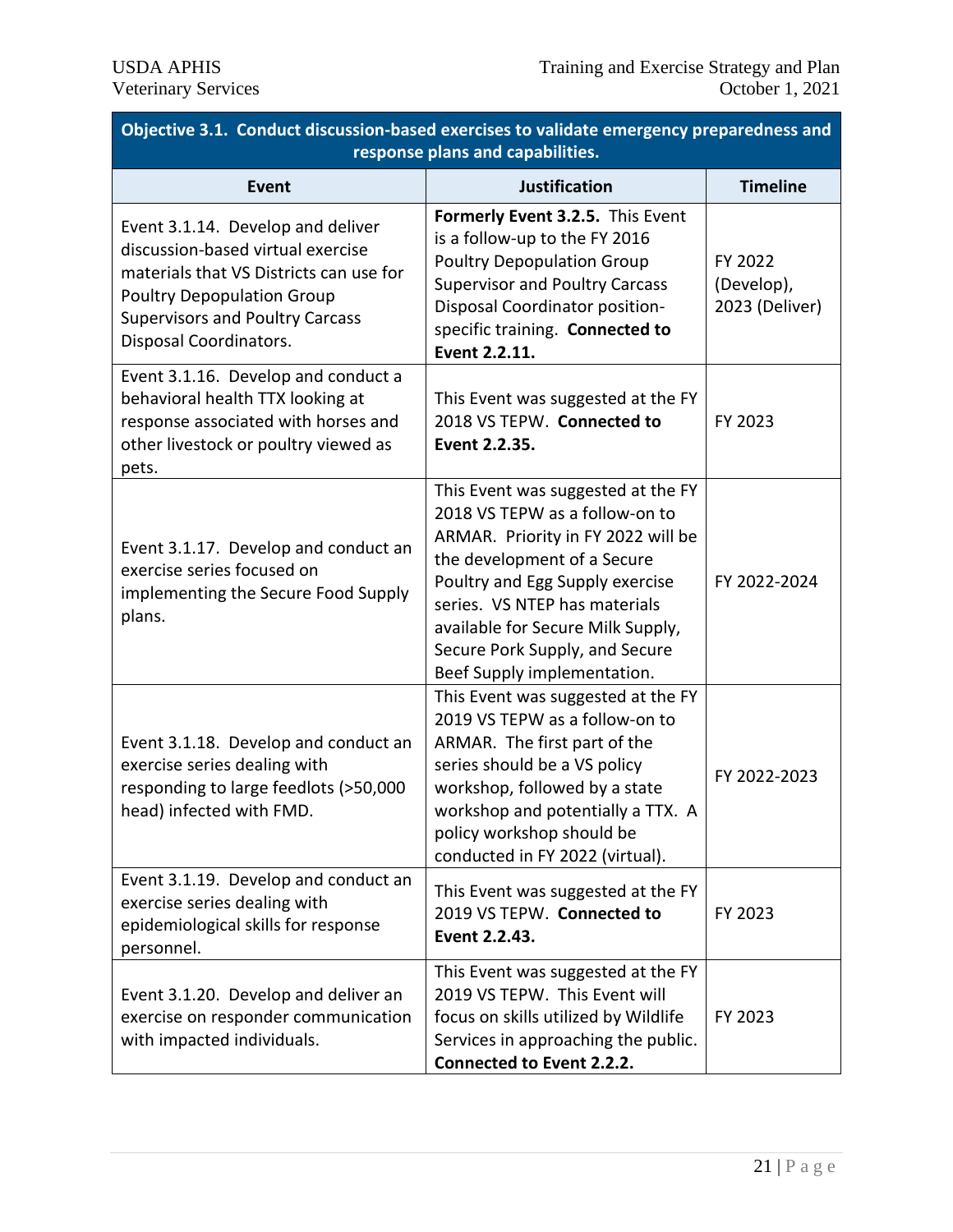m.

| Objective 3.1. Conduct discussion-based exercises to validate emergency preparedness and<br>response plans and capabilities.                                           |                                                                                                                                                    |                                            |
|------------------------------------------------------------------------------------------------------------------------------------------------------------------------|----------------------------------------------------------------------------------------------------------------------------------------------------|--------------------------------------------|
| <b>Event</b>                                                                                                                                                           | <b>Justification</b>                                                                                                                               | <b>Timeline</b>                            |
| Event 3.1.21. Develop and deliver an<br>exercise series for dealing with and<br>responding to livestock markets<br>involved with a foreign animal disease<br>outbreak. | This Event was suggested at the FY<br>2020 VS TEPW. Connected to<br><b>Event 3.1.4</b>                                                             | FY 2022<br>(Develop), FY<br>2023 (Deliver) |
| Event 3.1.22. Develop and deliver an<br>exercise series for identifying and<br>managing control areas.                                                                 | This Event was suggested at the FY<br>2020 VS TEPW.                                                                                                | FY 2022-2024                               |
| Event 3.1.23. Develop and deliver a<br>regional animal movement standstill<br>exercise.                                                                                | This Event was suggested at the FY<br>2020 VS TEPW. This will be built<br>off the previously completed<br>movement standstill workshop<br>and TTX. | FY 2023                                    |
| Event 3.1.24. Develop and deliver a<br>One Health workshop on emerging<br>diseases with a zoonotic impact.                                                             | This Event was suggested at the FY<br>2021 VS TEPW due to issues<br>encountered with COVID. New<br>Event for FY 2022.                              | FY 2022-2023                               |
| Event 3.1.25. Develop and deliver a<br>drill using the disposal dashboard <sup>6</sup> to<br>create site-specific disposal plans.                                      | This Event was suggested at the FY<br>2021 VS TEPW. New Event for FY<br>2022.                                                                      | FY 2022-2023                               |
| Event 3.1.26. Develop and deliver an<br>exercise series dealing with FMD<br>response, including vaccinate<br>management with the beef packing<br>industry.             | This Event was suggested at the FY<br>2021 VS TEPW. New Event for FY<br>2022.                                                                      | FY 2022-2024                               |

<sup>6</sup> https://www.aphis.usda.gov/aphis/ourfocus/animalhealth/emergency-management/carcass-management/carcass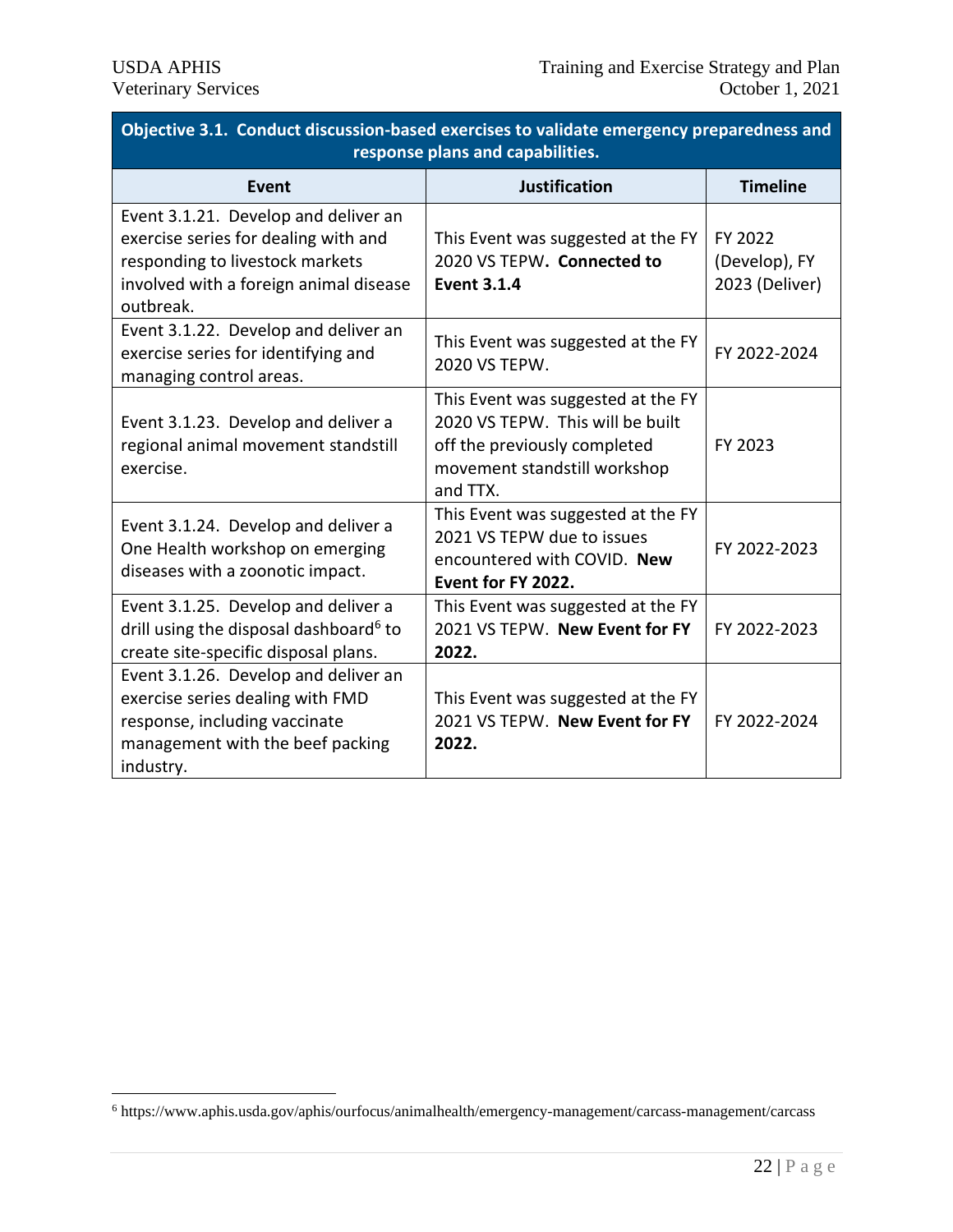÷,

| Objective 3.2. Conduct a series of drills and functional exercises to validate specific<br>operational procedures and functions.                                                                                                                                                  |                                                                                                                                                                                                                                                                                                                  |                 |
|-----------------------------------------------------------------------------------------------------------------------------------------------------------------------------------------------------------------------------------------------------------------------------------|------------------------------------------------------------------------------------------------------------------------------------------------------------------------------------------------------------------------------------------------------------------------------------------------------------------|-----------------|
| <b>Event</b>                                                                                                                                                                                                                                                                      | <b>Justification</b>                                                                                                                                                                                                                                                                                             | <b>Timeline</b> |
| Event 3.2.2. Develop drill materials for<br>FADDs to validate procedures for the<br>field investigation of potential<br>FAD/EDIs and data entry into the<br>training module of EMRS 2.0. In FY<br>2021, an equine drill was completed.<br>A poultry drill is planned for FY 2022. | This Event addresses a gap<br>outlined in the FY 2015 VS NTEP<br>solicitation for input and will<br>provide opportunities to practice<br>knowledge and skills in a no-fault<br>learning environment. The Event<br>was started in FY 2016 and<br>implementation and development<br>will continue in FY 2021-2023. | FY 2022         |
| Event 3.2.7. Working with NVS,<br>develop and pilot drills to test the use<br>of NVS animal handling equipment.                                                                                                                                                                   | This Event was identified at the<br>2018 VS TEPW. Connected to<br>Event 2.2.34.                                                                                                                                                                                                                                  | FY 2023-2024    |
| Event 3.2.8. Provide support to<br><b>Emergency Coordinators or other VS</b><br>personnel to develop and deliver<br>appropriate TTXs or drills within the<br>states they support. These TTXs or<br>drills must support the goals and<br>objectives of the VS NTEP.                | This Event was started in FY 2018.<br>At the FY 2019 VS TEPW, it was<br>decided to expand the workgroup<br>to create a larger group of<br>mentors to assist personnel in<br>implementing the exercise.                                                                                                           | FY 2022-2024    |
| Event 3.2.9. Develop and conduct a<br>virtual drill on above-ground burial.                                                                                                                                                                                                       | This Event was identified at the<br>2019 VS TEPW to allow individuals<br>to practice their skills to ensure<br>they are prepared for a response.                                                                                                                                                                 | FY 2022         |
| Event 3.2.10. Develop and deliver a<br>drill on permitting interstate<br>movement of livestock during an<br>animal disease outbreak                                                                                                                                               | This Event was suggested at the FY<br>2019 VS TEPW.                                                                                                                                                                                                                                                              | FY 2022         |
| Event 3.2.11. Develop and deliver a<br>drill to complete a herd plan in each<br>applicable species.                                                                                                                                                                               | This Event was suggested at the FY<br>2021 VS TEPW. New Event for FY<br>2022.                                                                                                                                                                                                                                    | FY 2022-2024    |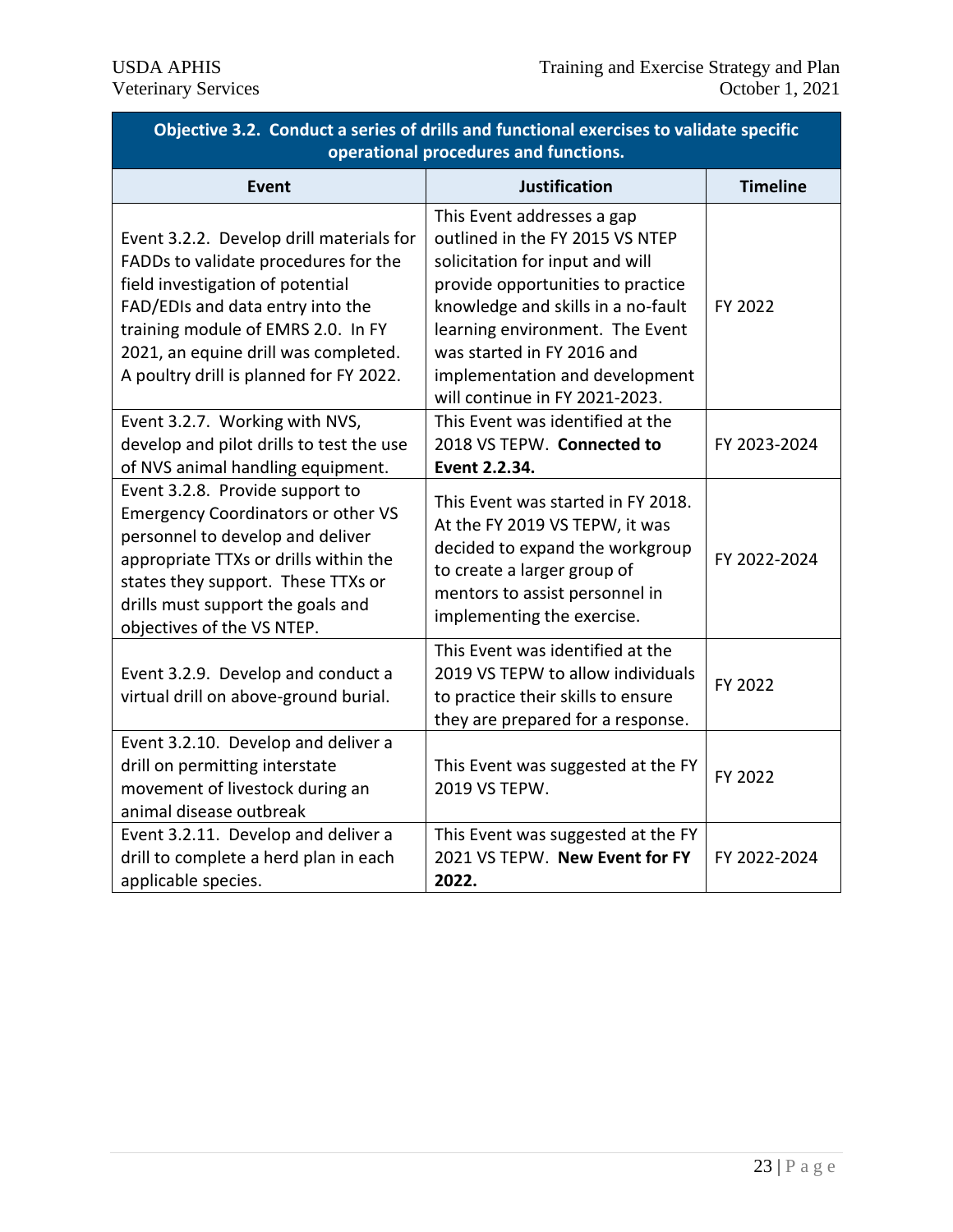| Objective 3.3. Participate and engage in training and exercises sponsored by or in<br>collaboration with external stakeholder emergency responders that support the VS NTEP<br>strategy.                                                                                 |                                                                                                                                                                                                                                                                                                                                                                            |                 |
|--------------------------------------------------------------------------------------------------------------------------------------------------------------------------------------------------------------------------------------------------------------------------|----------------------------------------------------------------------------------------------------------------------------------------------------------------------------------------------------------------------------------------------------------------------------------------------------------------------------------------------------------------------------|-----------------|
| <b>Event</b>                                                                                                                                                                                                                                                             | <b>Justification</b>                                                                                                                                                                                                                                                                                                                                                       | <b>Timeline</b> |
| Event 3.3.4. Develop and conduct a<br>joint state and VS multi-day functional<br>exercise (Foreign Animal Disease<br>Southern Agriculture Functional<br>Exercise [FADSAFE]). The exercise will<br>engage VS and the Southern Animal<br><b>Health Association states.</b> | This Event is a follow up to the<br>ARMAR exercise in FY 2018.<br>Exercise will test plans and<br>procedures for response to a FAD<br>outbreak, as well as corrective<br>actions implemented after the FY<br>2018 ARMAR functional exercise.<br>At the FY 2020 VS TEPW, the<br>timeline was moved up to FY<br>2022.                                                        | FY 2022         |
| Event 3.3.9. Develop and deliver<br><b>EMRS Drill Materials to build on the</b><br>skills learned in EMRS training.                                                                                                                                                      | Follow up to Event 2.2.12. The<br>first EMRS Drill was delivered in FY<br>2018; more are planned.<br>Connected to Event 2.2.37.                                                                                                                                                                                                                                            | FY 2022-2024    |
| Event 3.3.11. Develop drill materials<br>for Composting SMEs to build on the<br>Composting SME training.                                                                                                                                                                 | Follow up to Event 2.2.15. At the<br>FY 2019 VS TEPW, the discussion<br>included modifying a drill<br>conducted previously in Georgia<br>to assist with this Event. The drill<br>should meet all the requirements<br>to become an SME. The<br>workgroup will also focus on<br>identifying opportunities for<br>training for Composting SMEs.<br>Connected to Event 2.2.15. | FY 2022         |
| Event 3.3.12. Develop exercises<br>focused on African Swine Fever (ASF)<br>response.                                                                                                                                                                                     | This Event was identified by VS<br>leadership as a priority.                                                                                                                                                                                                                                                                                                               | FY 2022-2024    |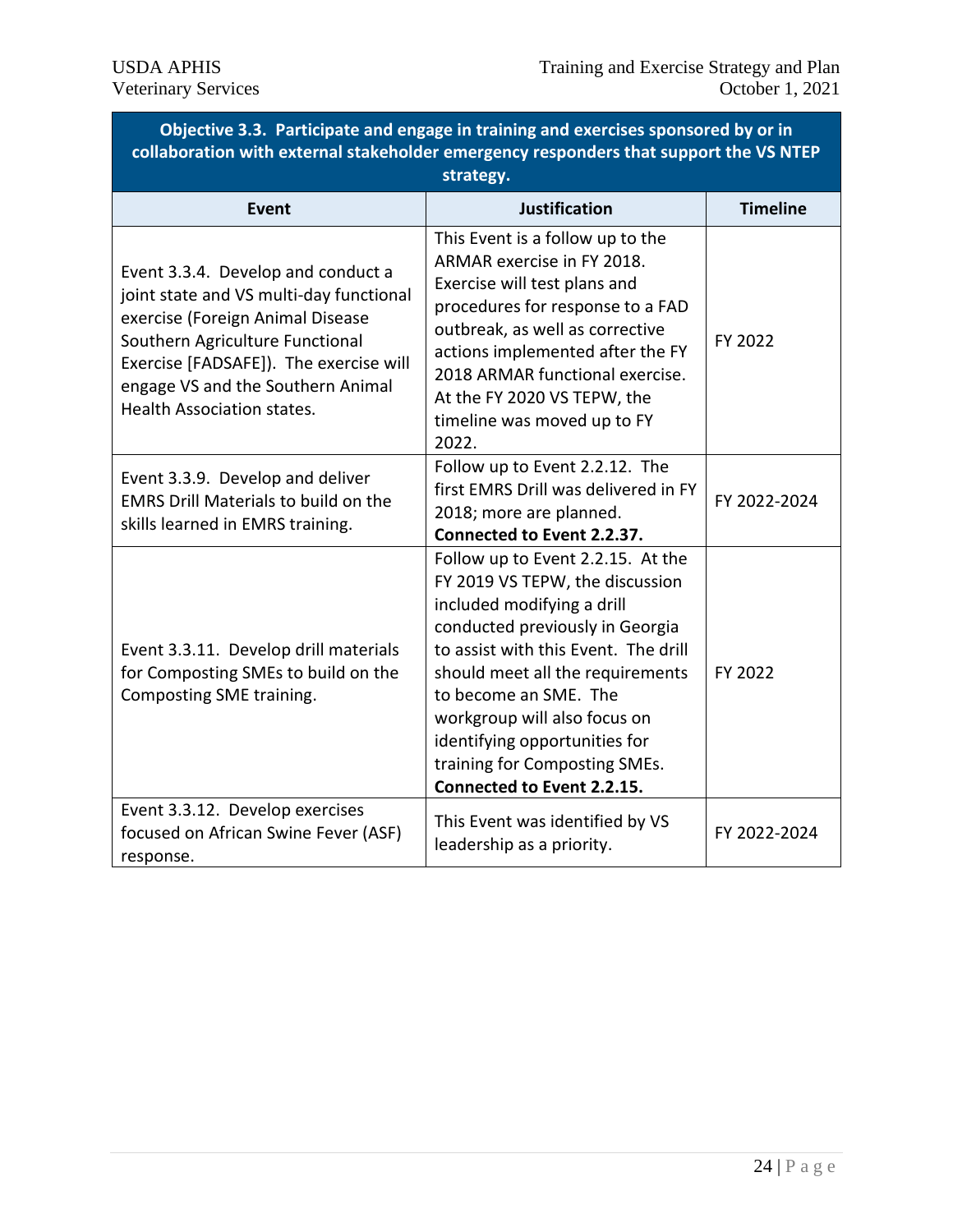## <span id="page-32-0"></span>**Appendix A: VS National Training and Exercise Team FY 2021**

| <b>VS National Training and Exercise Program Co-Leads</b> |                  |                                                                                              |
|-----------------------------------------------------------|------------------|----------------------------------------------------------------------------------------------|
| <b>First Name</b>                                         | <b>Last Name</b> | <b>Representative Organization</b>                                                           |
| Liz                                                       | Fernandez        | VS Resources, People and Services, People Operations,<br><b>Professional People Training</b> |
| <b>Barbara</b>                                            | Porter-Spalding  | VS Strategy and Policy, National Preparedness and<br><b>Incident Coordination Center</b>     |

| <b>VS National Training and Exercise Program VS Members</b> |                  |                                                        |
|-------------------------------------------------------------|------------------|--------------------------------------------------------|
| <b>First Name</b>                                           | <b>Last Name</b> | <b>Representative Organization</b>                     |
| <b>Brian</b>                                                | Archer           | VS Field Operations, Logistics Center                  |
|                                                             |                  | VS Strategy and Policy, Office of Interagency          |
| Edgardo                                                     | Arza             | Coordination, International Animal Health Liaison      |
| Tim                                                         | Boyer            | VS Strategy and Policy, Center for Epidemiology and    |
|                                                             |                  | Animal Health                                          |
| <b>Becky</b>                                                | Brewer-Walker    | VS NIMT - Green / VS Field Operations, District 4 AVIC |
|                                                             |                  | (Oklahoma/Arkansas)                                    |
| Sierra                                                      | <b>Burrell</b>   | VS Strategy and Policy, Office of Interagency          |
|                                                             |                  | Coordination, CDC Liaison                              |
| Fredric                                                     | Cantor           | VS Field Operations, District 1, Emergency Coordinator |
| <b>Bruce</b>                                                | Carter           | VS Diagnostics and Biologics, Center for Veterinary    |
|                                                             |                  | <b>Biologics</b>                                       |
| Stephanie                                                   | Cox              | VS Field Operations, Field Epi Investigations Unit     |
| Joanna                                                      | Davis            | VS Field Operations, Logistics Center                  |
| Curt                                                        | Degeyter         | VS Field Operations District 4, Emergency Coordinator  |
| Robert                                                      | <b>Dickens</b>   | VS Strategy and Policy, National Animal Disease        |
|                                                             |                  | Traceability and Veterinary Accreditation Center       |
| Julie                                                       | Gauthier         | VS Strategy and Policy, Avian, Swine, & Aquatic Health |
|                                                             |                  | Center, Avian Director                                 |
| Kristen                                                     | <b>Higgins</b>   | VS Resources, People and Services, People Operations,  |
|                                                             |                  | <b>Professional People Training</b>                    |
| Nicki                                                       | Humphrey         | VS Strategy and Policy, Swine Health Center            |
| Dawn                                                        | Hunter           | VS Field Operations, Veterinary Export Trade Services  |
| Michael                                                     | Kornreich        | VS NIMT - Blue / VS Field Operations, District 1 AVIC  |
|                                                             |                  | (Pennsylvania/New York/New Jersey)                     |
| Christina                                                   |                  | VS Diagnostics and Biologics, National Animal Health   |
|                                                             | Loiacono         | <b>Laboratory Network</b>                              |
| Tyler                                                       | McAlpin          | VS Strategy and Policy, Cattle Health Center           |
| Jennifer                                                    | McDougle         | VS Field Operations, District 3 (California)           |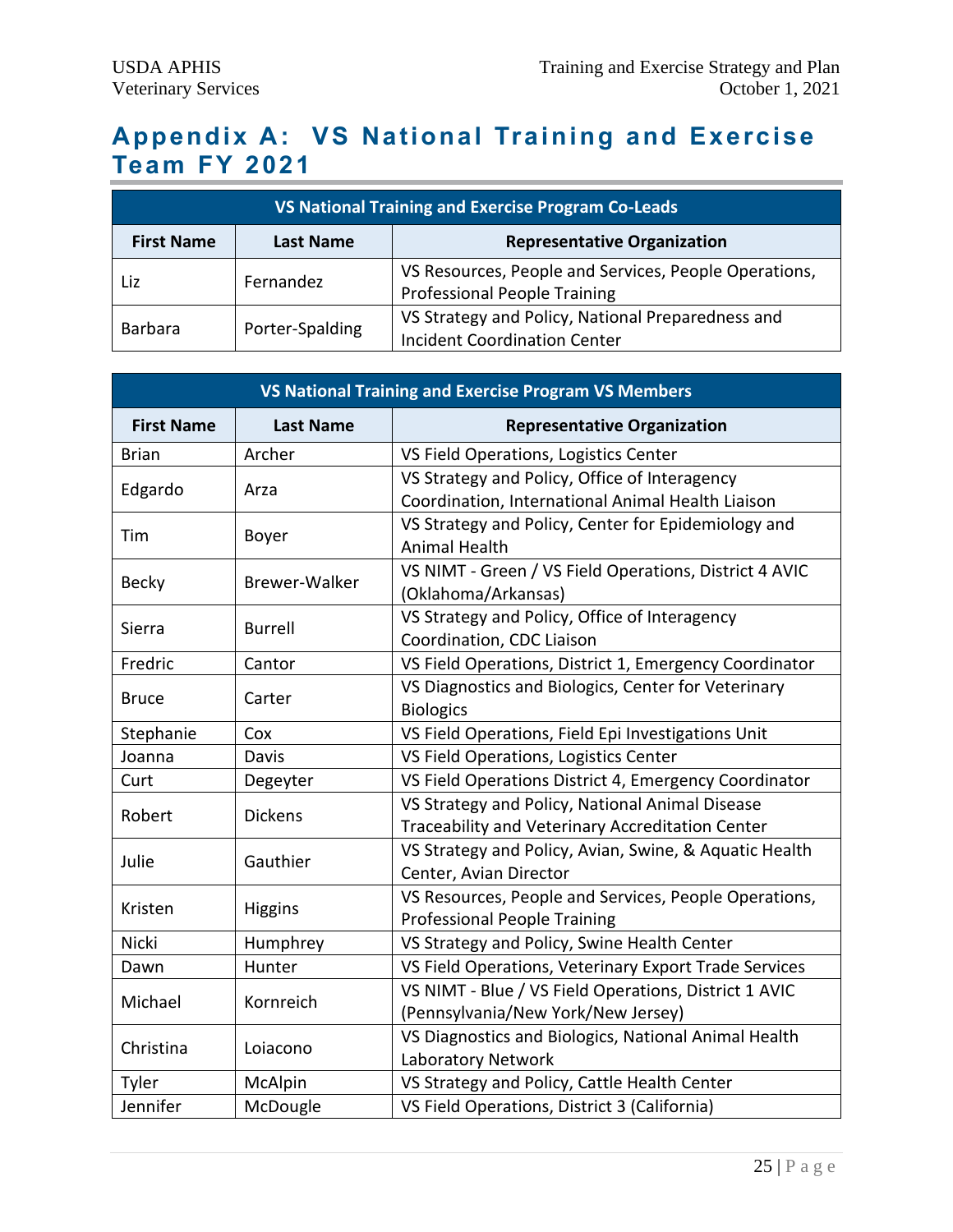| <b>VS National Training and Exercise Program VS Members</b> |                  |                                                                                               |
|-------------------------------------------------------------|------------------|-----------------------------------------------------------------------------------------------|
| <b>First Name</b>                                           | <b>Last Name</b> | <b>Representative Organization</b>                                                            |
| Lori                                                        | Miller           | VS Strategy and Policy, Office of Interagency<br>Coordination                                 |
| Mike                                                        | Pruitt           | VS Field Operations, District 4 Director                                                      |
| Anna                                                        | Ruman            | VS Field Operations, District 2 Emergency Coordinator                                         |
| Melburn                                                     | Stephens         | VS NIMT - Red / VS Field Operations, District 1<br><b>Emergency Coordinator</b>               |
| Rodney                                                      | White            | VS Field Operations, Logistics Center                                                         |
| <b>Beth</b>                                                 | Wittenbrader     | VS NIMT - Green Safety Officer / VS Field Operations,<br>District 1, Animal Health Technician |
| Jon                                                         | Zack             | VS Strategy and Policy, National Preparedness and<br><b>Incident Coordination Center</b>      |

| VS National Training and Exercise Program External Stakeholder Members |                  |                                                          |  |
|------------------------------------------------------------------------|------------------|----------------------------------------------------------|--|
| <b>First Name</b>                                                      | <b>Last Name</b> | <b>Representative Organization</b>                       |  |
| Mike                                                                   | <b>Booth</b>     | USDA APHIS Investigative and Enforcement Services        |  |
| <b>Terry</b>                                                           | Clark            | <b>APHIS Tribal Relations</b>                            |  |
|                                                                        |                  | Multi-State Partnership for Security in Agriculture /    |  |
| Cheryl                                                                 | Collins          | Michigan Department of Agriculture and Rural             |  |
|                                                                        |                  | Development                                              |  |
| Kevin                                                                  | Dennison         | <b>APHIS Animal Care</b>                                 |  |
| Craig                                                                  | Guthrie          | <b>APHIS Plant Protection and Quarantine</b>             |  |
| Joelle                                                                 | Hayden           | <b>APHIS Legislative and Public Affairs</b>              |  |
| Dennis                                                                 | Kohler           | <b>APHIS Wildlife Services</b>                           |  |
| Darlene                                                                | Konkle           | National Assembly of State Animal Health Officials, WI   |  |
|                                                                        |                  | State Veterinarian                                       |  |
| Abby                                                                   | Lillpop          | <b>Extension Disaster Education Network</b>              |  |
| MacDonald                                                              |                  | Southern Agriculture and Animal Disaster Response        |  |
| Kathryn                                                                |                  | Alliance / Clemson Livestock and Poultry Health          |  |
| Dionne                                                                 | Mendoza          | APHIS EMSSD, Emergency Preparedness Branch               |  |
| Jonathan                                                               | Morgan           | <b>Canadian Food Inspection Agency</b>                   |  |
| Lisa                                                                   | Quiroz           | California Department of Food and Agriculture            |  |
| Sherry                                                                 | Shaw             | <b>USDA Food Safety Inspection Service</b>               |  |
|                                                                        |                  | New England States Animal Agricultural Security Alliance |  |
| Shulock-Sexton<br>Carry                                                |                  | / Massachusetts Department of Agricultural Resources     |  |
| Christine                                                              | Sullivan         | APHIS EMSSD, ESF11                                       |  |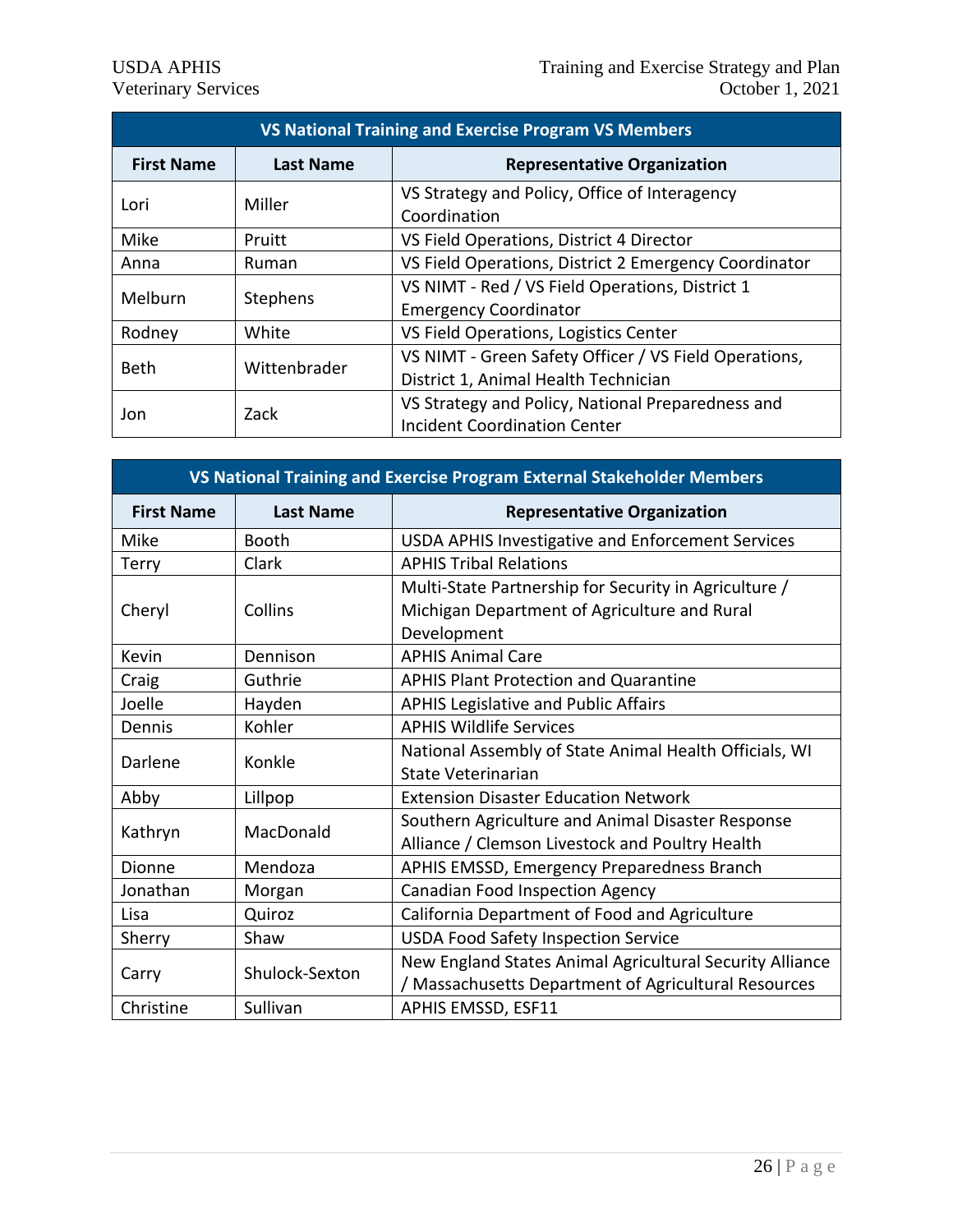## <span id="page-34-0"></span>**Appendix B: National Preparedness Goal Core Capabilities**

The following table lists the National Preparedness Goal Core Capabilities by mission area. Note that Planning, Public Information and Warning, and Operational Coordination apply to all five mission areas.

| <b>Prevention</b>  | <b>Protection</b>                                                                                                                     | <b>Mitigation</b>                     | <b>Response</b>                                                      | <b>Recovery</b>          |
|--------------------|---------------------------------------------------------------------------------------------------------------------------------------|---------------------------------------|----------------------------------------------------------------------|--------------------------|
| Planning           |                                                                                                                                       |                                       |                                                                      |                          |
|                    |                                                                                                                                       | <b>Public Information and Warning</b> |                                                                      |                          |
|                    |                                                                                                                                       | Operational Coordination <sup>7</sup> |                                                                      |                          |
| Forensics and      | <b>Access Control</b>                                                                                                                 | Community                             | Critical                                                             | Economic                 |
| Attribution        | and Identity                                                                                                                          | Resilience                            | Transportation                                                       | Recovery                 |
| Intelligence and   | Verification                                                                                                                          | Long-term                             | Environmental                                                        | <b>Health and Social</b> |
| Information        | Cybersecurity                                                                                                                         | Vulnerability                         | Response/Health                                                      | <b>Services</b>          |
| Sharing            | Intelligences and                                                                                                                     | Reduction                             | and Safety                                                           | Housing                  |
| Interdiction and   | Information                                                                                                                           | <b>Risk and Disaster</b>              | Fatality                                                             | Infrastructure           |
| Disruption         | Sharing                                                                                                                               | Resilience                            | Management                                                           | Systems                  |
| Screening, Search, | Interdiction and                                                                                                                      | Assessment                            | <b>Services</b>                                                      | Natural and              |
| and Detection      | Disruption                                                                                                                            | Threats and                           | Infrastructure                                                       | Cultural                 |
|                    | Physical<br>Protective<br><b>Measures</b>                                                                                             | Hazard<br>Identification              | <b>Services</b>                                                      | Resources                |
|                    |                                                                                                                                       |                                       | Mass Care                                                            |                          |
|                    |                                                                                                                                       |                                       | <b>Services</b>                                                      |                          |
|                    | <b>Risk Management</b><br>for Protections<br>Programs and<br><b>Activities</b><br>Screening, Search,<br>and Detection<br>Supply Chain |                                       | Mass Search and                                                      |                          |
|                    |                                                                                                                                       |                                       | Rescue<br>Operations                                                 |                          |
|                    |                                                                                                                                       |                                       |                                                                      |                          |
|                    |                                                                                                                                       |                                       | On-scene Security<br>and Protection<br>Operational<br>Communications |                          |
|                    |                                                                                                                                       |                                       |                                                                      |                          |
|                    |                                                                                                                                       |                                       |                                                                      |                          |
|                    |                                                                                                                                       |                                       |                                                                      |                          |
|                    | Integrity and<br>Security                                                                                                             |                                       | <b>Public and Private</b>                                            |                          |
|                    |                                                                                                                                       |                                       | Services and                                                         |                          |
|                    |                                                                                                                                       |                                       | Resources                                                            |                          |
|                    |                                                                                                                                       |                                       | Public Health and                                                    |                          |
|                    |                                                                                                                                       |                                       | <b>Medical Services</b>                                              |                          |
|                    |                                                                                                                                       |                                       | Situational                                                          |                          |
|                    |                                                                                                                                       |                                       | Assessment                                                           |                          |

#### *National Preparedness Goal Core Capabilities*

<sup>7</sup> Planning, Public Information and Warning, and Operational Coordination are core capabilities common to all mission areas.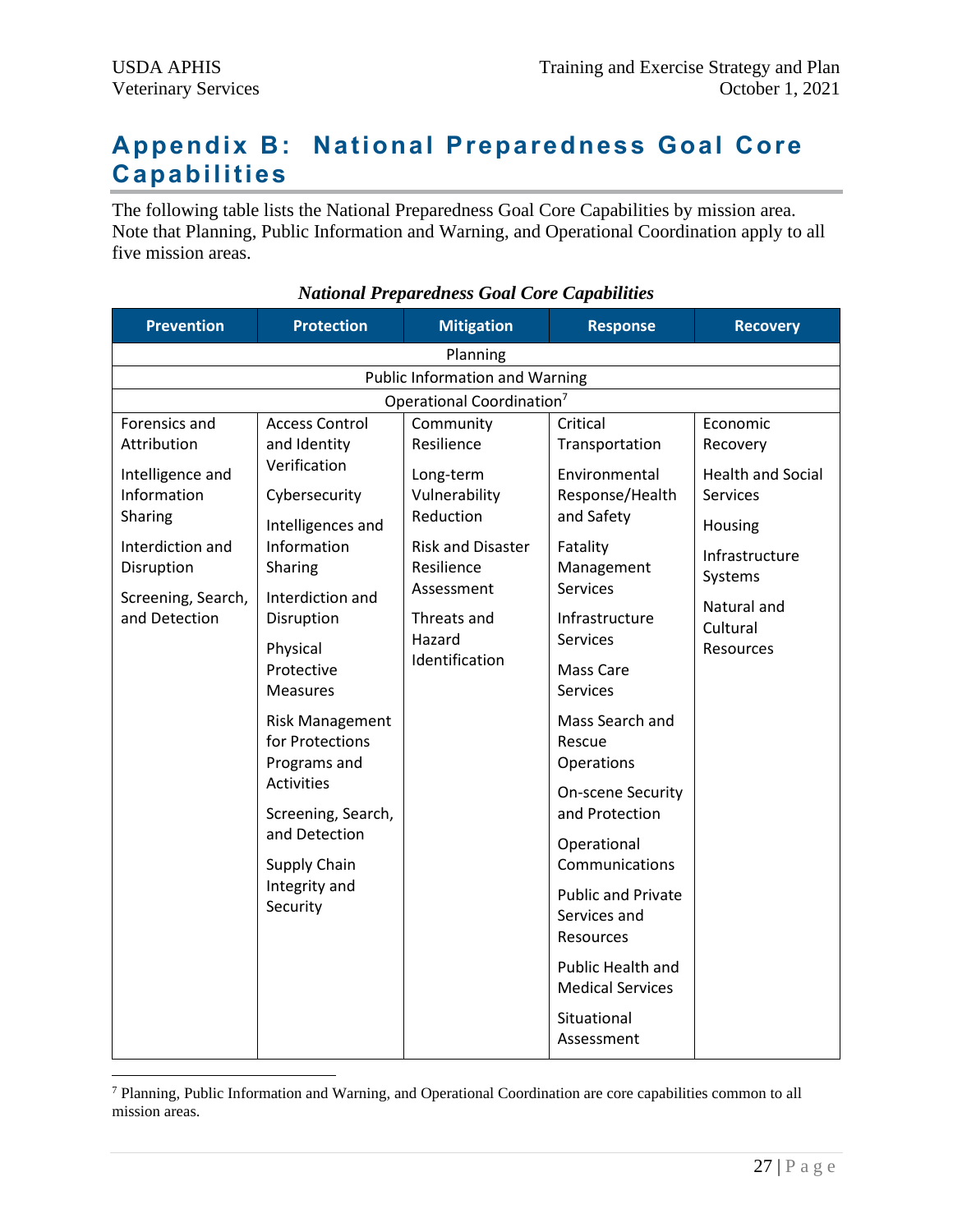The following table crosswalks the VS Emergency Preparedness and Response Critical Activities with the National Preparedness Goal Core Capabilities.

| <b>VS Emergency Preparedness and</b><br><b>Response Critical Activities</b> | <b>National Preparedness Goal Core Capabilities</b>                                                                                                  |
|-----------------------------------------------------------------------------|------------------------------------------------------------------------------------------------------------------------------------------------------|
| 1. Etiology and ecology                                                     | Intelligence and information sharing; Operational                                                                                                    |
| Case definitions<br>2.                                                      | communications; Operational coordination;                                                                                                            |
| 3.<br>Surveillance                                                          | Planning; Public and private services and resources;                                                                                                 |
| Diagnostics<br>4.                                                           | Public information and warning; Risk and disaster                                                                                                    |
| Epidemiological investigation and<br>5.                                     | resilience assessment; Screening, search and                                                                                                         |
| tracing                                                                     | detection; and Situational assessment.                                                                                                               |
| 6. Information management                                                   | Intelligence and information sharing; Interdiction                                                                                                   |
| 7. Communication                                                            | and disruption; Operational communications;<br>Operational coordination; Planning; Public<br>information and warning; and Situational<br>assessment. |
| 8. Health and safety and personal                                           | Environmental response/health and safety; On-                                                                                                        |
| protective equipment                                                        | scene security and protection; Operational                                                                                                           |
| 9. Biosecurity                                                              | coordination; Physical protective measures;                                                                                                          |
| 10. Quarantine and movement control                                         | Planning; Public health and medical services; and                                                                                                    |
|                                                                             | Public information and warning.                                                                                                                      |
| 11. Continuity of business                                                  | Economic recovery and community resilience;                                                                                                          |
| 12. Regionalization for international                                       | Operational coordination; Planning; Public                                                                                                           |
| trade                                                                       | information and warning; and Risk management for                                                                                                     |
|                                                                             | protection programs and activities.                                                                                                                  |
| 13. Mass depopulation and euthanasia                                        | Environmental response/health and safety; On-                                                                                                        |
| 14. Disposal                                                                | scene security and protection; Operational                                                                                                           |
|                                                                             | coordination; Planning; Public health and medical                                                                                                    |
| 15. Cleaning and disinfection                                               | services; Public information and warning; Physical                                                                                                   |
|                                                                             | protective measures; and Supply chain integrity                                                                                                      |
|                                                                             | and security.                                                                                                                                        |
|                                                                             | Community resilience; Interdiction and disruption;                                                                                                   |
|                                                                             | Operational coordination; Planning; Public                                                                                                           |
| 16. Vaccination                                                             | information and warning; Public health and medical                                                                                                   |
|                                                                             | services; Risk and disaster resilience assessment;                                                                                                   |
|                                                                             | and Risk management for protection programs and                                                                                                      |
|                                                                             | activities.                                                                                                                                          |
|                                                                             | Critical transportation; Operational coordination;                                                                                                   |
| 17. National veterinary stockpile                                           | Planning; Public health and medical services; Public                                                                                                 |
|                                                                             | information and warning; and Supply chain                                                                                                            |
|                                                                             | integrity and security.                                                                                                                              |

*Crosswalk Between VS Emergency Preparedness and Response Critical Activities and National Preparedness Goal Core Capabilities*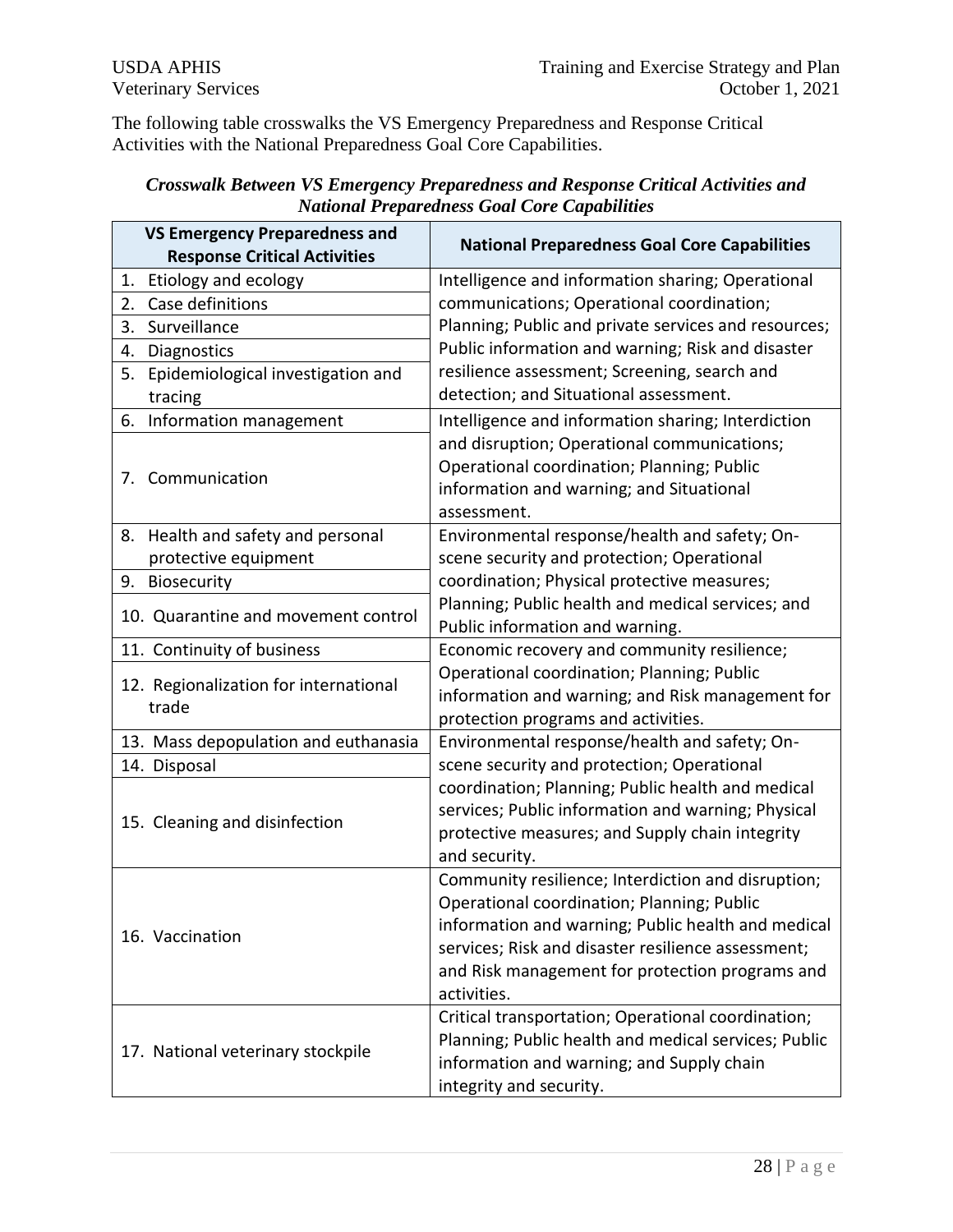| <b>VS Emergency Preparedness and</b><br><b>Response Critical Activities</b> | <b>National Preparedness Goal Core Capabilities</b> |
|-----------------------------------------------------------------------------|-----------------------------------------------------|
|                                                                             | Operational coordination; Planning; Public          |
| 18. Wildlife management and vector                                          | information and warning; Risk management for        |
| control                                                                     | protection programs and activities; and Screening,  |
|                                                                             | search, and detection.                              |
|                                                                             | Operational coordination; Planning; Public and      |
| 19. Animal welfare                                                          | private services and resources; Public information  |
|                                                                             | and warning; and Risk management for protection     |
|                                                                             | programs and activities.                            |
| 20. Modeling and assessment tools                                           | Economic recovery; Infrastructure systems;          |
| 21. Appraisal and compensation                                              | Operational coordination; Planning; Public          |
|                                                                             | information and warning; Risk and disaster          |
| 22. Finance                                                                 | resilience assessment; Risk management for          |
|                                                                             | protection programs and activities; and Supply      |
|                                                                             | chain integrity and security.                       |
| 23. National response framework and                                         | Operational coordination; Planning; Public and      |
| national incident management                                                | private service and resources; and Public           |
| system                                                                      | information and warning.                            |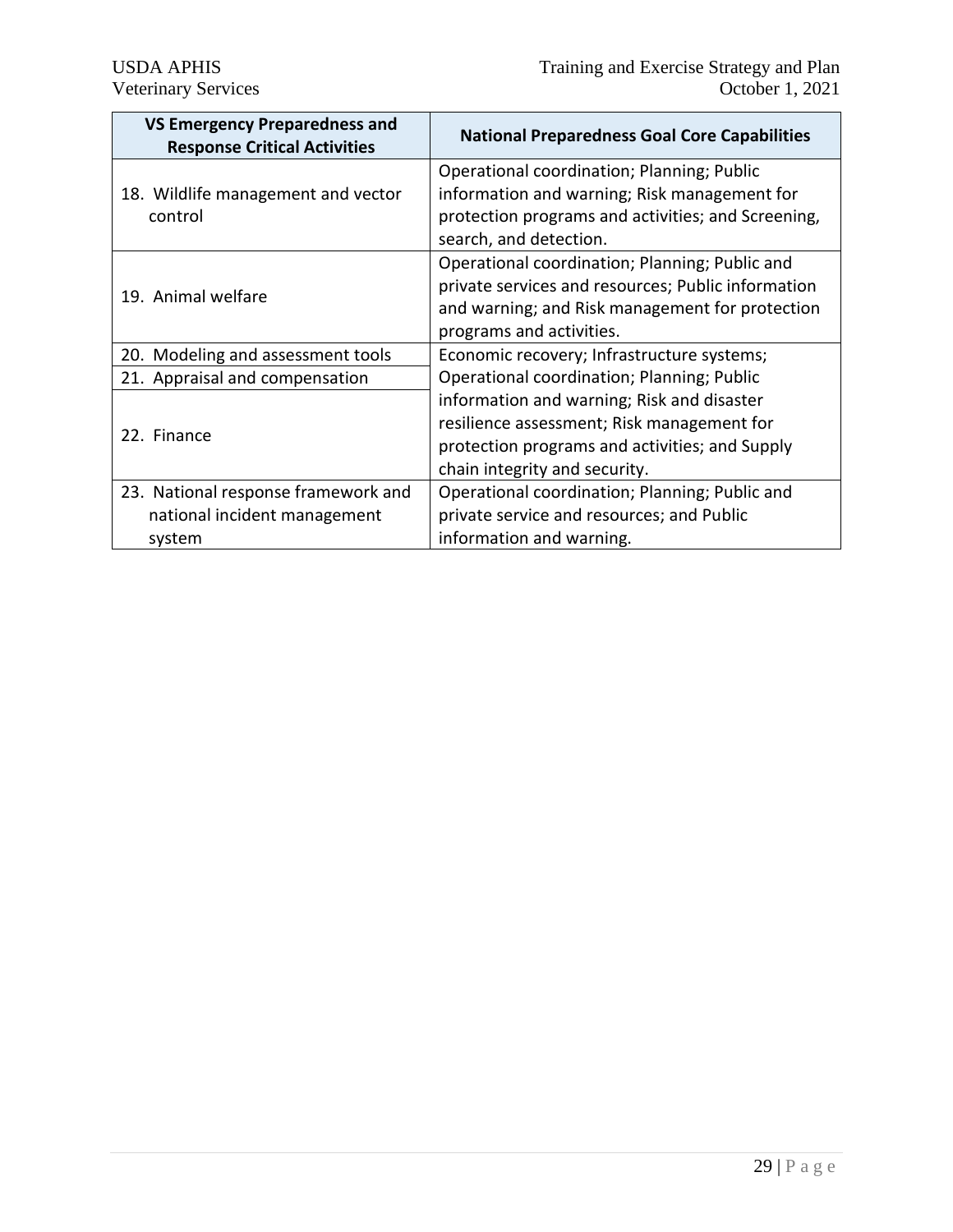Blank Page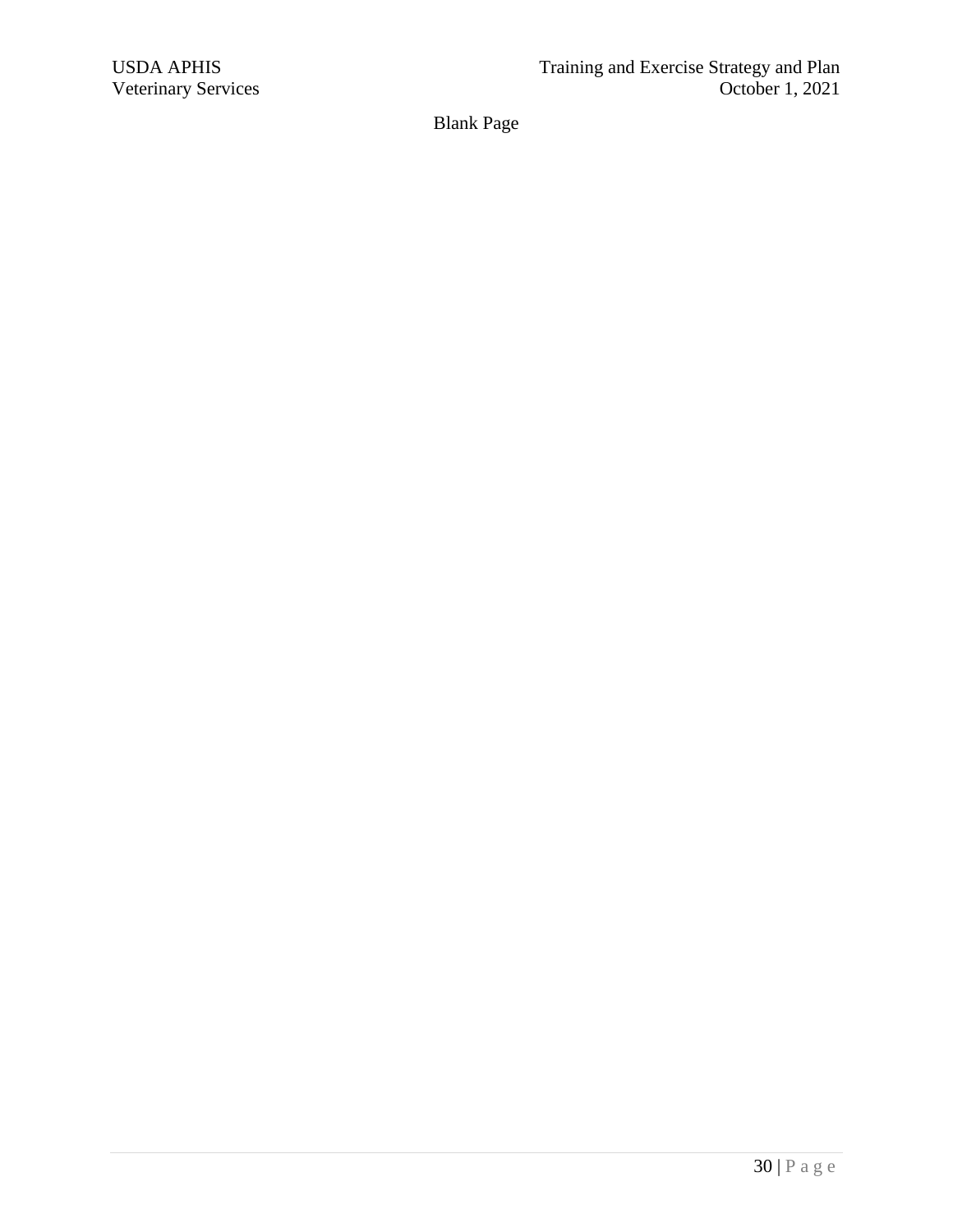## <span id="page-38-0"></span>**Appendix C: HSEEP Exercise Types**

The HSEEP describes an exercise as an instrument to train for, assess, practice, and improve performance in prevention, protection, mitigation, response, and recovery capabilities in a riskfree environment. Exercises can be used for testing and validating policies, plans, procedures, training, equipment, and interagency agreements; clarifying and training personnel in roles and responsibilities; improving interagency coordination and communication; improving individual performance; identifying gaps in resources; and identifying opportunities for improvement.

## *Discussion-Based Exercises*

Discussion-based exercises focus on strategic, policy-oriented issues and can be used to familiarize players with, or develop new, plans, policies, agreements, and procedures. Facilitators and presenters usually lead the discussion, keeping participants on track toward meeting exercise objectives.

Discussion-based exercises:

- Include seminars, workshops, tabletops, and games;
- Provide a forum for discussing or developing plans, agreements, training, and procedures;
- Are generally less complicated than operations-based types;
- Typically focus on strategic, policy-oriented issues; and
- Do not involve the deployment of resources.

#### **Seminars**

A seminar is an informal discussion-based exercise led by a presenter or facilitator, used to teach or orient participants.

A seminar can:

- Orient participants to, or provide an overview of, authorities, strategies, plans, policies, procedures, protocols, resources, concepts, and ideas;
- Construct a common framework of understanding;
- Be valuable for entities that are developing or making major changes to existing plans or procedures; and
- Help gain awareness of or assess the capabilities of interagency or inter-jurisdictional operations.

Conduct Characteristics

- Casual atmosphere.
- Minimal time constraints.
- Lecture-based.

#### **Workshops**

A workshop is a formal discussion-based exercise led by a facilitator or presenter, used to build, or achieve, a product.

In a workshop, participants: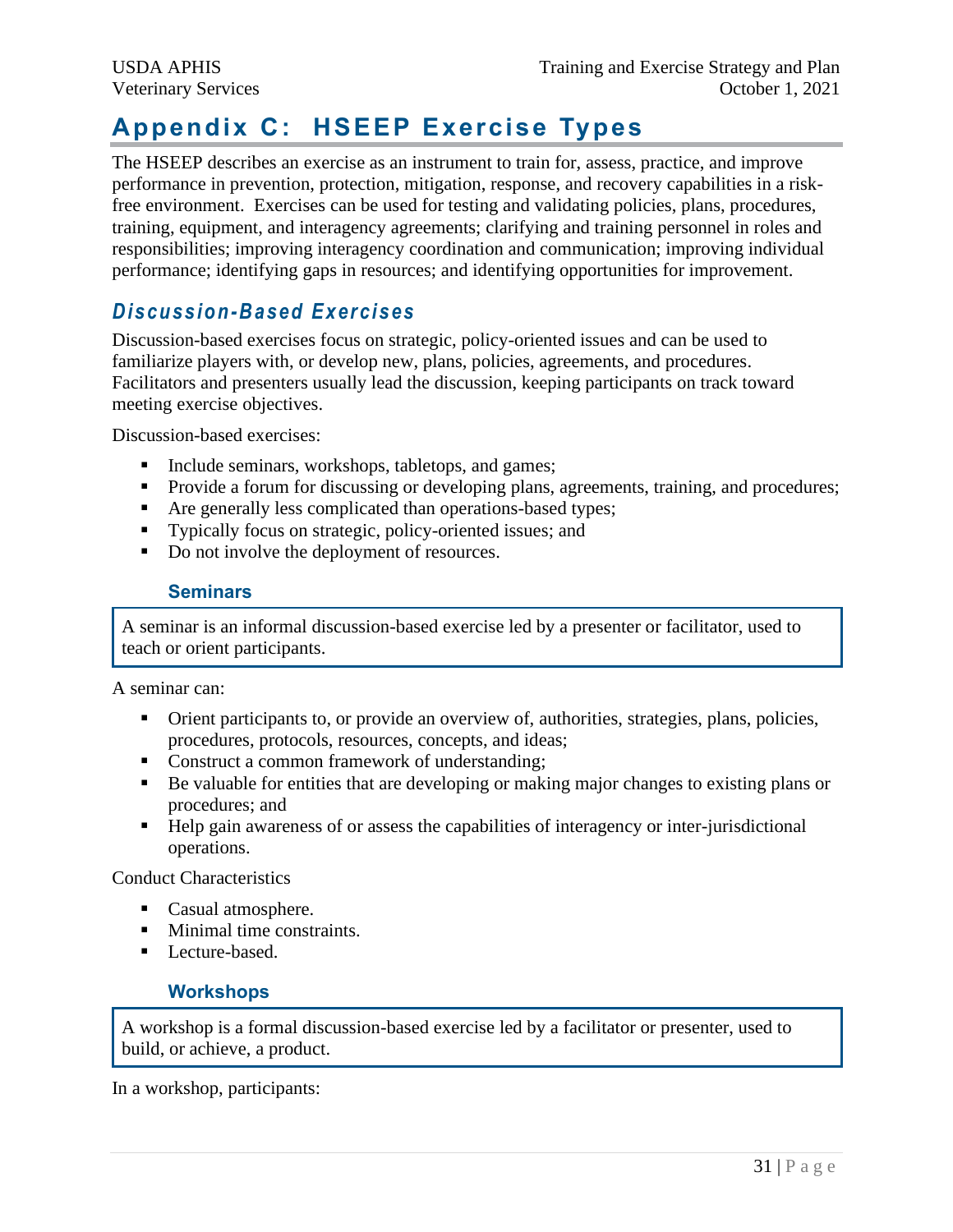- Focus on achieving or building a product;
- Focus on a specific issue, with the desired objective, product, or goal clearly defined;
- Develop new ideas, processes, or procedures;
- Develop a written product as a group in coordinated activities;
- Obtain consensus; and
- Collect and share information.

#### Conduct Characteristics

- Involves more participant discussion than a lecture-based seminar.
- **•** Often uses break-out sessions to explore parts of an issue with smaller focus groups.

Products that are often generated from a workshop include new SOPs, emergency operations plans, continuity of operations plans, and mutual aid agreements. Findings from the workshop should be collected into a short After-Action Report (AAR) and distributed to all parties involved. The AAR for workshops serves much like meeting minutes.

#### **Tabletop Exercises**

A TTX facilitates conceptual understanding, identifying strengths and areas for improvement, and/or achieving changes in perception, by using a hypothetical scenario to generate discussion.

In a TTX, participants:

- Enhance general awareness;
- Validate plans and procedures;
- Rehearse concepts and/or assess systems;
- Examine areas of concern and solve problems;
- **•** Identify strengths and shortfalls;
- Seek to change existing attitudes and perspectives; and
- Make decisions in a no-fault environment.

Conduct Characteristics

- Requires experienced facilitators.
- In-depth discussion.
- Slow-paced problem-solving.
- Basic or complex design.

The purpose of a TTX is to test existing plans, policies, or procedures without incurring the costs associated with deploying resources. A TTX also allows participants to thoroughly work through a problem without feeling as much pressure as they would in an operations-based exercise.

#### **Games**

A game is a simulation of operations using rules, data, and procedures designed to depict an actual or assumed real-life situation.

In a game, participants: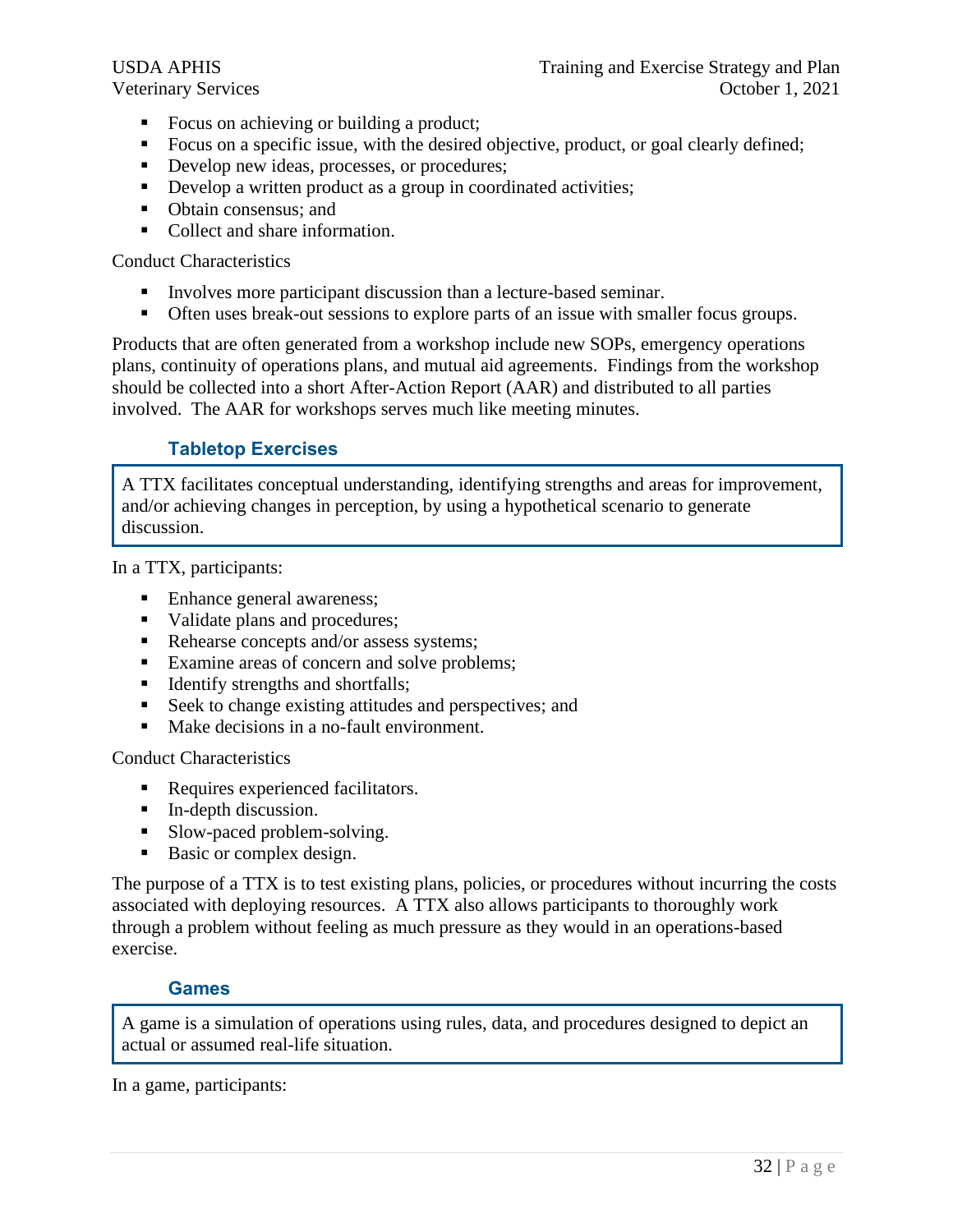- Explore the processes and consequences of decision-making;
- Conduct "what-if" analyses of existing plans; and
- Test existing and potential strategies.

Conduct Characteristics

- Does not involve the use of actual resources.
- **•** Often involves two or more teams.
- Includes models and simulations of increasing complexity as the game progresses.

### *Operations-Based Exercises*

Operations-based exercises are characterized by the actual reaction to an exercise scenario, such as initiating communications or mobilizing personnel and resources.

These types of exercises:

- Involve deployment of resources and personnel;
- Are more complex than discussion-based types;
- Require execution of plans, policies, agreements, and procedures;
- Clarify roles and responsibilities;
- Identify resource gaps; and
- **Improve individual and team performances.**

#### **Drills**

A drill is a coordinated, supervised activity to validate a specific function or capability in a single agency or organization.

In a drill, participants:

- Gain training on new equipment;
- Validate procedures;
- Practice and maintain skills:
- Determine if plans can be executed as designed; and
- **•** Prepare to collaborate in more complex exercises.

Conduct Characteristics

- Timed event.
- Immediate feedback.
- Realistic but isolated environment.

#### **Functional Exercises**

A functional exercise (FE) is typically focused on exercising plans, policies, procedures, and staff members involved in management, direction, command, and control functions.

In an FE, participants:

▪ Validate and evaluate capabilities, multiple functions and/or sub-functions, or interdependent groups of functions;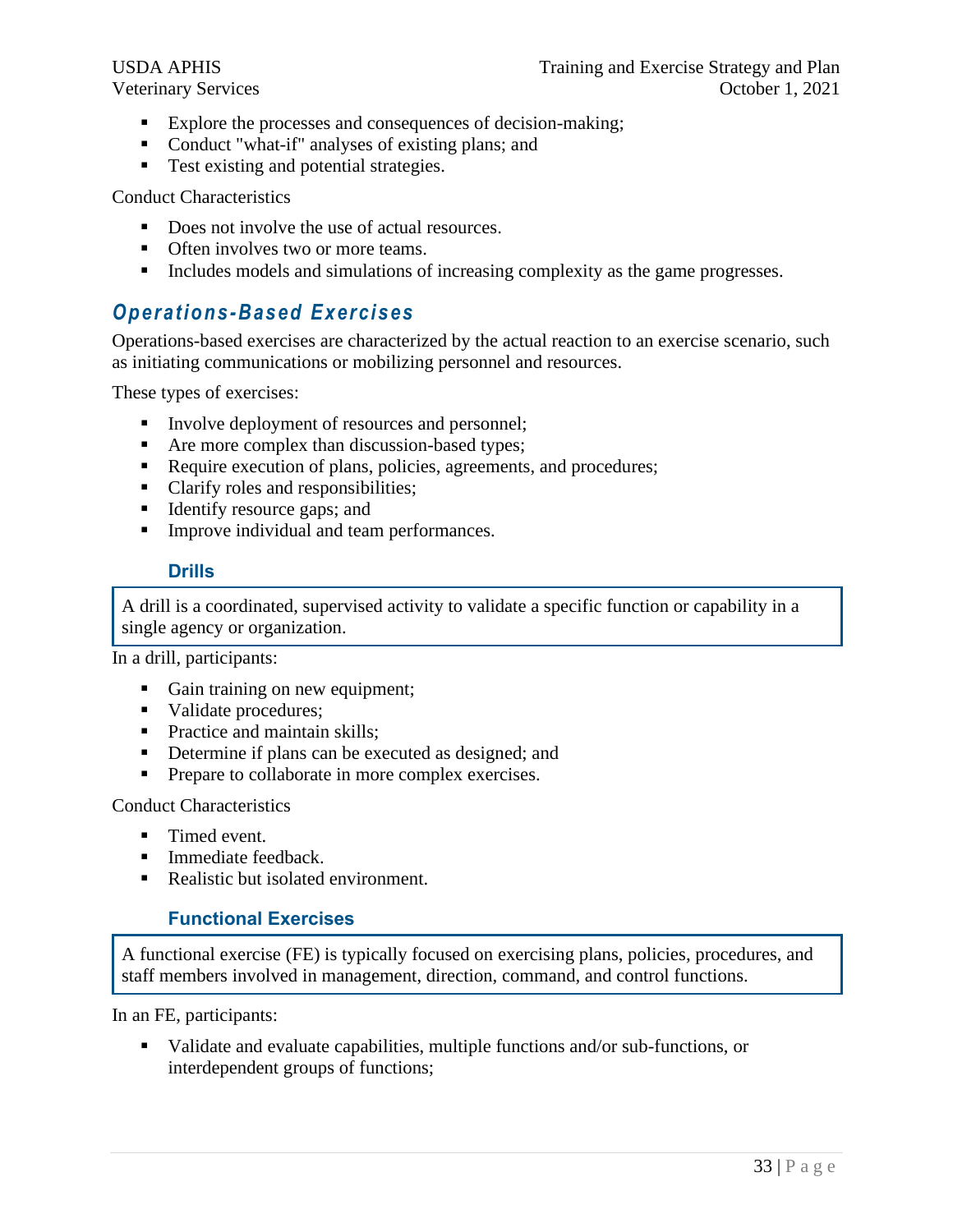- Respond to an exercise scenario with event updates in a realistic, real-time environment; and
- Assess the adequacy of response plans and resources.

Conduct Characteristics

- Requires experienced controllers using a Master Scenario Events List.
- Often uses simulators in a simulation cell.
- Simulates deployment of resources and personnel.
- Rapid problem-solving.
- Highly stressful environment.
- **•** Involves multiple functions.

#### **Full-Scale Exercises**

A full-scale exercise (FSE) is a high-stress multi-agency, multi-jurisdictional activity involving the actual deployment of resources in a coordinated response as if a real incident had occurred.

In an FSE, participants:

- Respond to complex and realistic problems that require critical thinking, rapid problemsolving, and effective responses by trained personnel;
- Operate under cooperative systems such as the incident command system or unified command; and
- Assess plans and procedures under crisis conditions.

Conduct Characteristics

- Most complex and resource-intensive type of exercise.
- Mobilizes personnel and equipment to the scene.
- Real-time, stressful environment intended to mirror a real incident.
- Events projected through an exercise scenario with event updates that drive activity at the operational level.
- Many activities occur simultaneously.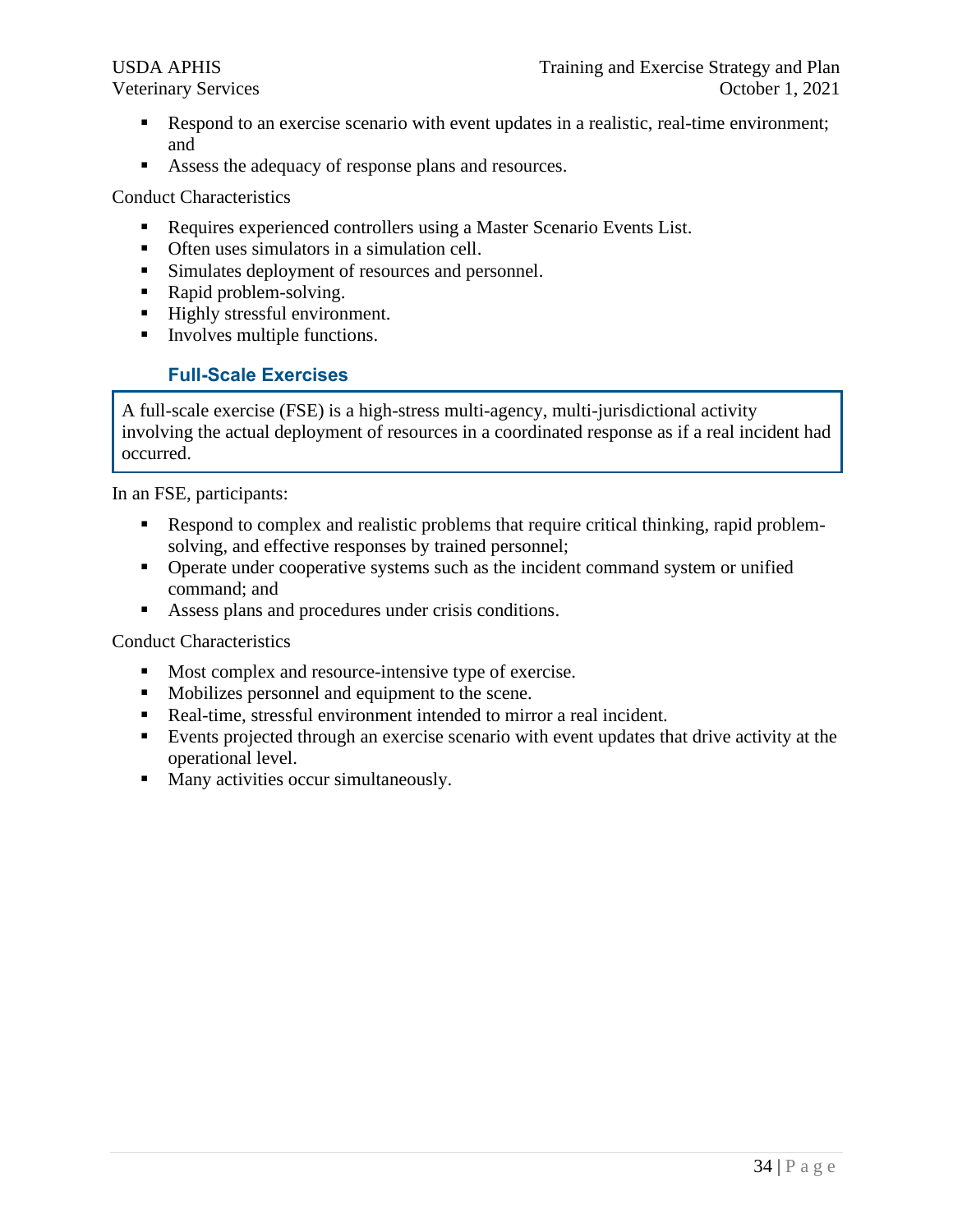## <span id="page-42-0"></span>**Appendix D: Available Trainings and Exercises**

## *W ebinars*

| Webinars available on the VS NTEP Video Gallery <sup>8</sup>                                         |                              |                   |  |
|------------------------------------------------------------------------------------------------------|------------------------------|-------------------|--|
| <b>Title</b>                                                                                         | <b>Date</b>                  | Length            |  |
| National Training and Exercise Program                                                               | 1/15/2016                    | Run-time: 38:21   |  |
| Update on the Secure Food Supply Plans                                                               | 7/12/2016                    | Run-time: 58:33   |  |
| Secure Poultry Supply Plan                                                                           | 9/8/2016                     | Run-time: 38:12   |  |
| Secure Milk Supply Plan                                                                              | 10/25/2016                   | Run-time: 53:42   |  |
| Secure Beef Supply Plan                                                                              | 11/17/2016                   | Run-time: 51:25   |  |
| Secure Pork Supply Plan                                                                              | 12/13/2016                   | Run-time: 46:53   |  |
| <b>EMRS Permitting using the EMRS Gateway</b>                                                        | 1/24/2017                    | Run-time: 1:08:21 |  |
| Veterinary Services Training and Exercise Plan                                                       | 2/16/2017                    | Run-time: 38:21   |  |
| Florida New World Screwworm Incident                                                                 | 2/23/2017                    | Run-time: 1:10:30 |  |
| Train to Contain                                                                                     | 3/7/2017                     | Run-time: 40:49   |  |
| <b>FAD Drill Overview</b>                                                                            | 4/18/2017                    | Run-time: 59:16   |  |
| What is FAD EYE?                                                                                     | 5/23/2017                    | Run-time: 28:56   |  |
| Implementing Enhanced Biosecurity during a FAD<br>Outbreak                                           | 6/6/2017                     | Run-time: 1:07:19 |  |
| National Veterinary Stockpile Overview                                                               | 6/21/2017                    | Run-time: 57:15   |  |
| <b>EMRS 2 Go Mobile Application Software</b>                                                         | 8/10/2017                    | Run-time: 1:04:23 |  |
| Foreign Animal Diseases 101                                                                          | 8/24/2017                    | Run-time: 55:02   |  |
| <b>Enhanced Biosecurity in Confined Poultry</b>                                                      | 9/19/2017                    | Run-time: 57:11   |  |
| NVS Dev. of CO2 Whole House Gassing for Emergency<br>Depopulation of Poultry                         | 10/3/2017                    | Run-time: 1:06:21 |  |
| Foreign Animal Disease Diagnostician Continuing<br><b>Education Opportunities</b>                    | 10/26/2017                   | Run-time: 28:10   |  |
| Overview of the Dairy Industry                                                                       | 11/2/2017                    | Run-time: 1:11:55 |  |
| How California is Implementing the Secure Food Supply<br>Program                                     | 11/14/2017                   | Run-time: 57:08   |  |
| <b>Emergency Management Response System Permitting</b><br>During a Foreign Animal Disease Response   | 1/4/2018                     | Run-time: 57:25   |  |
| USDA APHIS Carcass Management Discussion Group for<br>State Agricultural and Environmental Officials | 1/23/2018                    | Run-time: 50:08   |  |
| Roles of the Case & Site Manager and Field<br>Reimbursement Specialist during an ADR Incident        | 1/30/2018                    | Run-time: 58:07   |  |
| Niche Stakeholder Working Group                                                                      | 3/13/2018<br>Run-time: 37:25 |                   |  |
| <b>Carcass Management Basics</b>                                                                     | 3/13/2018                    | Run-time: 56:58   |  |

<sup>8</sup> https://www.aphis.usda.gov/aphis/ourfocus/animalhealth/sa\_training\_and\_development/vstep/vstep-webinars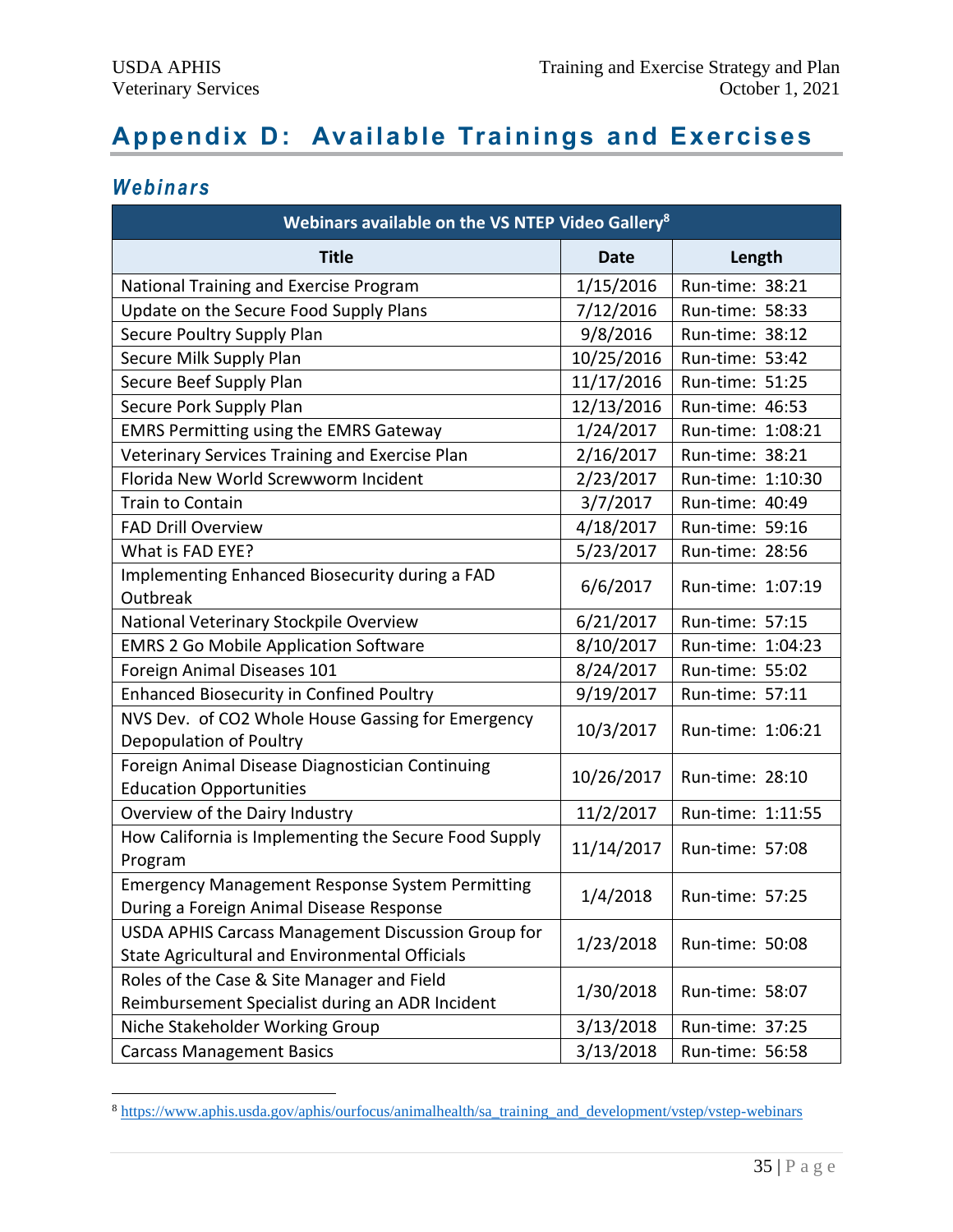| Webinars available on the VS NTEP Video Gallery <sup>8</sup>                                   |             |                   |  |  |
|------------------------------------------------------------------------------------------------|-------------|-------------------|--|--|
| <b>Title</b>                                                                                   | <b>Date</b> | Length            |  |  |
| Overview of the Incident Command System Planning<br>Cycle Part 1                               | 3/15/2018   | Run-time: 47:54   |  |  |
| <b>NVS Countermeasures Resource Ordering</b>                                                   | 4/5/2018    | Run-time: 53:47   |  |  |
| Agriculture Resource Management and Response<br><b>Exercise Review</b>                         | 4/5/2018    | Run-time: 36:09   |  |  |
| Supplemental Cooperative Agreements and Other<br>Finance Issues Associated with a FAD Response | 4/24/2018   | Run-time: 1:01:52 |  |  |
| Overview of the Incident Command System Planning<br>Cycle Part 2                               | 5/1/2018    | Run-time: 59:42   |  |  |
| Overview of the Incident Command System Planning<br>Cycle Part 3                               | 5/2/2018    | Run-time: 55:00   |  |  |
| Resource Ordering II - Personnel and Vaccine                                                   | 5/3/2018    | Run-time: 49:03   |  |  |
| Heartwater Disease Overview, Etiology and Ecology                                              | 5/22/2018   | Run-time: 1:11:57 |  |  |
| Overview of the Swine Industry                                                                 | 6/14/2018   | Run-time: 1:05:33 |  |  |
| Strengthening Collaborations for State and Federal One<br>Health Approaches to Avian Influenza | 7/11/2018   | Run-time: 58:56   |  |  |
| African Swine Fever (ASF): Clinical Presentation and<br>Diagnosis                              | 10/11/2018  | Run-time: 59:20   |  |  |
| Operationalizing the Secure Milk Supply Plan: A State's<br>Perspective                         | 10/18/2018  | Run-time: 1:05:46 |  |  |
| Phases and Types of an African Swine Fever Outbreak in<br>the US                               | 11/26/2018  | Run-time: 54:58   |  |  |
| African Swine Fever (ASF): Biosecurity                                                         | 12/18/2018  | Run-time: 55:19   |  |  |
| Operationalizing the Secure Beef Supply Plan: State's<br>Perspective                           | 2/12/2019   | Run-time: 57:08   |  |  |
| <b>Global African Swine Fever Situation</b>                                                    | 3/4/2019    | Run-time: 1:17:44 |  |  |
| Standstill                                                                                     | 3/15/2019   | Run-time: 1:17:48 |  |  |
| African Swine Fever Communications and Messaging                                               | 3/22/2019   | Run-time: 53:45   |  |  |
| <b>Complexity Analysis and Risk Assessment Tools</b>                                           | 4/4/2019    | Run-time: 48:34   |  |  |
| Secure Pork Supply: How it fits into an African Swine<br><b>Fever Response</b>                 | 4/24/2019   | Run-time: 34:05   |  |  |
| OIE Global Review of National Contingency Plans                                                | 4/25/2019   | Run-time: 30:23   |  |  |
| New World Screwworm                                                                            | 5/2/2019    | Run-time: 1:12:02 |  |  |
| Coping with Grief and Loss During an Animal Disease<br>Event                                   | 6/18/2019   | Run-time: 50:03   |  |  |
| African Swine Fever 3D Considerations                                                          | 8/6/2019    | Run-time: 1:15:06 |  |  |
| African Swine Fever Herd Plan                                                                  | 8/8/2019    | Run-time: 48:44   |  |  |
| <b>EMRS Permitting Gateway</b>                                                                 | 8/20/2019   | Run-time: 40:48   |  |  |
| African Swine Fever Situation and Critical Biosecurity                                         | 8/29/2019   | Run-time: 67:21   |  |  |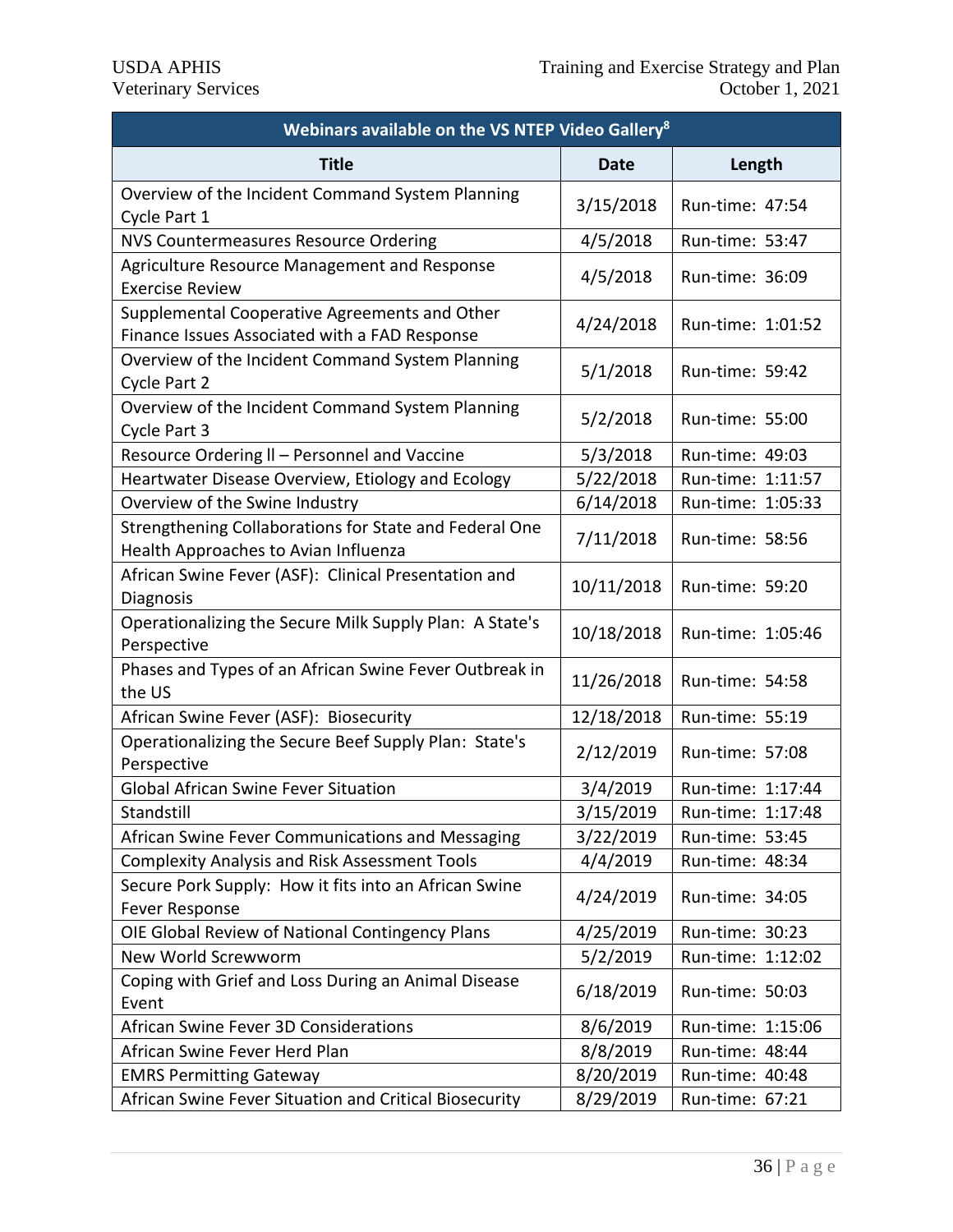| Webinars available on the VS NTEP Video Gallery <sup>8</sup>                                                |             |                   |  |
|-------------------------------------------------------------------------------------------------------------|-------------|-------------------|--|
| <b>Title</b>                                                                                                | <b>Date</b> | Length            |  |
| African Swine Fever Modeling and Surveillance                                                               | 9/6/2019    | Run-time: 46:18   |  |
| Foot and Mouth Disease (FMD) Vaccine Prioritization                                                         | 11/7/2019   | Run-time: 1:11:41 |  |
| Approval of Laboratories to Conduct Tests for EIA - VSG<br>15201.1                                          | 12/17/2019  | Run-time: 53:06   |  |
| Risks Associated with Food Product Disposal and the<br>Proximity to Feral Swine and Landfills in California | 1/21/2020   | Run-time: 38:10   |  |
| Alternatives to Wet C&D and Vehicle Decon Lessons<br>Learned                                                | 2/11/2020   | Run-time: 1:01:35 |  |
| Passive Trapping and Surveillance of New World<br>Screwworm                                                 | 2/12/2020   | Run-time: 55:10   |  |
| Preparing to Implement the Secure Beef Supply Plan                                                          | 2/13/2020   | Run-time: 52:14   |  |
| Responder and Farmer Wellbeing Before, During and<br>After an Animal Health Emergency                       | 3/17/2020   | Run-time: 52:52   |  |
| Cornell University Bovine Necropsy Exam (Chapters 1-<br>17)                                                 | 3/31/2020   | Run-time: Various |  |
| Epidemiologic Modeling for the use of FMD Vaccine in<br>an Outbreak                                         | 4/9/2020    | Run-time: 72:54   |  |
| Public Interface Approaches During a FAD                                                                    | 4/20/2020   | Run-time: 63:40   |  |
| <b>NVAP Orientation Program</b>                                                                             | 4/24/2020   | Run-time: 1:58:55 |  |
| FAD SAFE Webinar - Puerto Rico - Day One                                                                    | 4/24/2020   | Run-time: 1:33:09 |  |
| FAD SAFE Webinar - Puerto Rico - Day Two                                                                    | 4/24/2020   | Run-time: 2:04:09 |  |
| Basic Principles of Composting and USDA APHIS                                                               |             |                   |  |
| Protocols for In-house Composting of Turkeys During an                                                      | 4/28/2020   | Run-time: 66:31   |  |
| Avian Influenza Outbreak                                                                                    |             |                   |  |
| Overview of APHIS's National Veterinary Stockpile                                                           | 5/26/2020   | Run-time: 68:10   |  |
| Utilizing EMRS and the Phone Bank Staff for an Animal<br>Emergency                                          | 5/26/2020   | Run-time: 44:19   |  |
| Biosecurity for Health Farms and Healthy Agriculture                                                        | 5/29/2020   | Run-time: 58:23   |  |

| Webinars available on the VS NTEP SharePoint Site on FAD Eye <sup>9</sup> |      |        |  |
|---------------------------------------------------------------------------|------|--------|--|
| <b>Title</b>                                                              | Date | Length |  |
| Carcass Management and HPAI 2015                                          |      |        |  |
| Past and New Approaches for Mass Poultry Mortality                        |      |        |  |
| Composting                                                                |      |        |  |
| Landfill Basics for Mass Carcass Disposal                                 |      |        |  |

<sup>9</sup> https://usdagcc.sharepoint.com/sites/aphis-vs-fadeye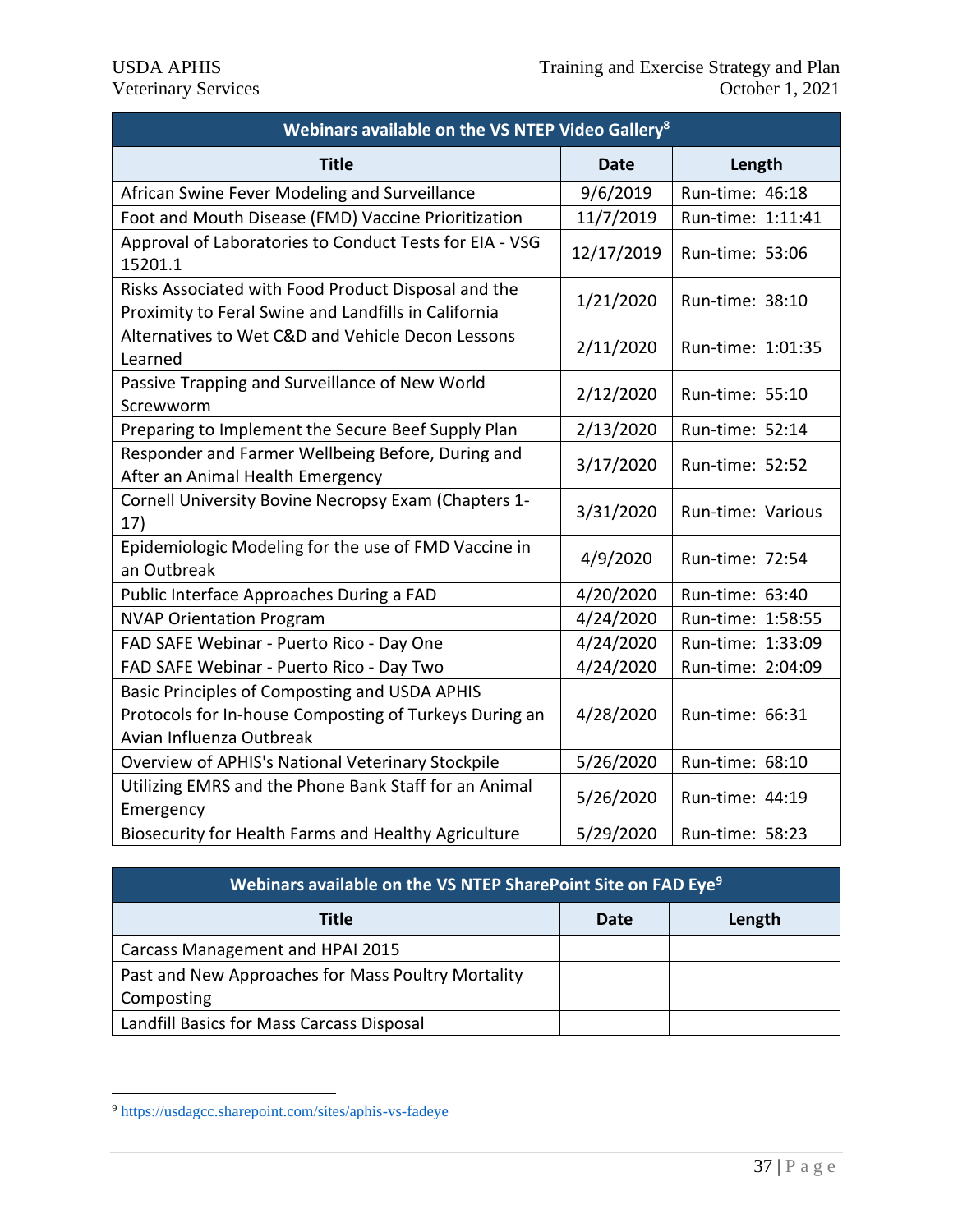| Webinars available on the VS NTEP SharePoint Site on FAD Eye <sup>9</sup>                                                         |      |        |  |  |
|-----------------------------------------------------------------------------------------------------------------------------------|------|--------|--|--|
| <b>Title</b>                                                                                                                      | Date | Length |  |  |
| <b>Emergency Carcass Management (Landfill) Issues Facing</b><br><b>USDA Responders</b>                                            |      |        |  |  |
| Field Demonstration of Aboveground Burial as a Tool for<br><b>Managing Animal Disease Carcasses</b>                               |      |        |  |  |
| Evaluation of Chlorine Dioxide and Heat Treatment<br>Technologies for Structural Decontamination<br><b>Fall/Winter Conditions</b> |      |        |  |  |
| Clean Harbors Mobile Thermal Cremation Unit                                                                                       |      |        |  |  |
| Processing of AU Wastes at Covanta Energy-from-Waste<br>Facility                                                                  |      |        |  |  |
| Tactics, Techniques, and Procedures (TTPs) for<br>Depopulating Poultry Facilities Using Foam                                      |      |        |  |  |
| Open-Source Undercarriage Decontamination System                                                                                  |      |        |  |  |
| Emergency Response: Composting in a Brucellosis suis<br>Outbreak                                                                  |      |        |  |  |

| Training materials available on the VS NTEP SharePoint Site on FAD Eye <sup>10</sup> |      |        |  |
|--------------------------------------------------------------------------------------|------|--------|--|
| Title                                                                                | Date | Length |  |
| <b>HPAI Training Materials</b>                                                       |      |        |  |
| <b>Workers' Compensation Training Materials</b>                                      |      |        |  |

| Training materials available on the VS NTEP webpage <sup>11</sup> |      |        |  |
|-------------------------------------------------------------------|------|--------|--|
| Title                                                             | Date | Length |  |
| USDA-APHIS Workers' Compensation - Incident                       |      |        |  |
| <b>Management Team</b>                                            |      |        |  |
| USDA-APHIS Workers' Compensation - Incident                       |      |        |  |
| <b>Orientation Training</b>                                       |      |        |  |

## *Training*

#### **VS Professional People Training Training**

**Trainings developed under the VS NTEP and now available through VS PPT**

Case Manager Training

EMRS for Epidemiologists and Disease Reporting Officers

<sup>&</sup>lt;sup>10</sup> <https://usdagcc.sharepoint.com/sites/aphis-vs-fadeye>

<sup>&</sup>lt;sup>11</sup> [https://www.aphis.usda.gov/aphis/ourfocus/animalhealth/sa\\_training\\_and\\_development/vstep/vstep-webinars](https://www.aphis.usda.gov/aphis/ourfocus/animalhealth/sa_training_and_development/vstep/vstep-webinars)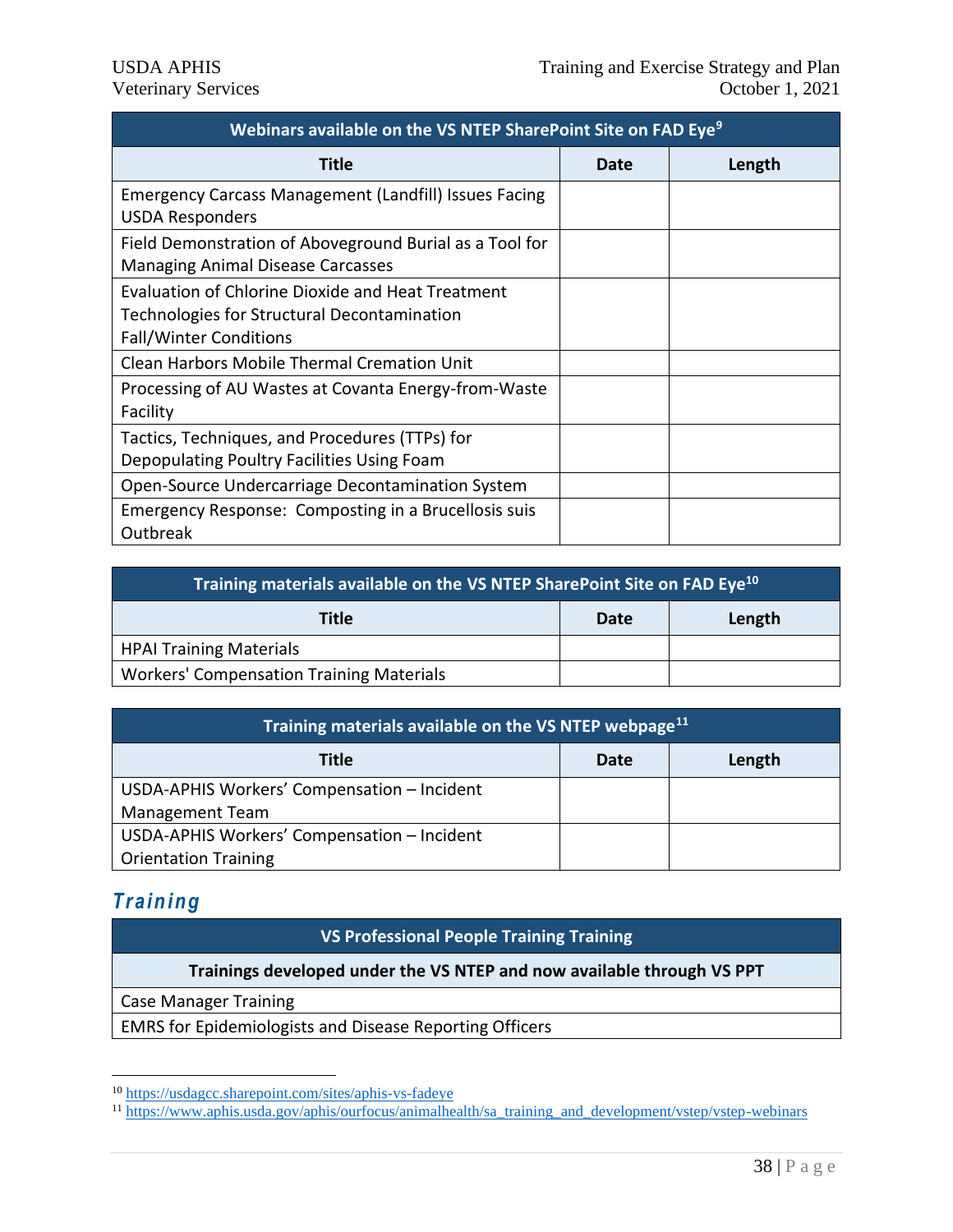EMRS for IMT Logistics and Resource Unit Personnel

EMRS for IMT Operations Personnel

EMRS for State Incident Management Teams

Site Manager Training

Poultry Field Reimbursement (using calculators)

Transboundary Diseases of Swine

## *Exercises*

| Materials available by contacting VS NTEP personnel         |                 |                  |  |  |
|-------------------------------------------------------------|-----------------|------------------|--|--|
| <b>Title</b>                                                | Type of         | Year             |  |  |
|                                                             | <b>Exercise</b> | <b>Developed</b> |  |  |
| <b>APHIS VS HSEEP Guidance</b>                              | Guidance        | FY 2016          |  |  |
| VS NTEP AAR/IP Template                                     | Guidance        | FY 2016          |  |  |
| State-VS Incident Command and Resource Management           | <b>TTX</b>      | FY 2017          |  |  |
| On-Farm Foreign Animal Disease Diagnostician (FADD) - Dairy | Drill           | FY 2017          |  |  |
| Requesting a VS NIMT and Transfer of Command                | <b>TTX</b>      | FY 2017          |  |  |
| On-Farm FADD - Feedlot                                      | Drill           | FY 2017          |  |  |
| On-Farm FADD - Cow/Calf                                     | Drill           | FY 2017          |  |  |
| On-Farm FADD - Swine                                        | Drill           | FY 2017          |  |  |
| On-Farm FADD - Dairy                                        | Drill           | FY 2017          |  |  |
| Agriculture Response Management and Resources (ARMAR)       | Functional      | FY 2018          |  |  |
| Agriculture Response Management and Resources (ARMAR)       | <b>TTX</b>      | FY 2018          |  |  |
| FADD Livestock Market Shadowing Activity                    | Seminar         | FY 2018          |  |  |
| On-Farm FADD - Livestock Market                             | Drill           | FY 2018          |  |  |
| Virtual FADD - Dairy                                        | Drill           | FY 2017          |  |  |
| Permitting                                                  | Workshop        | FY 2020          |  |  |
| Secure Milk Supply                                          | <b>TTX</b>      | FY 2021          |  |  |
| <b>State Vaccine Distribution Plan Development</b>          | Workshop        | FY 2021          |  |  |
| African Swine Fever Planning Activity                       | Workshop        | FY 2019          |  |  |
| African Swine Fever - "Spring Fever"                        | <b>TTX</b>      | FY 2019          |  |  |
| On-Farm FADD Small Ruminant                                 | Drill           | FY 2019          |  |  |
| State Standstill Plan Development                           | Workshop        | FY 2021          |  |  |
| <b>Screwworm Response</b>                                   | <b>TTX</b>      | FY 2019          |  |  |
| <b>Backyard Poultry Depopulation</b>                        | Drill           | FY 2018          |  |  |
| <b>HPAI at a Live Bird Market</b>                           | Drill           | FY 2018          |  |  |
| Case and Site Manager                                       | Drill           | FY 2018          |  |  |
| <b>Poultry Foam Depopulation</b>                            | Drill           | FY 2018          |  |  |
| Heartwater                                                  | <b>TTX</b>      | FY 2019          |  |  |
| <b>EMRS Drill - Views and Charts - Inspection Tasks</b>     | Drill           | FY 2019          |  |  |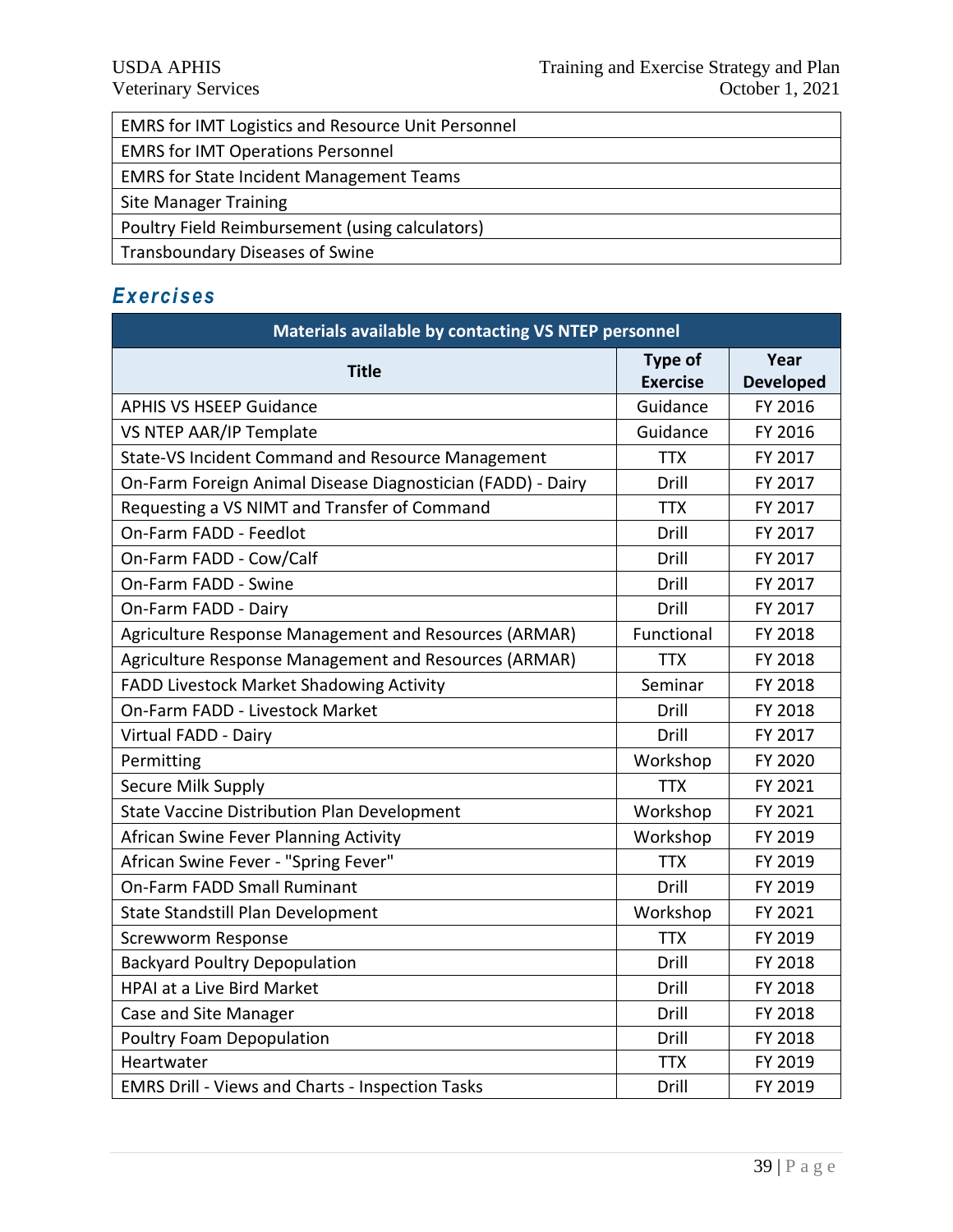| Materials available by contacting VS NTEP personnel                       |                            |                          |
|---------------------------------------------------------------------------|----------------------------|--------------------------|
| <b>Title</b>                                                              | Type of<br><b>Exercise</b> | Year<br><b>Developed</b> |
| <b>EMRS Drill - Basic Mapping</b>                                         | Drill                      | FY 2019                  |
| <b>EMRS Drill - Situation Report (SitRep) Views and Pivot Tables</b>      | Drill                      | FY 2019                  |
| <b>EMRS Drill - Routine Property and Fleet</b>                            | Drill                      | FY 2019                  |
| <b>EMRS Drill - Views and Charts</b>                                      | Drill                      | FY 2018                  |
| <b>EMRS Drill - FAD Investigations</b>                                    | Drill                      | FY 2018                  |
| EMRS Drill - EMRS2Go 214 Daily Log Entry                                  | Drill                      | FY 2020                  |
| <b>EMRS Drill - EMRS2Go Foreign Animal Disease Investigation</b><br>Entry | Drill                      | FY 2021                  |
| <b>EMRS Drill - Personnel and Supplies</b>                                | Drill                      | FY 2021                  |
| State Standstill Plan Development                                         | <b>TTX</b>                 | FY 2021                  |
| <b>Unified Command</b>                                                    | <b>TTX</b>                 | FY 2017                  |
| Virtual FADD - Cow/Calf                                                   | Drill                      | FY 2017                  |
| Virtual FADD - Feedlot                                                    | Drill                      | FY 2017                  |
| Virtual FADD - Swine                                                      | Drill                      | FY 2017                  |
| On-Farm FADD - Swine Farrowing                                            | Drill                      | FY 2019                  |
| On-Farm FADD - Swine Nursery                                              | Drill                      | FY 2019                  |
| On-Farm FADD - Swine Finishing                                            | Drill                      | FY 2019                  |
| Virtual FADD - Small Ruminant                                             | Drill                      | FY 2019                  |
| Secure Pork Supply                                                        | <b>TTX</b>                 | FY 2021                  |
| Secure Beef Supply                                                        | <b>TTX</b>                 | FY 2021                  |
| On-Farm FADD - Equine                                                     | Drill                      | FY 2021                  |
| <b>Complexity Analysis and Future Planning</b>                            | <b>TTX</b>                 | FY 2021                  |
| African Swine Fever - Packer and Renderer Planning Activity               | Workshop                   | FY 2021                  |
| African Swine Fever - Individual Packer/Renderer Planning                 | Workshop                   | FY 2021                  |
| African Swine Fever - Individual Packer/Renderer Planning                 | <b>TTX</b>                 | FY 2021                  |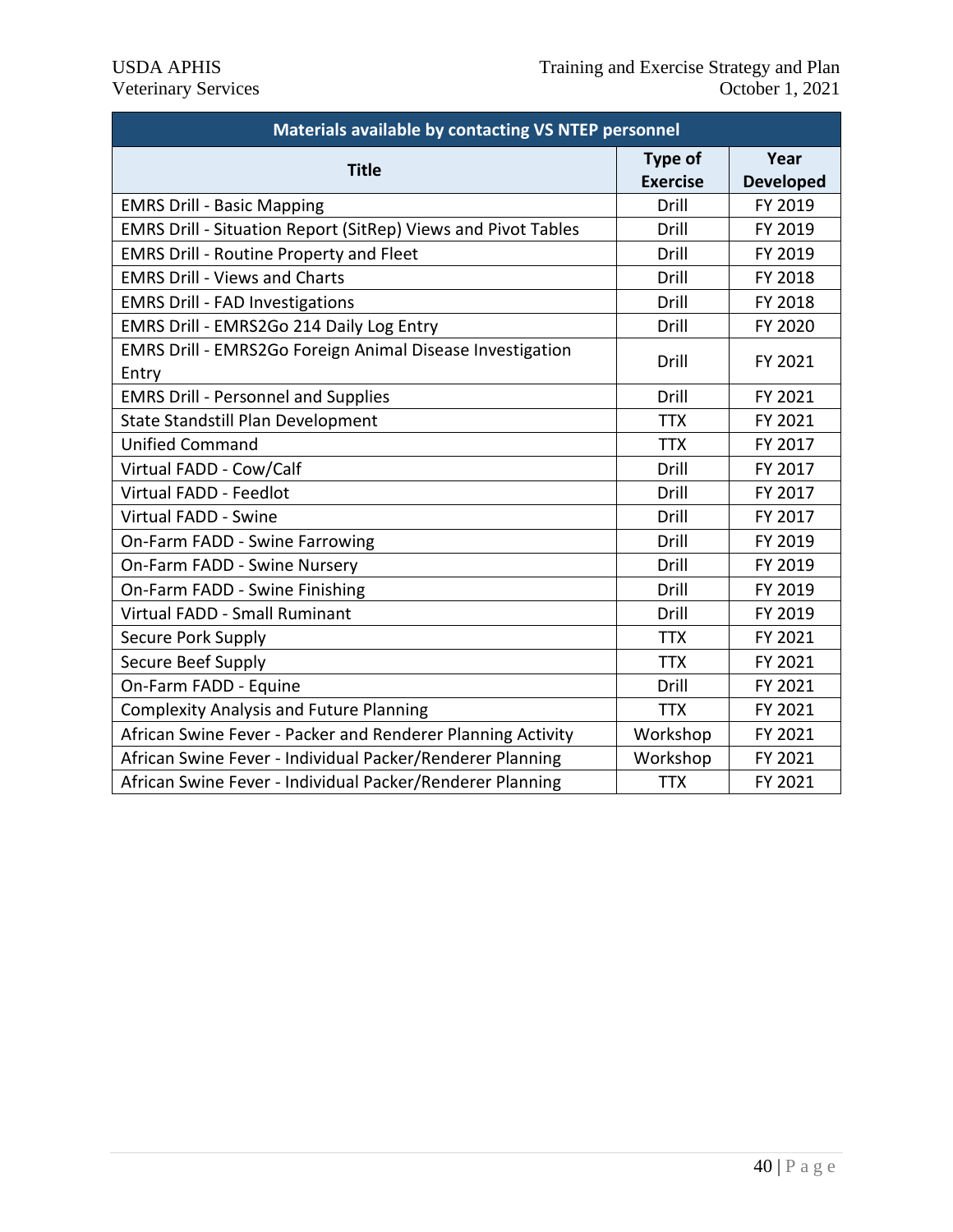## <span id="page-48-0"></span>**Appendix E: Closed VS NTEP Events**

Currently, VS NTEP Event numbers carry over year to year. Once an Event is completed, the number is retired. This allows the VS NTEP to maintain an accurate list of Events that have been conducted in the past. In the past, VS NTEP Event numbers were reused, thus the multiple uses of the same number are shown in completed Events. The following list outlines the VS NTEP Events that have been retired.

## *Priority 1: Build the VS NTEP Program*

#### **Objective 1.1. Institutionalize the VS T&E program within VS.**

| <b>Closed Event</b>                                                                                                                                                                        | <b>Reason for Closure</b>                                                                                                                                           |
|--------------------------------------------------------------------------------------------------------------------------------------------------------------------------------------------|---------------------------------------------------------------------------------------------------------------------------------------------------------------------|
| Event 1.1.6(FY16). Develop guide sheets/checklists to<br>facilitate the consistent development and conduct of all<br>types of VS exercises, both discussion-based and<br>operations-based. | APHIS VS HSEEP Guidance and<br>associated documents were<br>developed in FY 2016.                                                                                   |
| Event 1.1.7. Support VS in evaluating systems that can<br>document personnel emergency training and exercise<br>experiences.                                                               | Personnel training and exercise<br>experiences can be tracked<br>through the Resource Ordering<br>and Status System (ROSS) in the<br>Employee Qualification System. |

## *Priority 2: Train VS and External Stakeholder Emergency Responders*

#### **Objective 2.1. Leverage existing training and exercise programs to raise awareness and encourage participation.**

| <b>Closed Event</b>                                                                                                                                                                                                                                                                                                                                                                                                             | <b>Reason for Closure</b>                                                      |
|---------------------------------------------------------------------------------------------------------------------------------------------------------------------------------------------------------------------------------------------------------------------------------------------------------------------------------------------------------------------------------------------------------------------------------|--------------------------------------------------------------------------------|
| Event 2.1.1. Distribute lists of available ICS courses to                                                                                                                                                                                                                                                                                                                                                                       | ICS courses are available online                                               |
| emergency responders on a quarterly basis and                                                                                                                                                                                                                                                                                                                                                                                   | through federal and state                                                      |
| coordinate with training sponsors to determine feasibility                                                                                                                                                                                                                                                                                                                                                                      | emergency management agency                                                    |
| of additional courses.                                                                                                                                                                                                                                                                                                                                                                                                          | (EMA) websites.                                                                |
| Event 2.1.2. Encourage VS NIMT personnel to pursue<br>the NIMS and APHIS training requirements distributed<br>by APHIS EMSSD for Incident Commanders, Liaison<br>Officers, Public Information Officers, Operations Section<br>Chiefs, Planning Section Chiefs, Logistics Section Chiefs<br>and Finance/Admin Section Chiefs. Encourage other<br>emergency responders to pursue training as it relates to<br>their ICS position. | ICS courses are available online<br>through federal and state EMA<br>websites. |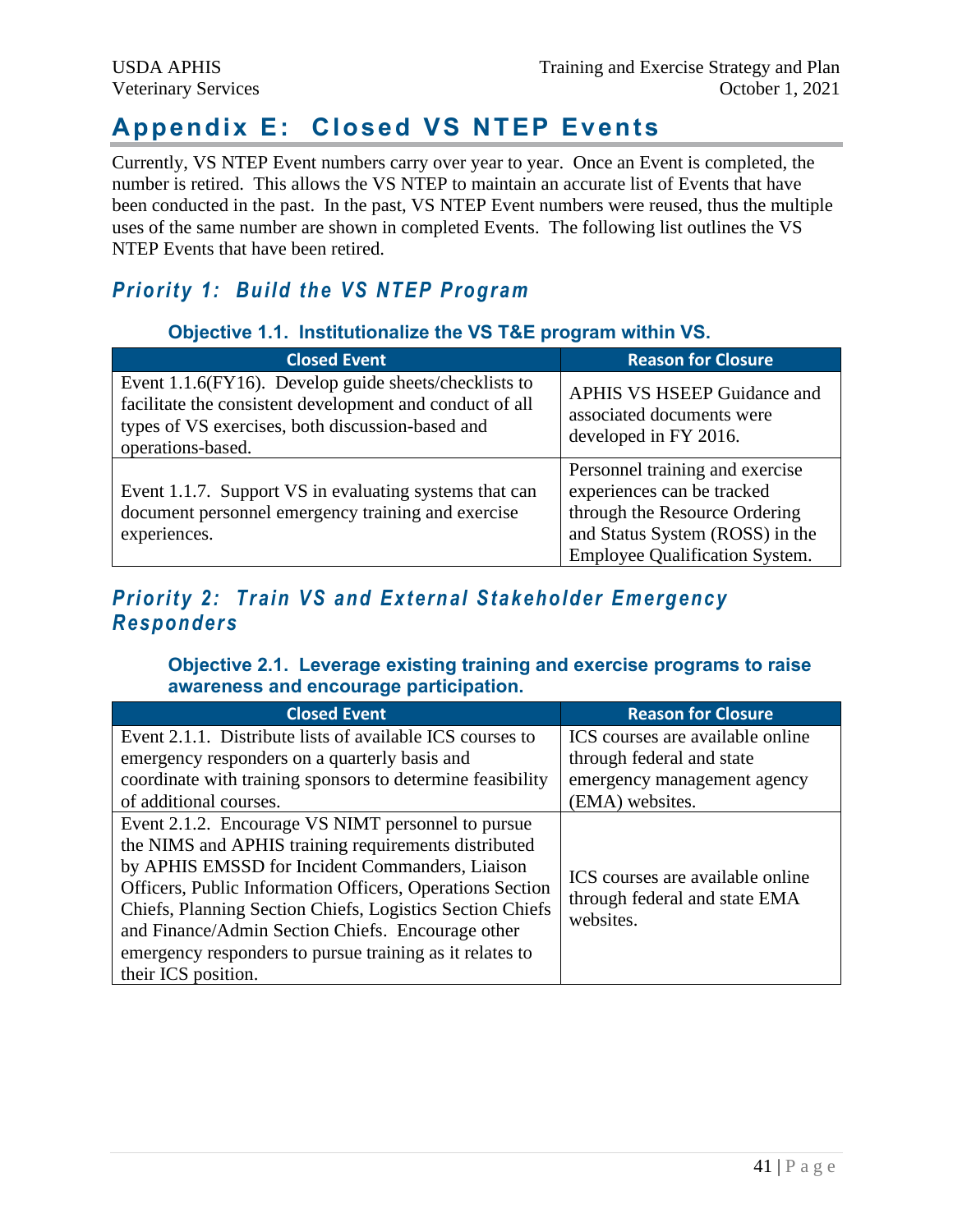| <b>Closed Event</b>                                                                                                                                                                                                                                                                                                                                                                                                                                                                                                                                                                                                                                                                                                                                                                                                                                                                                                                                                                                                                                                                    | <b>Reason for Closure</b>                                                                                             |
|----------------------------------------------------------------------------------------------------------------------------------------------------------------------------------------------------------------------------------------------------------------------------------------------------------------------------------------------------------------------------------------------------------------------------------------------------------------------------------------------------------------------------------------------------------------------------------------------------------------------------------------------------------------------------------------------------------------------------------------------------------------------------------------------------------------------------------------------------------------------------------------------------------------------------------------------------------------------------------------------------------------------------------------------------------------------------------------|-----------------------------------------------------------------------------------------------------------------------|
| Event 2.1.2. Encourage VS NIMT personnel to pursue<br>the NIMS and APHIS training requirements distributed<br>by APHIS EMSSD for Position-Specific Situation Unit<br>Leaders. Encourage other emergency responders to<br>pursue training as it relates to their ICS position.<br>Encourage VS NIMT Situation Unit Leaders to<br>a.<br>complete E/L 964: All-Hazards Position-Specific<br>Situation Unit Leader training course.<br>b. Encourage VS NIMT Resource Unit Leaders to<br>complete E/L 965: All-Hazards Position-Specific<br>Resources Unit Leader training course.<br><b>Encourage VS Division/Group Supervisor emergency</b><br>$c_{\cdot}$<br>responders to complete the National Wildfire<br>Coordinating Group (NWCG) S-339:<br>Division/Group Supervisor online training course;<br>and/or E/L 960: NIMS ICS All-Hazards Position-<br>Specific Division/Group Supervisor training.<br>d. Encourage all appropriate VS NIMT members and<br>other VS personnel to complete Contracting Officer<br>Representative (COR) training through the APHIS<br>Contracting Office. | Event was condensed into one<br>Event. ICS courses are available<br>online through federal and state<br>EMA websites. |
| Event 2.1.4. Customize the ICS 420 course and provide<br>opportunities for IMTs to participate.                                                                                                                                                                                                                                                                                                                                                                                                                                                                                                                                                                                                                                                                                                                                                                                                                                                                                                                                                                                        | Event was combined with Event<br>2.2.9. in FY 2020.                                                                   |
| Event 2.1.6. Develop a library of animal handling<br>resources for just-in-time training.                                                                                                                                                                                                                                                                                                                                                                                                                                                                                                                                                                                                                                                                                                                                                                                                                                                                                                                                                                                              | A collection of animal handling<br>links was created. The library is<br>posted on VS District SharePoint<br>sites.    |

### **Objective 2.2. Identify training needs, develop training materials, and deliver training for FAD/EDI preparedness and response.**

| <b>Closed Event</b>                                                                                                                                             | <b>Reason for Closure</b>                                   |
|-----------------------------------------------------------------------------------------------------------------------------------------------------------------|-------------------------------------------------------------|
| Event 2.2.1. Market, promote and raise awareness of the<br>VS NTEP to VS and external stakeholder emergency<br>responders.                                      | Event was moved to Event 1.2.3.                             |
| Event 2.2.2(FY 14). Identify training needs, develop<br>training materials, and deliver training for the Foreign<br>Animal Disease Preparedness Response Plans. | Training needs were outlined in<br>Objective 2.4.           |
| Event 2.2.2(FY 15). Conduct a FADD swine euthanasia,<br>personal protective equipment, necropsy and sampling<br>wet laboratory webinar.                         | FAD PReP webinar was<br>conducted in January 2015.          |
| Event 2.2.3. Train VS and external stakeholder<br>emergency responders on the draft FAD PReP IMT<br>Transfer of Command Standard Operating Procedures.          | <b>Transfer of Command SOP was</b><br>developed in FY 2016. |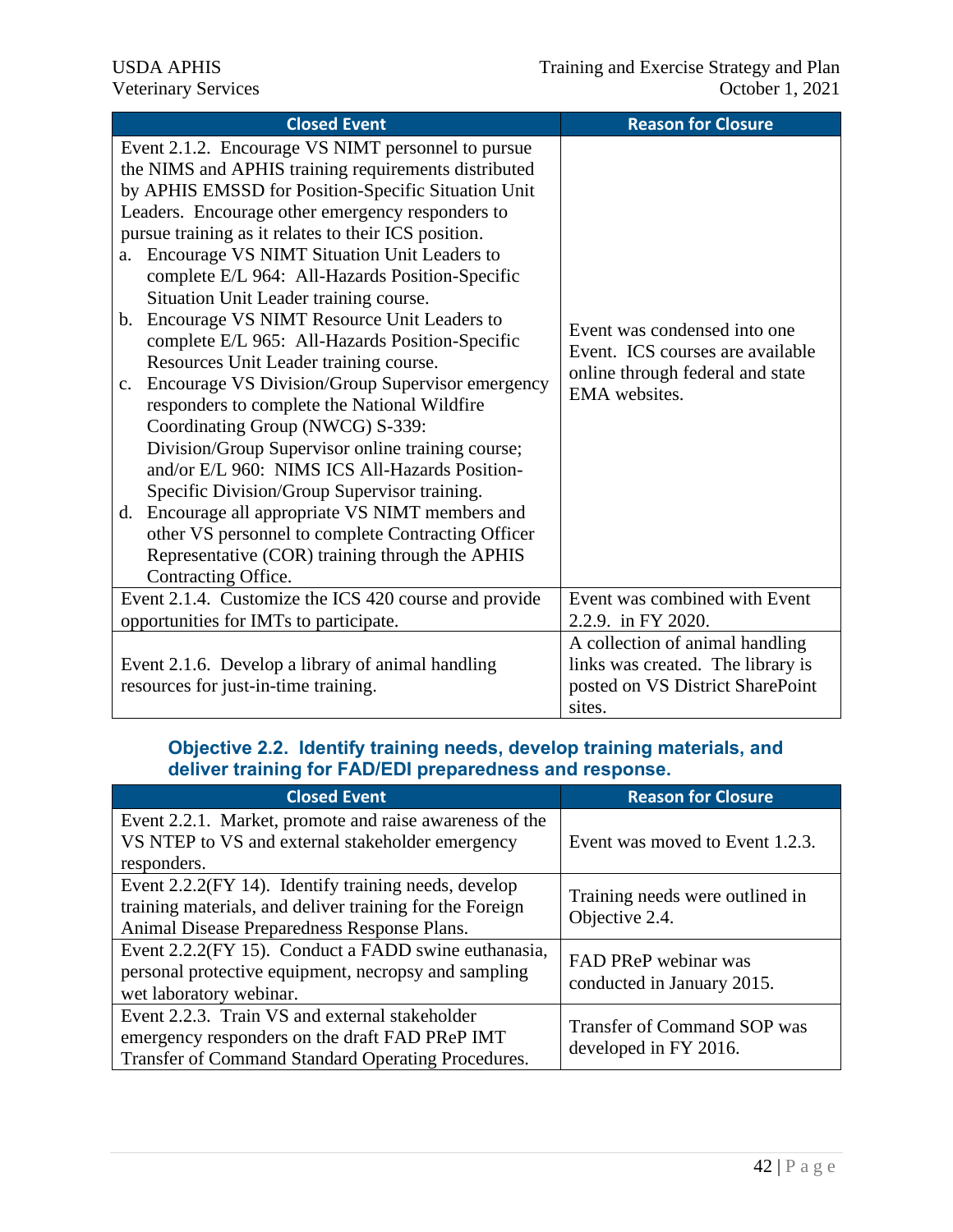| <b>Closed Event</b>                                                                                                                                                                                                                                                               | <b>Reason for Closure</b>                                                                                                                                           |
|-----------------------------------------------------------------------------------------------------------------------------------------------------------------------------------------------------------------------------------------------------------------------------------|---------------------------------------------------------------------------------------------------------------------------------------------------------------------|
| Event 2.2.3(FY 15). PPT staff promotes available<br>training for working with law enforcement and border<br>patrol.                                                                                                                                                               | Event was closed due to higher<br>priorities.                                                                                                                       |
| Event 2.2.4. Post the Livestock Market Emergency<br>Response Plan Template planning materials on the FAD<br>PreP website.                                                                                                                                                         | The Livestock Market Emergency<br>Response Plan Training was held<br>in Bossier City, LA, Omaha, NE,<br>and Winchester, VA.                                         |
| Event 2.2.4(FY 15). ICS position-specific training:<br>Kifco poultry foam unit training for emergency<br>responders responsible for poultry depopulation.                                                                                                                         | VS participated in the University<br>of Delaware Poultry Depopulation<br>Training.                                                                                  |
| Event 2.2.5. Post the Livestock Market Emergency<br>Response Plan Template planning materials on the FAD<br>PreP website.                                                                                                                                                         | Event was moved to Event 2.2.4.                                                                                                                                     |
| Event 2.2.5. Conduct a training session (one day, face-<br>to-face) on the Livestock Market Emergency Response<br>Plan Template in other VS Districts.                                                                                                                            | The Livestock Market Emergency<br>Response Plan Training was held<br>in Bossier City, LA, Omaha, NE,<br>and Winchester, VA. Event was<br>combined with Event 3.1.4. |
| Event 2.2.5 (FY 15). PPT staff market training<br>opportunities to emergency responders on a quarterly<br>basis.                                                                                                                                                                  | VS NTEP is advertising<br>emergency preparedness and<br>response courses as they become<br>available.                                                               |
| Event 2.2.6. Develop a training video on utilizing the<br>iPhone for FAD investigations.                                                                                                                                                                                          | Training is being delivered in the<br>FADD Course at Plum Island, NY.                                                                                               |
| Event 2.2.7. Leverage the FAD Eye to provide training<br>including videos, case studies, etc.                                                                                                                                                                                     | FAD Eye is no longer used to<br>provide training materials.                                                                                                         |
| Event 2.2.8. Explore gaming technology to teach<br>interviewing skills.                                                                                                                                                                                                           | Due to the high cost of developing<br>games, the workgroup decided to<br>close this Event.                                                                          |
| Event 2.2.10. Support the FBI in developing and<br>delivering a training package on how to conduct a<br>concurrent criminal and epidemiological FAD<br>investigation. Training will be delivered jointly by FBI,<br>VS, and State Animal Health personnel in each VS<br>District. | Trainings are being held locally.                                                                                                                                   |
| Event 2.2.11. ICS task-specific training: Deliver<br>training for Depopulation and Disposal personnel.                                                                                                                                                                            | Event was taken over by NVS.                                                                                                                                        |
| Event 2.2.12. Provide position-specific VS Emergency<br>Management Response System (EMRS) 2.0 training<br>through a variety of modalities to both VS and external<br>stakeholder emergency responders.                                                                            | Event was taken over by VS PPT.                                                                                                                                     |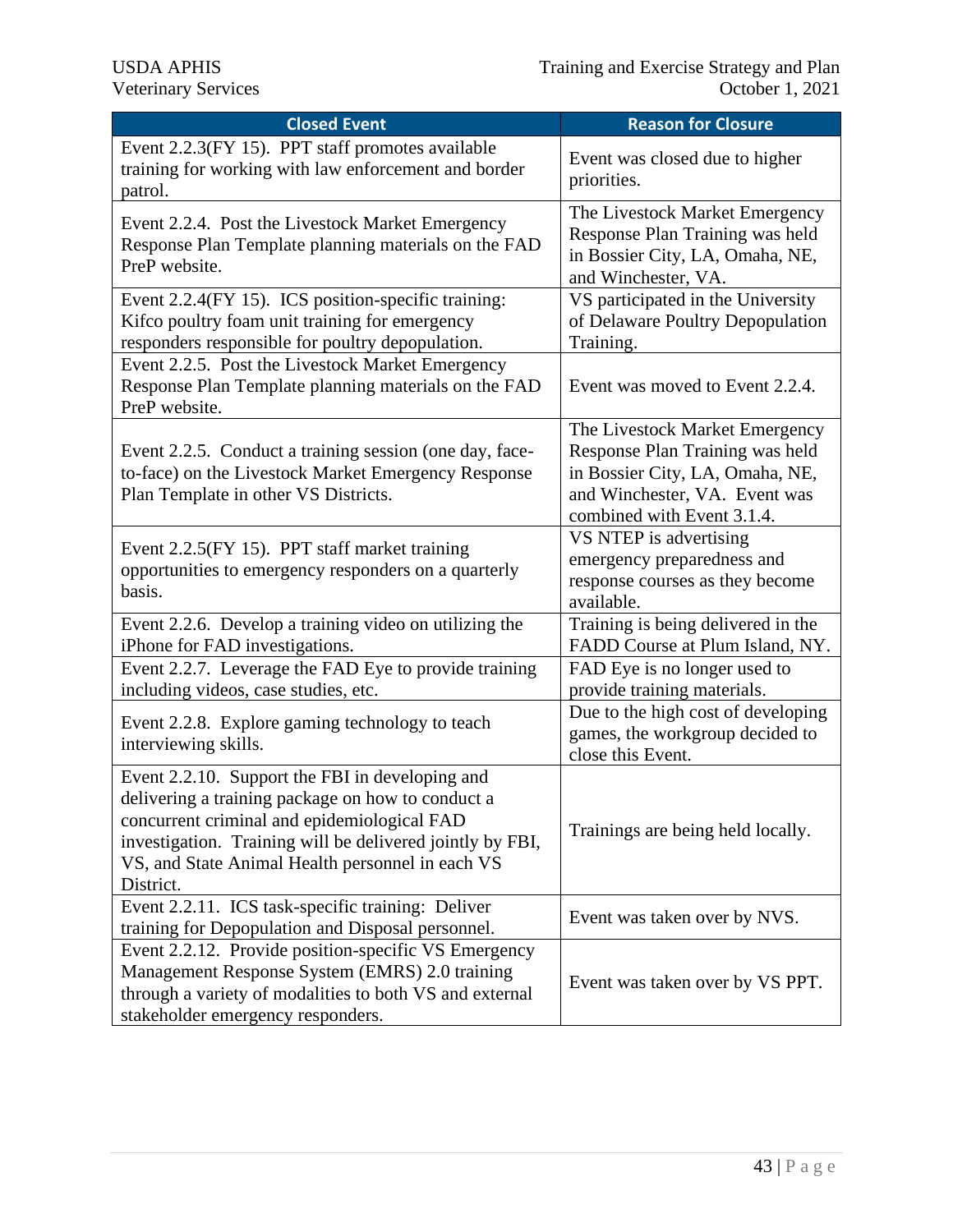| <b>Closed Event</b>                                                                                                                                                                                                                                                                                                                                                                                                                          | <b>Reason for Closure</b>                                                                                         |
|----------------------------------------------------------------------------------------------------------------------------------------------------------------------------------------------------------------------------------------------------------------------------------------------------------------------------------------------------------------------------------------------------------------------------------------------|-------------------------------------------------------------------------------------------------------------------|
| Event 2.2.13. Develop and deliver ICS task-specific<br>training: Case Manager Supervisor and Case Manager<br>for infected premises. Training: oversee and educate<br>producer on biosecurity practices and financial<br>documents and processes. Infected premise biosecurity<br>plans.                                                                                                                                                      | Event was taken over by VS PPT.                                                                                   |
| Event 2.2.14. Develop and deliver ICS task-specific<br>training: Biosecurity manager for production facilities.<br>Training will focus on managing biosecurity measures on<br>infected premises with large and complex production<br>practices. Include soft skill techniques and enforcement<br>skills in the training. Include inventory of destroyed<br>materials in the training. Train to create Infected<br>Premise Biosecurity Plans. | Event was taken over by VS PPT.                                                                                   |
| Event 2.2.16. Leverage materials available from other<br>federal agencies regarding responsibilities and<br>procedures for working with contractors and make<br>materials available to VS personnel.                                                                                                                                                                                                                                         | Workgroup was unable to find<br>materials from other federal<br>agencies.                                         |
| Event 2.2.17. Develop and deliver ICS task-specific<br>training for cleaning and disinfection, Virus Elimination<br>Technical Specialist. Include barn assessments, C&D,<br>Depopulation and Disposal Group personnel in training.                                                                                                                                                                                                           | Event was rolled into Event<br>2.2.31.                                                                            |
| Event 2.2.18. ICS task-specific training: Deliver<br>training for VS NIMT Logistics Section Chiefs and the<br><b>Information Technology Unit Leaders addressing</b><br>National Veterinary Stockpile (NVS) state inventory<br>management file and logistics section job aids.                                                                                                                                                                | NVS Training was held in FY<br>2015.                                                                              |
| Event 2.2.19. ICS task-specific training: Develop and<br>deliver training for the Carcass Disposal Coordinator (for<br>all species). Delivery will take place through the<br>Disposal Discussion Group monthly call.                                                                                                                                                                                                                         | Workgroup developed the Carcass<br><b>Management Desk Reference</b><br>Guide and Carcass Management<br>Dashboard. |
| Event 2.2.20. Develop and deliver a face-to-face course<br>focused on APHIS safety issues. Course will be<br>designed for ICS supervisory-level personnel.                                                                                                                                                                                                                                                                                   | Course was held at the FY 2017<br>VS NIMT Seminar.                                                                |
| Event 2.2.21. Develop and train District-level Strike<br>Teams and Task Forces to support response activities<br>focusing on the 23 Critical Tasks identified by VS for<br>FAD response.                                                                                                                                                                                                                                                     | VS Districts developed district-<br>level Incident Management<br>Teams.                                           |
| Event 2.2.23. Animal welfare and handling training<br>(multiple species). Could be multiple trainings or stand<br>alone.                                                                                                                                                                                                                                                                                                                     | Event was closed due to higher<br>priorities.                                                                     |
| Event 2.2.24. Survival Skills for Working in a Multi-<br>Disciplinary Response to Zoonotic Diseases.                                                                                                                                                                                                                                                                                                                                         | Workshop was held in FY 2017.                                                                                     |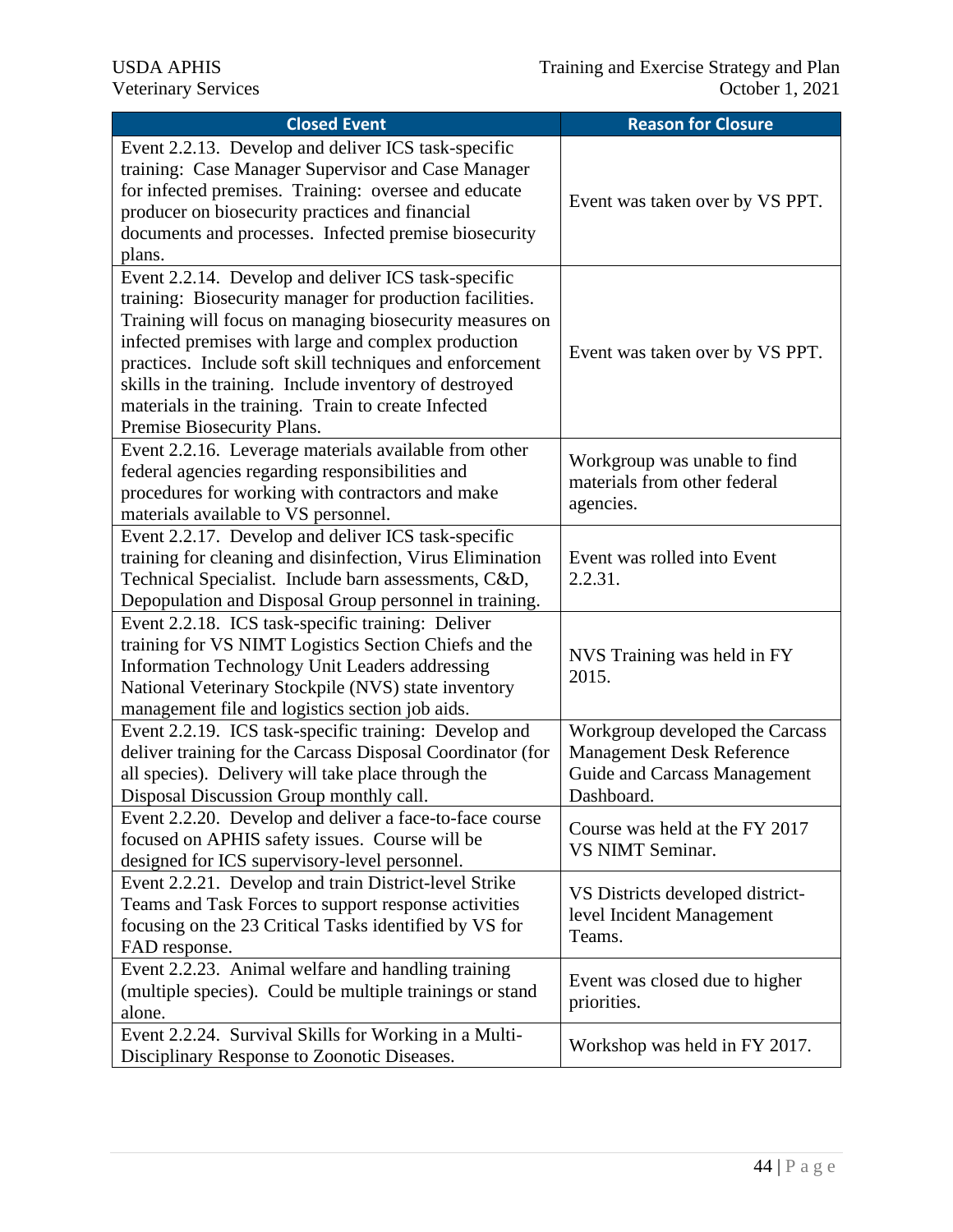| <b>Closed Event</b>                                                                                                                                                                                                   | <b>Reason for Closure</b>                                                                                                                                        |
|-----------------------------------------------------------------------------------------------------------------------------------------------------------------------------------------------------------------------|------------------------------------------------------------------------------------------------------------------------------------------------------------------|
| Event 2.2.26. ICS Task Specific Training: Develop and<br>deliver Field Reimbursement Specialist Training for<br>swine production operations.                                                                          | Event was taken over by VS PPT.                                                                                                                                  |
| Event 2.2.27. Train Depop Group Supervisors and<br>Disposal Coordinators to assist growers in conducting<br>farm level and barn level assessments.                                                                    | Event was closed due to higher<br>priorities.                                                                                                                    |
| Event 2.2.29. Develop and deliver training on the role of<br>future planning within the IMT structure during a FAD<br>response.                                                                                       | Complexity analysis tool was<br>developed for use in an expanding<br>incident. A game was developed<br>to help participants use the<br>complexity analysis tool. |
| Event 2.2.30. Develop a training on the 24-hour<br>depopulation goal and policy, including a webinar to<br>discuss ventilation shutdown criteria, procedures, and its<br>decision tree.                               | Webinar was held on ventilation<br>shutdown by the Indiana Board of<br>Animal Health.                                                                            |
| Event 2.2.32. Conduct a national-level webinar,<br>including VS, external partners, and industry<br>stakeholders, to develop biosecurity and site-specific<br>biosecurity plans for impacted industries and premises. | Three webinars were conducted in<br>FY 2017-2018.                                                                                                                |
| Event 2.2.36. Conduct a survey to determine what<br>information management training, beyond EMRS, is<br>needed.                                                                                                       | Event was combined with Event<br>1.2.1. in FY 2019.                                                                                                              |
| Event 2.2.39. Develop and deliver an introductory<br>carcass disposal course for district personnel.                                                                                                                  | Course was delivered at the EC<br>Workshop. ECs will be delivering<br>the training to VS Districts and<br>states.                                                |

### **Objective 2.3. Promote and support FAD/EDI response training provided by the VS PPT.**

| <b>Closed Event</b>                                                                                   | <b>Reason for Closure</b>                                                                  |
|-------------------------------------------------------------------------------------------------------|--------------------------------------------------------------------------------------------|
| Event 2.3.1 (FY 14). Continue to promote and provide<br>FAD/EDI response training through the VS PPT. | <b>FAD/EDI</b> response trainings are<br>being promoted through the VS<br>NTEP newsletter. |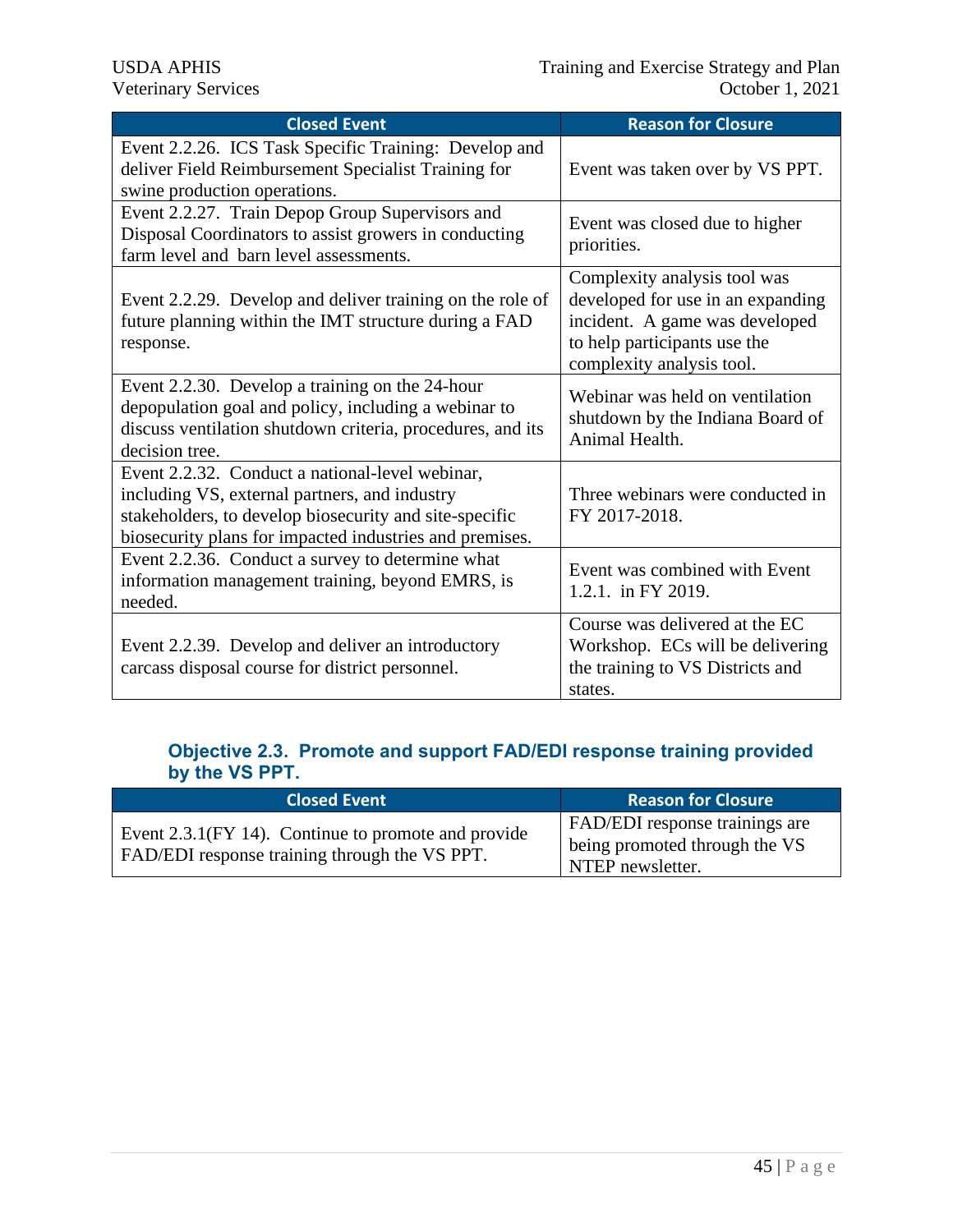| <b>Closed Event</b>                                                                                                | <b>Reason for Closure</b>                                     |
|--------------------------------------------------------------------------------------------------------------------|---------------------------------------------------------------|
| Event 2.3.1. PPT will deliver new training for VS and                                                              |                                                               |
| external stakeholder emergency responders, including the                                                           |                                                               |
| private sector, on the Secure Food Supply (SFS) plans.                                                             |                                                               |
| SFS 101a – Overview of SFS plans for pork, milk,<br>a.                                                             |                                                               |
| eggs, broilers, and turkeys.                                                                                       | Several webinars were conducted                               |
| b. SFS 101b – Support VS engagement in state and                                                                   | on SFS. SFS recorded webinars                                 |
| regional planning efforts.                                                                                         | are stored on the VS NTEP                                     |
| c. SFS 101c – Incorporate commodity training into SFS                                                              | webpage.                                                      |
| to explain culture and structure of the participating                                                              |                                                               |
| industries.                                                                                                        |                                                               |
| d. SFS 101d – Deliver commodity-specific training                                                                  |                                                               |
| discussing current permitting processes in SFS                                                                     |                                                               |
| systems.                                                                                                           |                                                               |
| Event 2.3.2(FY 14). Continue to train analysts and intact                                                          | Event was combined with Event                                 |
| Incident Management Teams in Emergency Management                                                                  | 2.2.37.                                                       |
| Response System (EMRS) 2.0.                                                                                        |                                                               |
| Event 2.3.2. PPT will deliver new training for VS and                                                              |                                                               |
| external stakeholder emergency responders, including the<br>private sector, on the VS foot-and-mouth disease (FMD) | FAD Vaccination 101 webinar                                   |
| vaccination policy and contingency planning.                                                                       | was conducted. A vaccination                                  |
| FMD Vaccination 101a – Basics of the VS policy,<br>a.                                                              | planning workshop has been                                    |
| response options, and roles and responsibilities.                                                                  | developed and piloted. A                                      |
| b. FMD Vaccination 101b - State and regional FMD                                                                   | vaccination TTX is forthcoming.                               |
| vaccination contingency planning.                                                                                  |                                                               |
| Event 2.3.3. PPT will deliver ICS task-specific training:                                                          |                                                               |
| Captive bolt training for VS and external stakeholder                                                              | Captive bolt training continues to                            |
| emergency responders responsible for livestock and                                                                 | be part of the VS PPT Program<br>Disease Field Skills Course. |
| poultry depopulation.                                                                                              |                                                               |
| Event 2.3.4. PPT will deliver ICS task-specific training:                                                          | Event was closed due to higher                                |
| How emergency responders can use the California                                                                    | priorities.                                                   |
| Animal Health Emergency Management System tool.                                                                    |                                                               |
| Event 2.3.5(FY 15). Quarterly FAD/EDI continued                                                                    |                                                               |
| education distance training, e.g., disease refreshers,                                                             | A webinar about FAD PReP was                                  |
| including tickborne FADs, novel diagnostic technologies,                                                           | held in FY 2015.                                              |
| and screwworm response.                                                                                            |                                                               |
| Event 2.3.5. PPT will offer and deliver ICS task-specific                                                          |                                                               |
| training: Foreign animal disease diagnostician (FADD)                                                              | Event was closed due to higher                                |
| swine sampling, PPE, FAD/EDI preparedness and                                                                      | priorities.                                                   |
| response training in VS Districts.                                                                                 |                                                               |
| Event 2.3.6(FY 15). Emergency response support roles,                                                              | Two biosecurity courses were held                             |
| e.g. biosecurity and safety.                                                                                       | in FY 2015.                                                   |
| Event 2.3.6. PPT will deliver ICS task-specific training:                                                          | Training was conducted in all VS                              |
| Livestock and poultry appraisal (using calculators) and                                                            | Districts.                                                    |
| compensation training within VS Districts.                                                                         |                                                               |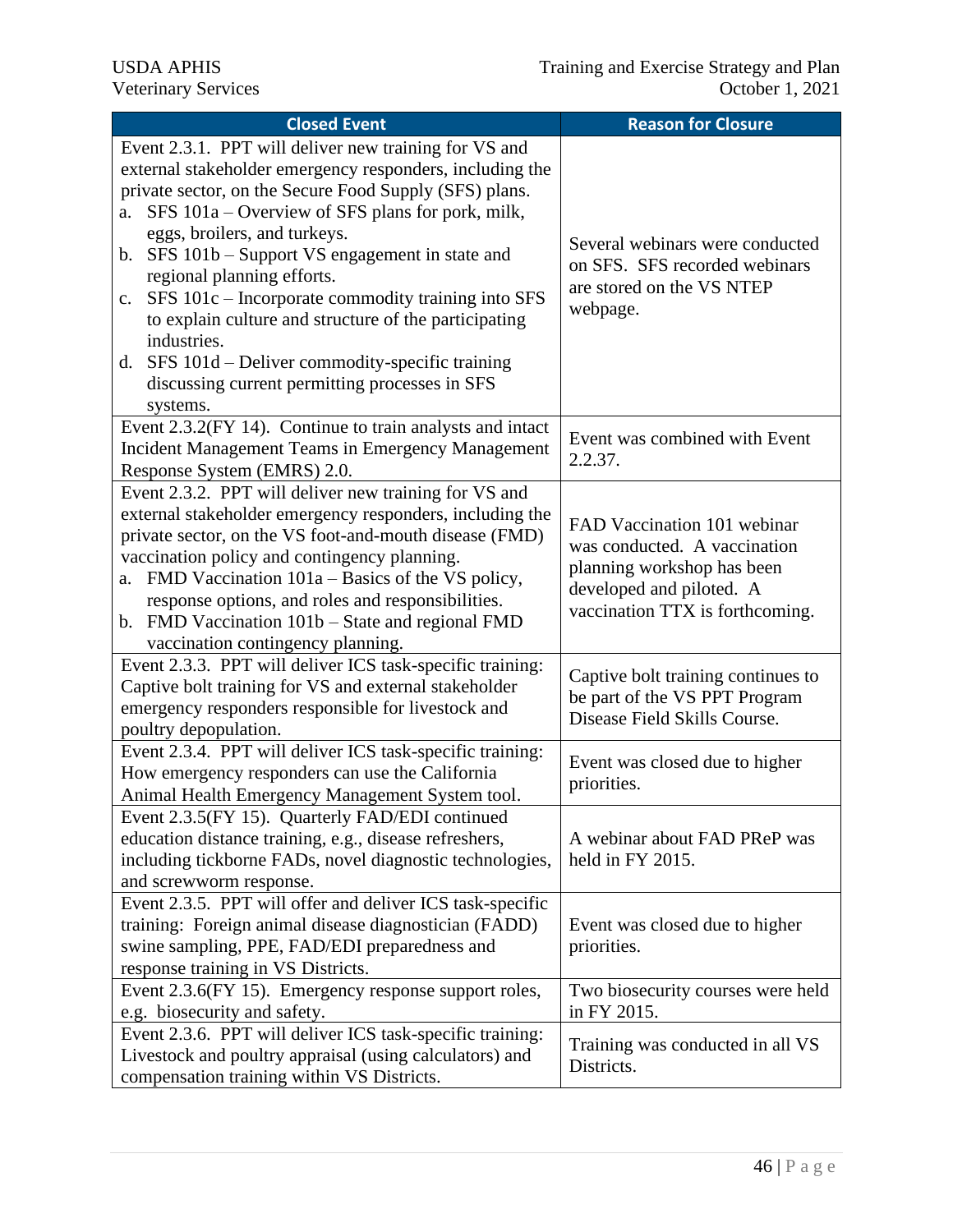| <b>Closed Event</b>                                       | <b>Reason for Closure</b>        |
|-----------------------------------------------------------|----------------------------------|
| Event 2.3.7. PPT will continue to deliver Foreign         |                                  |
| Animal Disease Investigation Refresher (FADIR),           | Courses continue to be conducted |
| Foreign Animal Disease Response Refresher (FADRR),        |                                  |
| Outbreak Investigations, Geospatial, and Field            | by VS PPT.                       |
| Epidemiology training courses.                            |                                  |
| Event 2.3.8. PPT will facilitate delivery of a webinar on | Materials for the webinar are.   |
| Workers Compensation During a Response for Finance        | posted on the VS NTEP webpage.   |
| and Administration personnel.                             |                                  |
| Event 2.3.9. PPT will develop and deliver position-       |                                  |
| specific training for the IMT Training Coordinator        | Course continues to be conducted |
| position.                                                 | by VS PPT.                       |

#### **Objective 2.4. Train on new and emerging animal disease FAD PReP documents.**

| <b>Closed Event</b>                                    | <b>Reason for Closure</b>        |
|--------------------------------------------------------|----------------------------------|
| Event 2.4.1 (FY 14-15). Develop training materials on  |                                  |
| one health core competencies and integrate them into   | Training was held in FY 2015.    |
| future training Events.                                |                                  |
| Event 2.4.1. Conduct a webinar for VS and external     | Event was closed due to higher   |
| stakeholder emergency responders on the FAD PReP       | priorities.                      |
| Ebola Virus Disease Interim Livestock Response Plan.   |                                  |
| Event 2.4.2. Develop a FAD PReP Standard Operating     |                                  |
| Procedure (SOP) on VS NIMT deployment and raise        | Materials developed were a state |
| awareness with VS personnel and State Animal Health    | engagement SOP and Requesting a  |
| Officials on the process to request and deploy VS      | VS NIMT and Transfer of          |
| NIMTs. Training should include services and            | Command TTX.                     |
| capabilities. Event should include webinars to discuss |                                  |
| NIMT organization structure with state partners.       |                                  |

#### **Objective 2.5. Create a model for ICS position-specific on-the-job training to facilitate emergency preparedness and response training for VS and external stakeholder emergency response personnel.**

| <b>Closed Event</b>                                                                                                                                                                                          | <b>Reason for Closure</b>                     |
|--------------------------------------------------------------------------------------------------------------------------------------------------------------------------------------------------------------|-----------------------------------------------|
| Event 2.5.1(FY 15). ICS position-specific training for<br>Incident Commanders and Public Information Officers:<br>Develop and deliver an annual risk communication<br>course focused on an FAD/EDI response. | Event was combined with Event<br>2.2.2.       |
| Event 2.5.2. Develop a coaching/mentoring strategy to<br>assist with training of VS NIMT personnel.                                                                                                          | Event was closed due to higher<br>priorities. |
| Event 2.5.3. Develop a training that covers how an<br>incident unfolds and the various job descriptions<br>involved in a response.                                                                           | Event was closed due to higher<br>priorities. |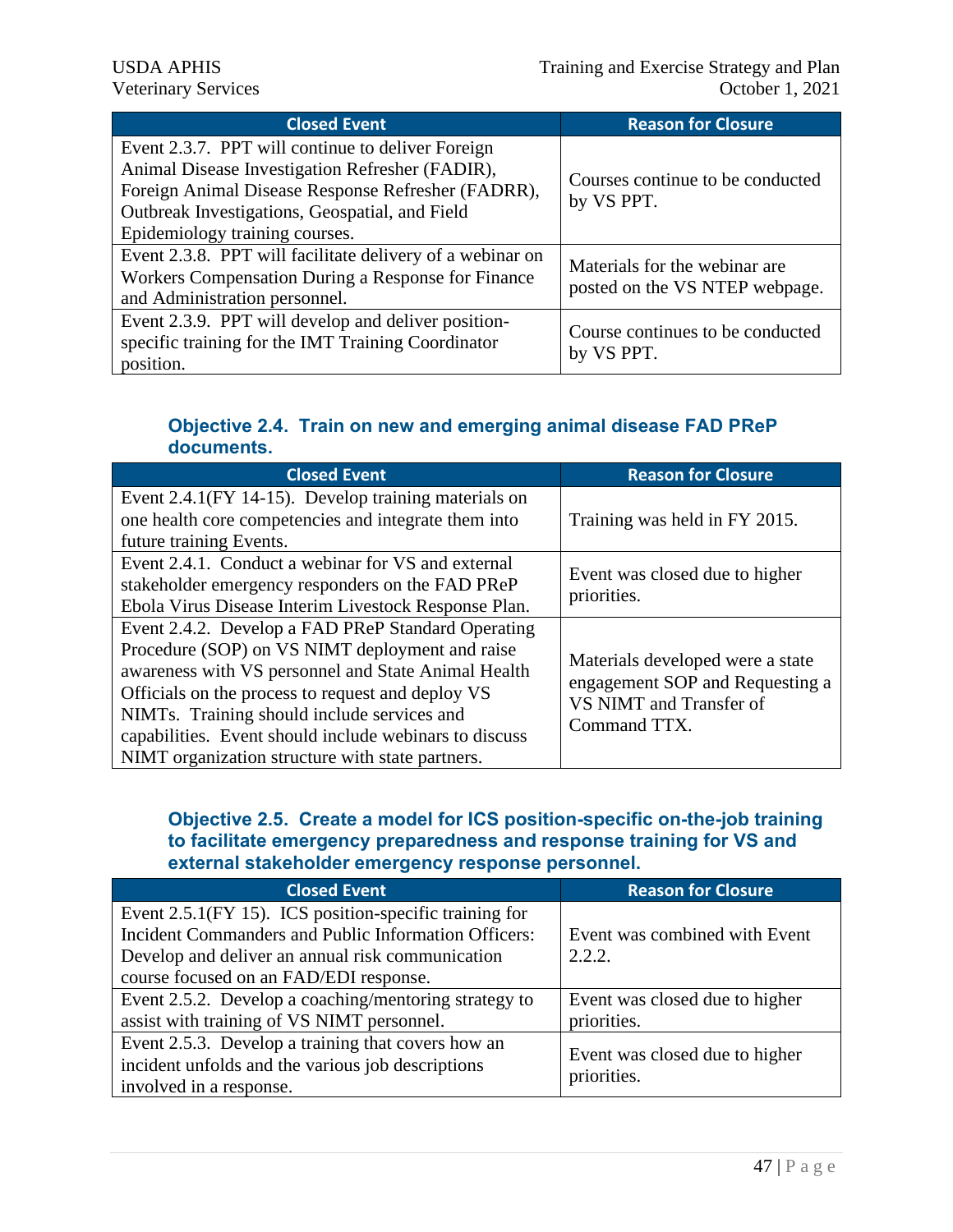## *Priority 3: Exercise VS and External Stakeholder Emergency Responder Capabilities*

| preparedness and response plans and capabilities.                                                                                                                                                                                                                                                                           |                                                                                                                                                                |
|-----------------------------------------------------------------------------------------------------------------------------------------------------------------------------------------------------------------------------------------------------------------------------------------------------------------------------|----------------------------------------------------------------------------------------------------------------------------------------------------------------|
| <b>Closed Event</b>                                                                                                                                                                                                                                                                                                         | <b>Reason for Closure</b>                                                                                                                                      |
| Event 3.1.1(FY 14). The Science, Technology, and<br>Analysis Services (STAS) National Veterinary Services<br>Laboratories (NVSL) conduct a workshop to review<br>existing NVSL and National Animal Health Laboratory<br>Network (NAHLN) after action reports (AAR), and build<br>an improvement plan for corrective action. | Workshop was held in FY 2014.                                                                                                                                  |
| Event 3.1.1(FY 15). Livestock market emergency<br>response plan template and workshop.                                                                                                                                                                                                                                      | The Livestock Market Emergency<br>Response Plan Training was held<br>in Bossier City, LA, Omaha, NE,<br>and Winchester, VA. Event was<br>moved to Event 3.1.4. |
| Event 3.1.1. One Health workshops that build on the<br>One Health Systems Mapping and Analysis Resource<br>Toolkit (OH-SMART) training received. In FY 15 this<br>Event was moved from its designator of 3.1.5.                                                                                                             | Workshop for state and federal<br>partners involved in implementing<br>monitoring of HPAI responders<br>for influenza-like illness<br>conducted in FY 2016.    |
| Event 3.1.2(FY 14-15). National Animal Health<br>Laboratory Network FMD laboratory<br>receiving/accessioning drill.                                                                                                                                                                                                         | NAHLN lab FMD sample<br>receiving and accessioning drill<br>was conducted in FY 2015.                                                                          |
| Event 3.1.2. Provide tabletop exercises (TTX) to<br>evaluate the processes to request the support of a VS<br>NIMT, integrate a VS NIMT with state resources, and<br>transfer command between teams.                                                                                                                         | Requesting a VS NIMT and<br><b>Transfer of Command TTX</b><br>conducted in FY 2017.                                                                            |
| Event 3.1.3(FY 14). VS T&E planning team conduct a<br>workshop to evaluate existing AARs and real<br>emergencies, and build an improvement plan for<br>corrective actions.                                                                                                                                                  | VS training and exercise<br>improvement plan developed in<br>FY 2014.                                                                                          |
| Event 3.1.3(FY 15). Two-day national workshop for<br>incident management teams to build draft SOPs for<br>transfer of incident command.                                                                                                                                                                                     | VS NIMT Seminar/Workshop was<br>held in FY 2015 and FY 2016.<br>State Engagement SOP was<br>developed.                                                         |
| Event 3.1.3. Deliver a TTX, in cooperation with external<br>stakeholder emergency responders, to assess the<br>emergency preparedness capabilities to respond to a<br>screwworm outbreak.                                                                                                                                   | New World Screwworm TTX was<br>developed and conducted in FY<br>2019.                                                                                          |
| Event 3.1.4(FY 14). Conduct TTXs in each of the new<br>SPRS Districts on the mobilization, integration, and<br>transfer of command between IMTs.                                                                                                                                                                            | Event was closed due to higher<br>priorities.                                                                                                                  |

#### **Objective 3.1. Conduct discussion-based exercises to validate emergency preparedness and response plans and capabilities.**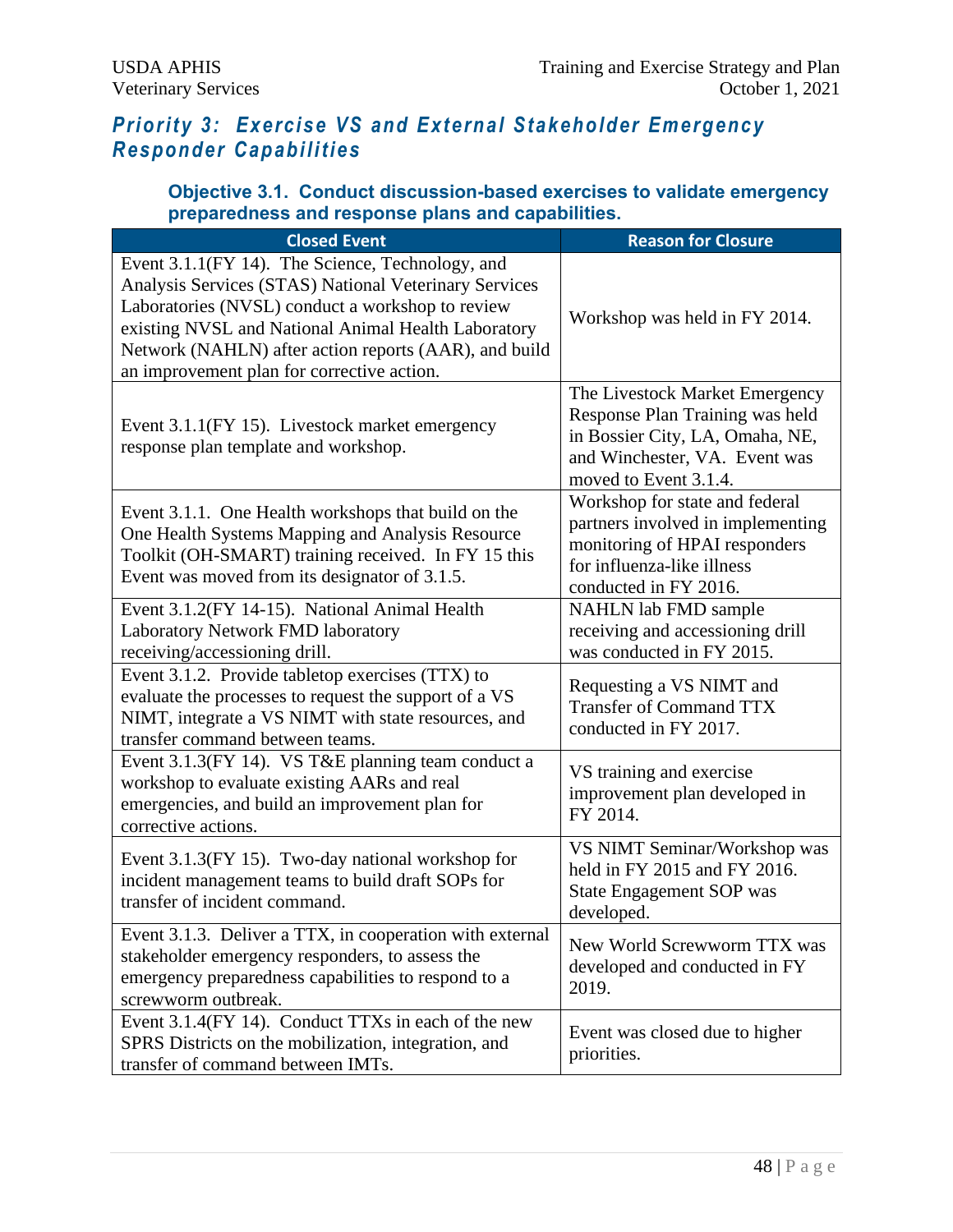| <b>Closed Event</b>                                            | <b>Reason for Closure</b>         |  |
|----------------------------------------------------------------|-----------------------------------|--|
| Event 3.1.4(FY 15). Two-day national workshop for              |                                   |  |
| federal IMTs and state and regional animal health              | Event was repurposed into Event   |  |
| partners to review processes, identify gaps, and develop       | 3.1.7.                            |  |
| SOPs that will expedite issuance of SFS permits.               |                                   |  |
| Event 3.1.5(FY 14). Develop and make available to              | Event was closed due to higher    |  |
| response partners an example of a one health tabletop          | priorities.                       |  |
| exercise.                                                      |                                   |  |
| Event 3.1.5(FY 15). One-day workshop at APHIS                  |                                   |  |
| headquarters to develop SOPs to recall and mobilize            | Event was conducted in FY 2015.   |  |
| personnel assigned to the APHIS Emergency Operation            |                                   |  |
| Center for a FAD/EDI.                                          |                                   |  |
| Event 3.1.5. Develop online discussion-based exercise          | FAD training modules were         |  |
| materials that are available for download by FADDs to          | developed by VS PPT and are       |  |
| utilize at local, state, district, and national meetings.      | available online.                 |  |
| Event 3.1.6(FY 15). TTX in each VS SPRS District (6            | Event was combined with Event     |  |
| total) to validate the transfer of incident command SOP.       | 3.1.2.                            |  |
| Event 3.1.6. Deliver a virtual workshop to develop a VS        |                                   |  |
| NIMT SOP for check-in and check-out procedures,                | SOP for check-in and check-out    |  |
| including demobilization procedures, for emergency             | procedures developed in FY 2016.  |  |
| response.<br>Event 3.1.7(FY 15). Develop and make available to |                                   |  |
| emergency response partners a template of one health           | Event was combined with Event     |  |
| TTX documents.                                                 | $3.1.5$ (FY 14).                  |  |
| Event 3.1.8(FY 15). National seminar on the flow of            |                                   |  |
| information between independent USDA APHIS and                 | Event was combined with Event     |  |
| state electronic systems during an emergency.                  | $3.1.10$ (FY 15).                 |  |
|                                                                | VS NIMT organizational structure  |  |
| Event 3.1.8. Conduct a series of webinars to discuss           | was developed during the VS       |  |
| NIMT organizational structure.                                 | NIMT workshops.                   |  |
| Event 3.1.9(FY 15). Series of national workshops to            | Event was combined with Event     |  |
| develop FAD/EDI joint information center                       | 2.2.2.                            |  |
| communication processes and tools.                             |                                   |  |
| Event 3.1.9. Conduct a workshop with the VS SPRS               |                                   |  |
| Cattle Health Center staff and the Avian, Swine and            | Event was completed during the    |  |
| Aquatic Animal Health Center staff to build                    | FY 2018 ARMAR functional          |  |
| communication between the Incident Coordination                | exercise                          |  |
| Group organization and NIMTs.                                  |                                   |  |
| Event 3.1.10(FY 15). TTX in each VS SPRS District (6           |                                   |  |
| total) on the flow of information between independent          | Event was closed due to higher    |  |
| USDA APHIS and state electronic systems during an              | priorities.                       |  |
| emergency.                                                     |                                   |  |
| Event 3.1.11(FY 15). TTX in cooperation with external          |                                   |  |
| stakeholder emergency responders to assess the                 | Event was changed to Event 3.1.3. |  |
| emergency preparedness capabilities to respond to a            |                                   |  |
| screwworm outbreak.                                            |                                   |  |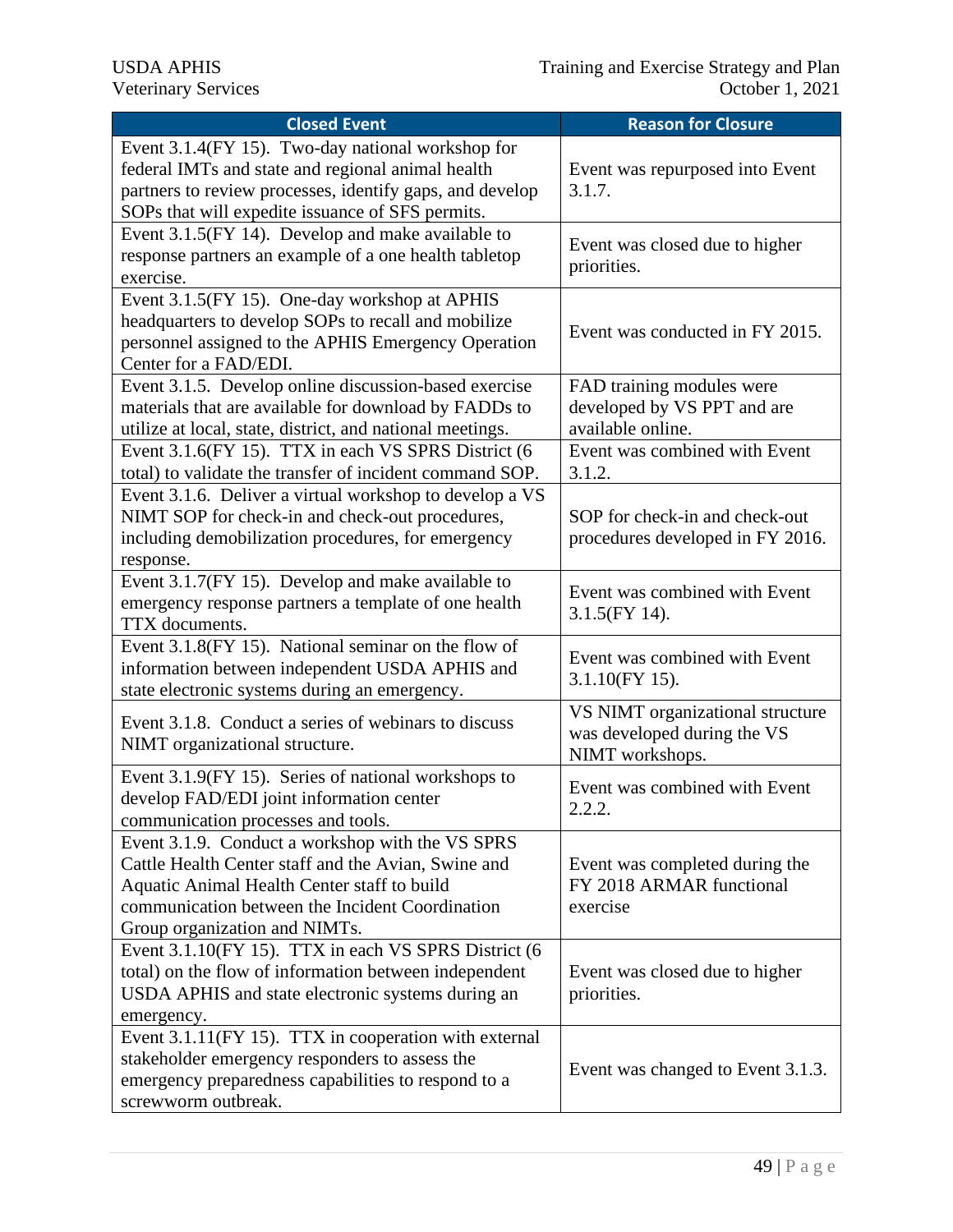| <b>Closed Event</b>                                        | <b>Reason for Closure</b>       |
|------------------------------------------------------------|---------------------------------|
| Event 3.1.11. Develop and conduct discussion-based         | Event was changed to a seminar. |
| TTXs on utilizing any new                                  | Event is combined with Event    |
| decontamination/depopulation/disposal (3D) tools.          | 2.2.31.                         |
| Event 3.1.13. Develop and conduct a tabletop exercise      |                                 |
| for a team of state and federal animal and public health   |                                 |
| officials to manage response activities and infection risk | Developed and conducted the     |
| for responders during a poultry disease outbreak caused    | Zoonotic HPAI Outbreak TTX.     |
| by 1) a moderate risk zoonotic avian influenza outbreak    |                                 |
| strain, and 2) a high risk zoonotic avian influenza        |                                 |
| outbreak strain utilizing OHSMART principles.              |                                 |
| Event 3.1.15. Develop and conduct a workshop for VS        |                                 |
| and FSIS officials to identify APHIS and FSIS              |                                 |
| regulations and policies that would be in effect during a  |                                 |
| FAD outbreak. VS and FSIS will develop a TTX to test       | TTX conducted in FY 2018.       |
| VS and FSIS response during a multi-tiered response to     |                                 |
| an FMD outbreak. The resulting TTX will be piloted and     |                                 |
| then made available for district application.              |                                 |

### **Objective 3.2. Conduct a series of drills and functional exercises to validate specific operational procedures and functions.**

| <b>Closed Event</b>                                                                                                                                                                                                                                                                                                                                                                           | <b>Reason for Closure</b>                               |
|-----------------------------------------------------------------------------------------------------------------------------------------------------------------------------------------------------------------------------------------------------------------------------------------------------------------------------------------------------------------------------------------------|---------------------------------------------------------|
| Event 3.2.1 (FY 14). Conduct drills in each new SPRS<br>District to recall and dispatch responders for the ICS<br>organization in that District. (Develop ICS 203<br>organizational assignment list or similar tool, develop<br>procedures and a call tree, implement procedures to<br>recall and dispatch District personnel for a simulated<br>emergency limited in scope to the District.) | Event was closed due to higher<br>priorities.           |
| Event 3.2.1(FY 15). Drill in each VS SPRS District (6<br>total) to validate procedures for the investigation of<br>potential FAD/EDIs and Emergency Management<br>Response System (EMRS) 2.0.                                                                                                                                                                                                 | Event was combined with Event<br>3.3.9.                 |
| Event 3.2.1. Develop and distribute drill materials to<br>Public Information Officers to practice risk<br>communication skills received from previous training.                                                                                                                                                                                                                               | Event was combined with Event<br>2.2.2.                 |
| Event 3.2.2(FY 14). Conduct drill in each new SPRS<br>District to test the readiness and use of foreign animal<br>disease diagnostician kits.                                                                                                                                                                                                                                                 | Event was combined with Event<br>3.2.2.                 |
| Event 3.2.2(FY 15). Drill at APHIS headquarters to<br>develop SOPs to recall and mobilize personnel assigned<br>to the APHIS Emergency Operation Center for a<br>FAD/EDI.                                                                                                                                                                                                                     | Event was combined with Event<br>$3.1.5$ (FY 15).       |
| Event 3.2.3(FY 14). Conduct drills in each new SPRS<br>District to test procedures for the investigation of<br>potential FAD/EDIs.                                                                                                                                                                                                                                                            | Event was combined with Event<br>3.2.2. and is ongoing. |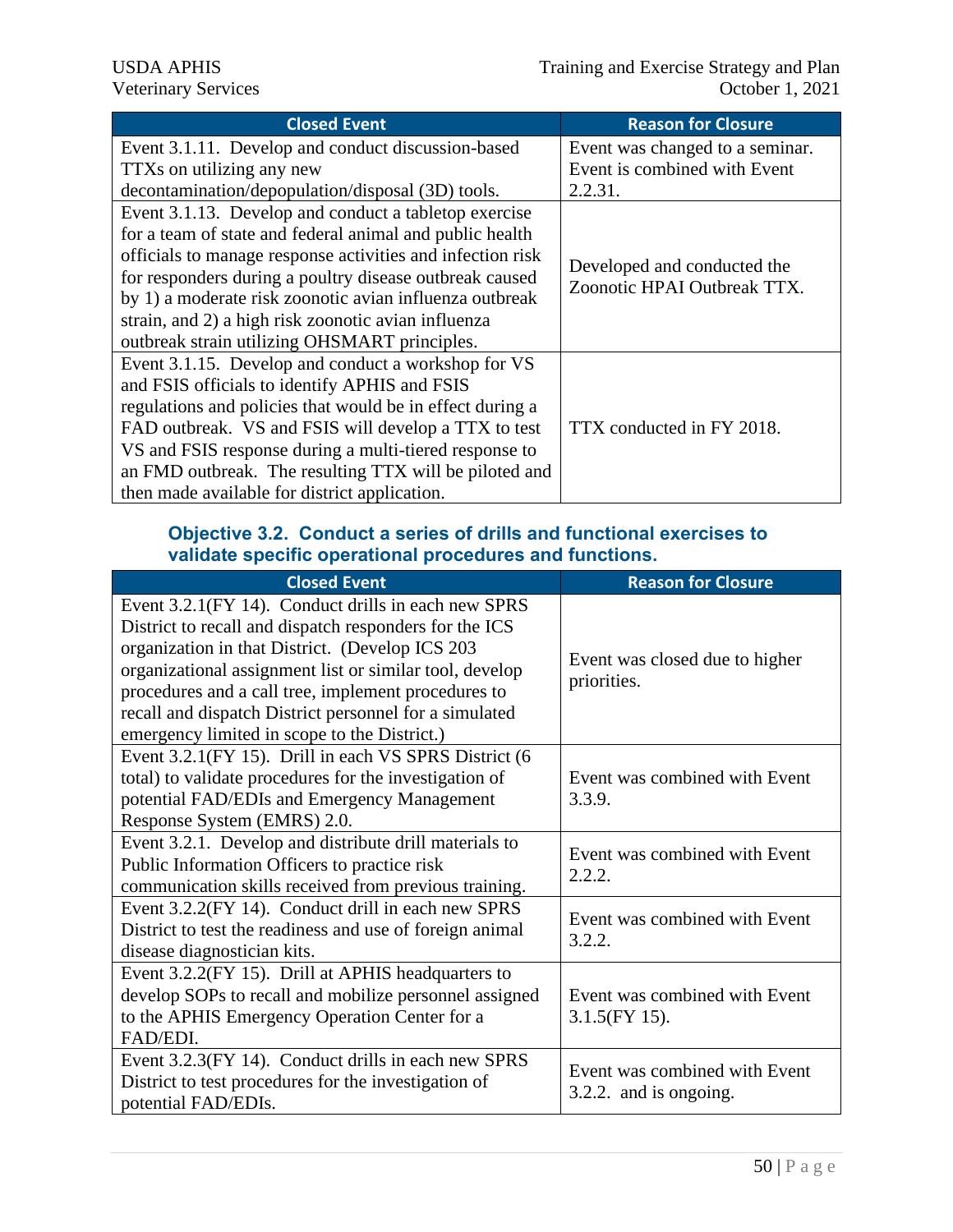| <b>Closed Event</b>                                                                                                                                                                                                                                            | <b>Reason for Closure</b>                           |  |
|----------------------------------------------------------------------------------------------------------------------------------------------------------------------------------------------------------------------------------------------------------------|-----------------------------------------------------|--|
| Event 3.2.3. Develop and conduct drills in VS Districts<br>to validate captive bolt skills received from previous<br>training.                                                                                                                                 | Event was developed and<br>delivered in FY 2019.    |  |
| Event 3.2.4(FY 14). Conduct drill in each new SPRS<br>District to test animal traceability functionality for a<br>FAD/EDI investigation.                                                                                                                       | Drills conducted in each VS<br>District in FY 2014. |  |
| Event 3.2.4(FY 15). Drill in each VS SPRS District (6<br>total) to test Phase 1 as outlined in the FAD PReP<br>Strategy Document - Classification of Phases and Types<br>of a Foot-and-Mouth Disease Outbreak and Response,<br>Draft March 2013.               | Event was closed due to higher<br>priorities.       |  |
| Event 3.2.4. Develop drill materials for VS Districts to<br>validate EMRS skills acquired through previous<br>trainings.                                                                                                                                       | Event built into EMRS component<br>of Event 3.2.2.  |  |
| Event 3.2.5 (FY 14). Conduct drills in each new SPRS<br>District to test proficiency in the EMRS 2.0 procedures.                                                                                                                                               | Event combined with Event 3.3.9.                    |  |
| Event 3.2.5(FY 15). Drill in each USDA APHIS SPRS<br>District (6 total) to validate FAD/EDI joint information<br>center communication.                                                                                                                         | Event was closed due to higher<br>priorities.       |  |
| Event 3.2.5. Develop and deliver functional exercise<br>materials that VS Districts can use for Poultry<br>Depopulation Group Supervisors and Poultry Carcass<br>Disposal Coordinators.                                                                        | Event was closed due to higher<br>priorities.       |  |
| Event 3.2.6(FY 14). Conduct drills at APHIS<br>headquarters to recall and mobilize personnel assigned to<br>the APHIS Emergency Operations Center for a FAD/EDI<br>consistent with the APHIS Mobilization Guide and<br><b>APHIS MAC Support Staffing Plan.</b> | Event was completed with Event<br>$3.1.5$ (FY 15).  |  |
| Event 3.2.6. Develop and deliver drill materials for<br>poultry depopulation barn assessments that VS Districts<br>can use for Poultry Depopulation Group Supervisors and<br>Poultry Carcass Disposal Coordinators.                                            | Event was closed due to higher<br>priorities.       |  |

#### **Objective 3.3. Participate and engage in trainings and exercises sponsored by or in collaboration with external stakeholder emergency responders that support the VS T&E strategy.**

| <b>Closed Event</b>                                                                                                                                 | <b>Reason for Closure</b>                |
|-----------------------------------------------------------------------------------------------------------------------------------------------------|------------------------------------------|
| Event 3.3.1 (FY 14). Collect and catalog preparedness                                                                                               | Event was closed due to higher           |
| including those international in scope.                                                                                                             | priorities.                              |
| Event 3.3.1. Conduct workshop on area command with<br>Northeast state and VS partners. This started with VS<br>and MSPSA planning for Area Command. | Event was completed with Event<br>3.3.2. |
| Event 3.3.2(FY 14). Notify emergency responders of<br>upcoming events.                                                                              | Event was combined with Event<br>1.2.3.  |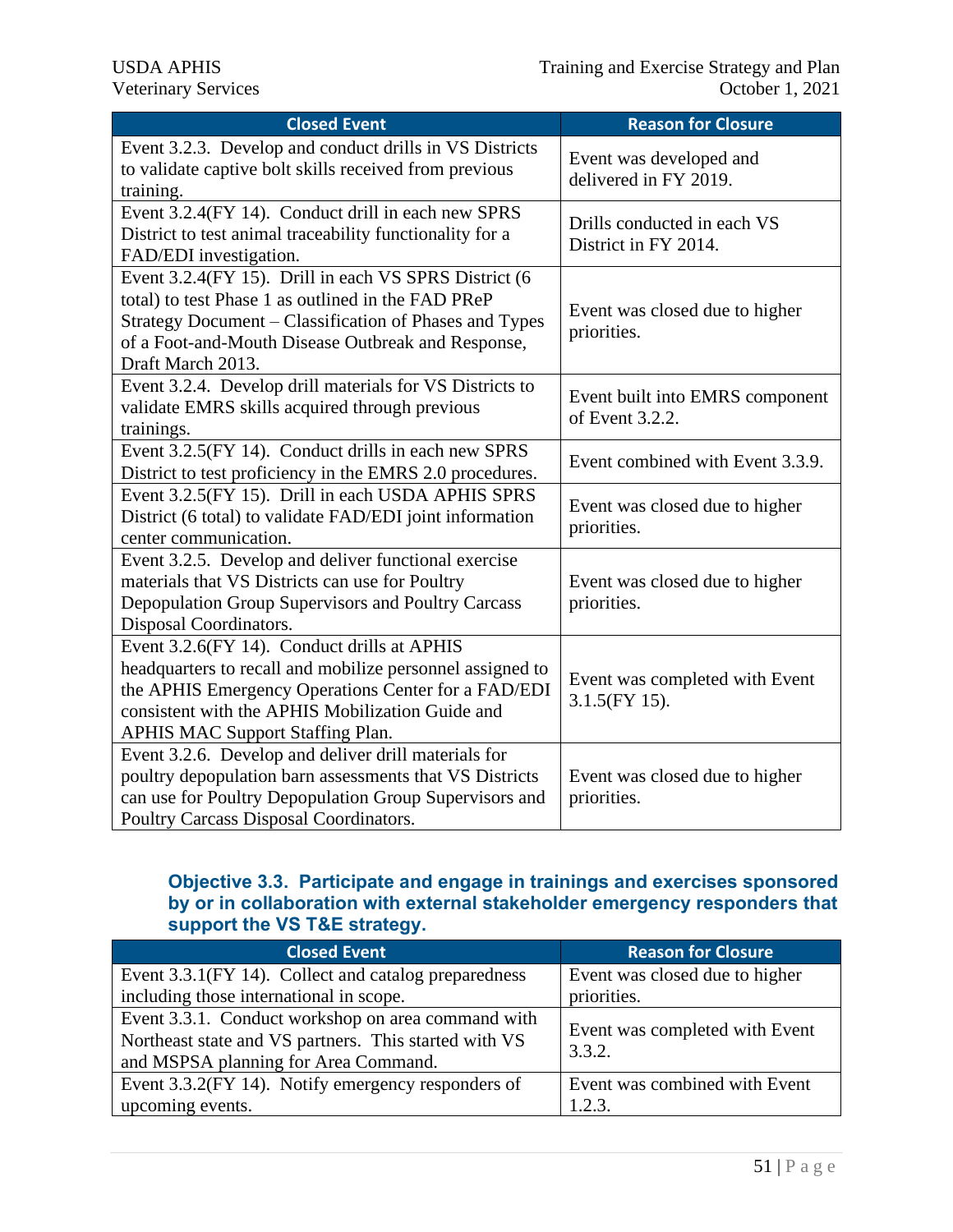| <b>Closed Event</b>                                                                                                                                                                        | <b>Reason for Closure</b>                                                                                  |
|--------------------------------------------------------------------------------------------------------------------------------------------------------------------------------------------|------------------------------------------------------------------------------------------------------------|
| Event 3.3.2. Conduct a joint MSPSA and VS TTX for<br>incident command and resource management during a<br>multi-state FAD outbreak.                                                        | The State-VS Resource<br>Management and Incident<br>Command TTX was developed<br>and delivered in FY 2017. |
| Event 3.3.3. Conduct joint MSPSA and VS drills for<br>incident command and resource management during a<br>multi-state FAD outbreak.                                                       | This Event was combined with<br>Event 3.3.4.                                                               |
| Event 3.3.5(FY 15). VS personnel participate in external<br>stakeholder exercises.                                                                                                         | This Event was combined with<br>Event 1.1.6.                                                               |
| Event 3.3.5. Explore existing exercise materials for<br>possible adaptation for use by NIMTs in their training<br>and preparedness programs.                                               | Event was closed due to higher<br>priorities.                                                              |
| Event 3.3.6. Assist VS personnel to participate in<br>external stakeholder exercises and provide AARs as<br>appropriate.                                                                   | This Event was combined with<br>Event 1.1.6.                                                               |
| Event 3.3.7. Develop materials and conduct TTX on<br>Unified Command.                                                                                                                      | Unified Command TTX was<br>developed and delivered in FY<br>2017.                                          |
| Event 3.3.8. Develop and deliver TTX or virtual drills<br>for Case Managers, Site Managers, and Reimbursement<br>Specialists to practice skills learned in training.                       | Event was taken over by NVS.                                                                               |
| Event 3.3.10. Develop and deliver a TTX on the 24-hour<br>depopulation goal and policy, including a webinar to<br>discuss ventilation shutdown criteria, procedures, and<br>decision tree. | Event was closed due to higher<br>priorities.                                                              |

### **Objective 3.4. Adopt a process for VS T&E improvement planning.**

| <b>Closed Event</b>                                                                                                                                                                                                                                                                                    | <b>Reason for Closure</b>                                                                   |
|--------------------------------------------------------------------------------------------------------------------------------------------------------------------------------------------------------------------------------------------------------------------------------------------------------|---------------------------------------------------------------------------------------------|
| Event 3.4.1. Develop and implement an effective<br>corrective action program to ensure that Improvement<br>Plans from exercises and emergency incidents are<br>implemented, corrective actions are tracked, and tangible<br>preparedness improvements are documented, distributed,<br>and implemented. | The VS Corrective Action<br>Program was developed and is<br>maintained through Event 1.3.1. |

### **Objective 3.5. Address lessons learned from the HPAI Response AAR Improvement Plan**

| <b>Closed Event</b>                                                                                                                             | <b>Reason for Closure</b>               |
|-------------------------------------------------------------------------------------------------------------------------------------------------|-----------------------------------------|
| Event 3.5.1 (FY 15). Assess new technologies and<br>processes that can support virtual exercise<br>design/development, conduct, evaluation, and | Event was combined with Event<br>1.1.5. |
| improvement planning.                                                                                                                           |                                         |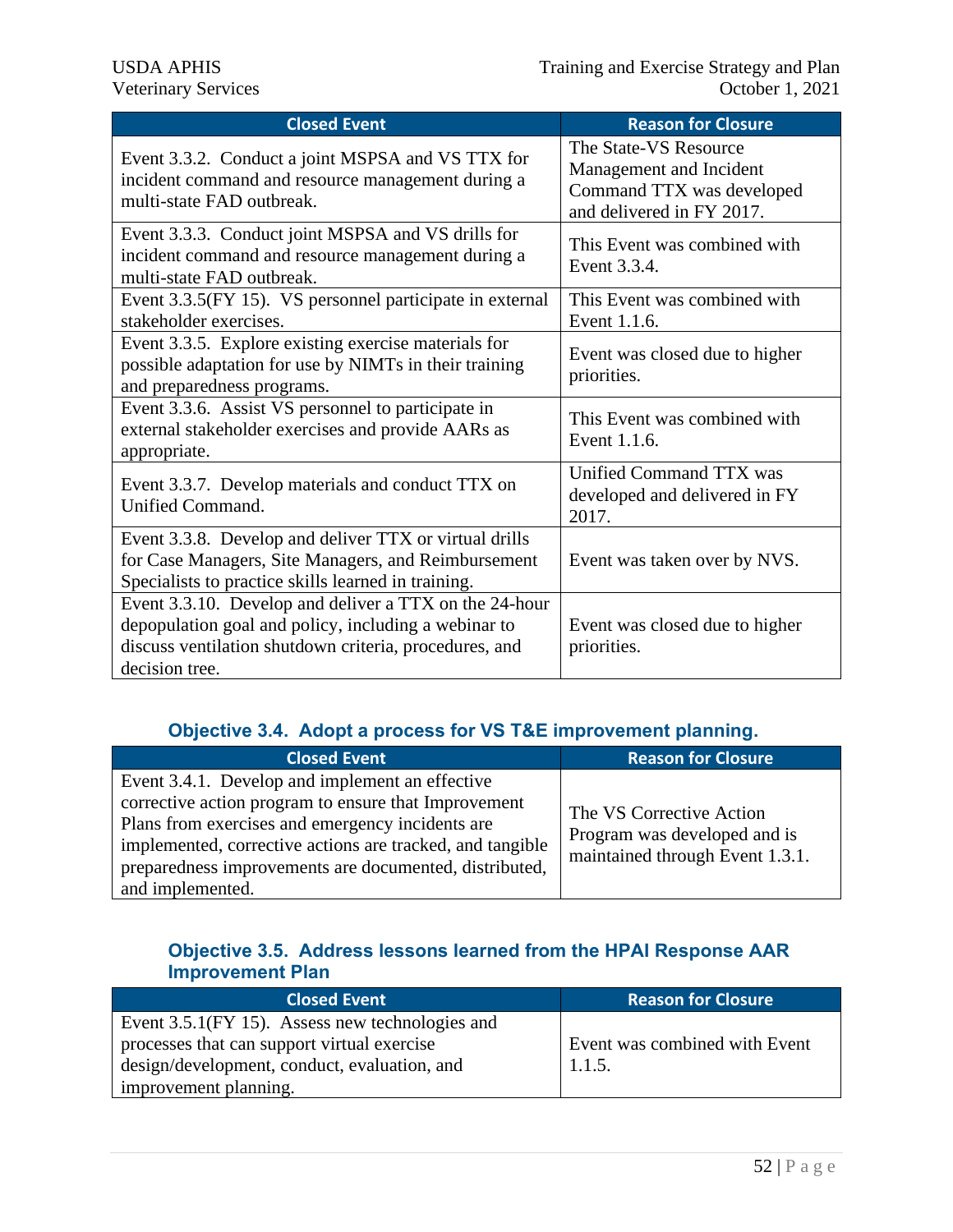| <b>Closed Event</b>                                                                                                                                                                                                                                                                      | <b>Reason for Closure</b>              |
|------------------------------------------------------------------------------------------------------------------------------------------------------------------------------------------------------------------------------------------------------------------------------------------|----------------------------------------|
| Event 3.5.1. Conduct a national-level workshop,<br>including VS, external stakeholder emergency<br>responders, and industry, to develop biosecurity and site-<br>specific biosecurity plans for impacted industries and<br>premises.                                                     | Event was merged into other<br>Events. |
| Event 3.5.2. Conduct discussion-based TTXs on VS<br>response plans. Specific plans that have been mentioned<br>include: deploying vaccine on a large scale, auditing<br>biosecurity, utilizing any new<br>decontamination/depopulation/disposal (3D) tools; and<br>activating the NAHLN. | Event was merged into other<br>Events. |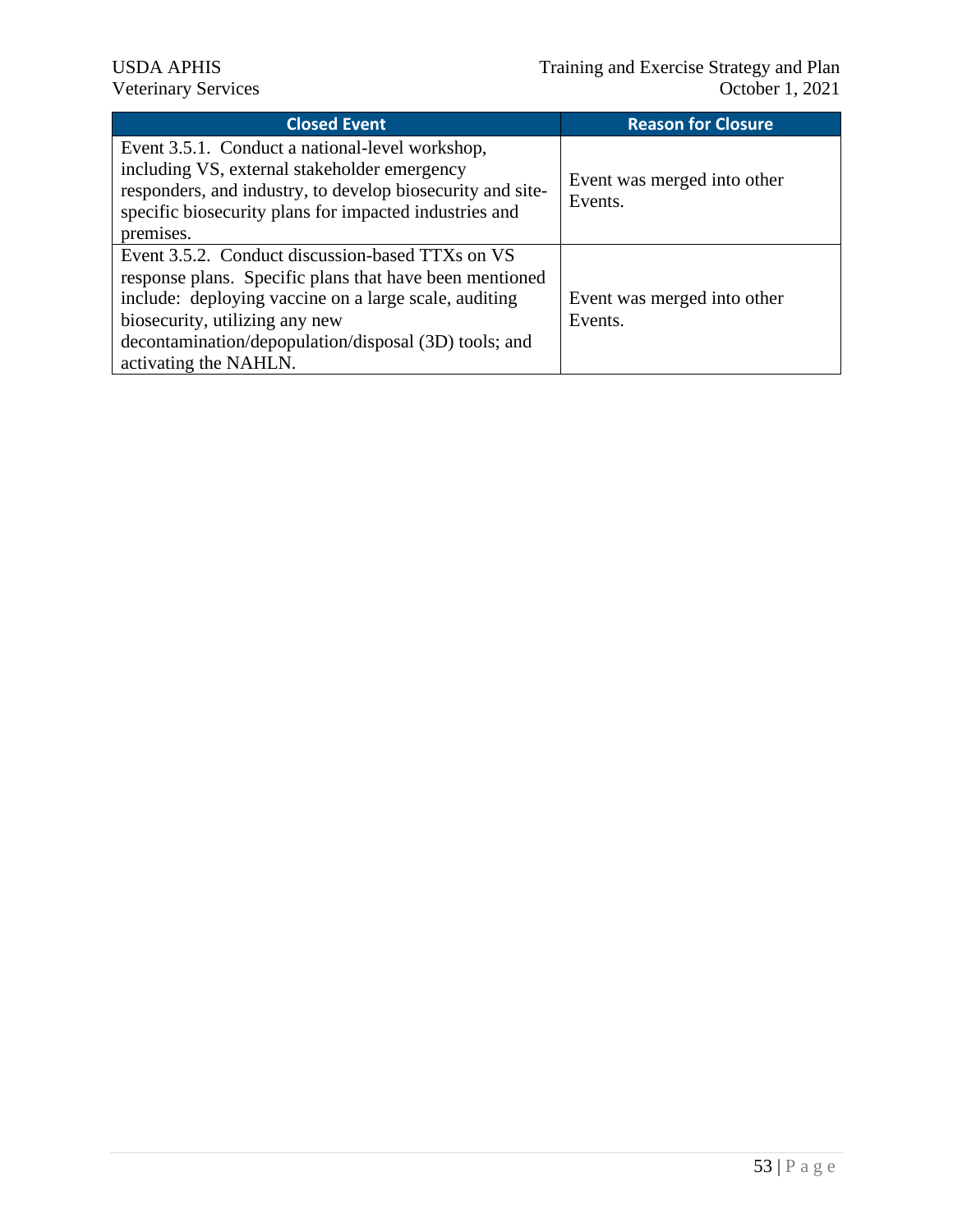Blank Page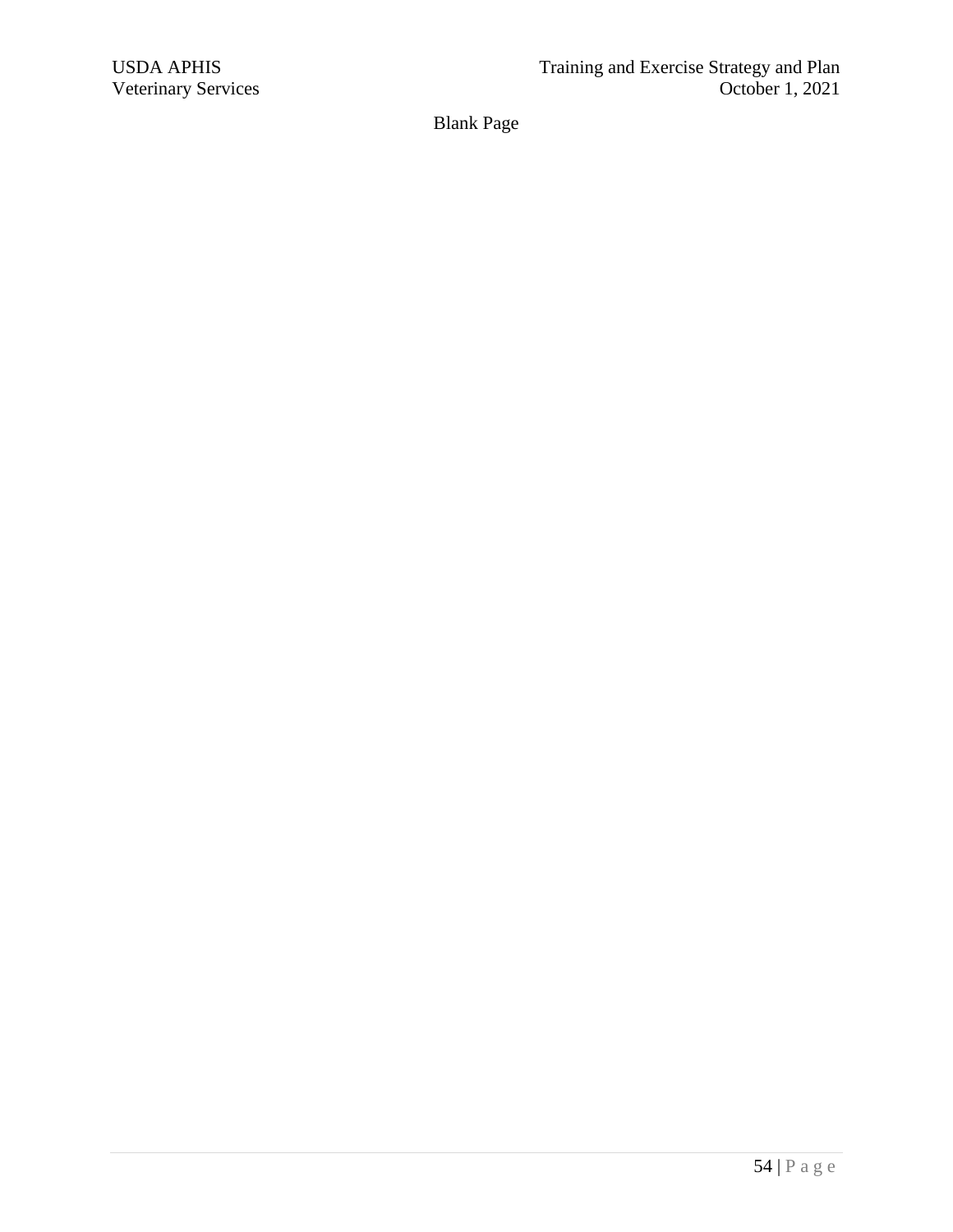# <span id="page-62-0"></span>**Appendix F: Acronyms**

| AAR             | <b>After-Action Report</b>                                       |
|-----------------|------------------------------------------------------------------|
| <b>APHIS</b>    | Animal and Plant Health Inspection Service                       |
| <b>ARMAR</b>    | Agriculture Resource Management and Response Functional Exercise |
| <b>ASF</b>      | <b>African Swine Fever</b>                                       |
| CAP             | <b>Corrective Action Plan</b>                                    |
| D&B             | VS Diagnostics and Biologics                                     |
| <b>DHS</b>      | Department of Homeland Security                                  |
| EDI             | <b>Emerging Disease Incident</b>                                 |
| EMI             | <b>Emergency Management Institute</b>                            |
| <b>EMSSD</b>    | <b>Emergency Management Safety and Security Division</b>         |
| <b>EMRS</b>     | <b>Emergency Management Response System</b>                      |
| <b>EPR</b>      | <b>Emergency Preparedness and Response</b>                       |
| <b>EUFMD</b>    | European Commission for the Control of Foot-and-Mouth Disease    |
| FAD             | Foreign Animal Disease                                           |
| FAD PReP        | Foreign Animal Disease Preparedness and Emergency Response Plan  |
| <b>FAD SAFE</b> | Foreign Animal Disease Southern Agriculture Functional Exercise  |
| FADD            | Foreign Animal Disease Diagnostician                             |
| FADDL           | Foreign Animal Disease Diagnostics Laboratory                    |
| FE              | <b>Functional Exercise</b>                                       |
| <b>FEMA</b>     | <b>Federal Emergency Management Agency</b>                       |
| FiOps           | <b>VS Field Operations</b>                                       |
| <b>FMD</b>      | Foot-and-Mouth Disease                                           |
| <b>FSE</b>      | <b>Full-Scale Exercise</b>                                       |
| FY              | <b>Fiscal Year</b>                                               |
| <b>HPAI</b>     | Highly Pathogenic Avian Influenza                                |
| <b>HSEEP</b>    | Homeland Security Exercise and Evaluation Program                |
| <b>ICS</b>      | <b>Incident Command System</b>                                   |
| <b>IMT</b>      | <b>Incident Management Team</b>                                  |
| <b>NADPRP</b>   | National Animal Disease Preparedness and Response Program        |
| <b>NAHLN</b>    | National Animal Health Laboratory Network                        |
| <b>NIMS</b>     | National Incident Management System                              |